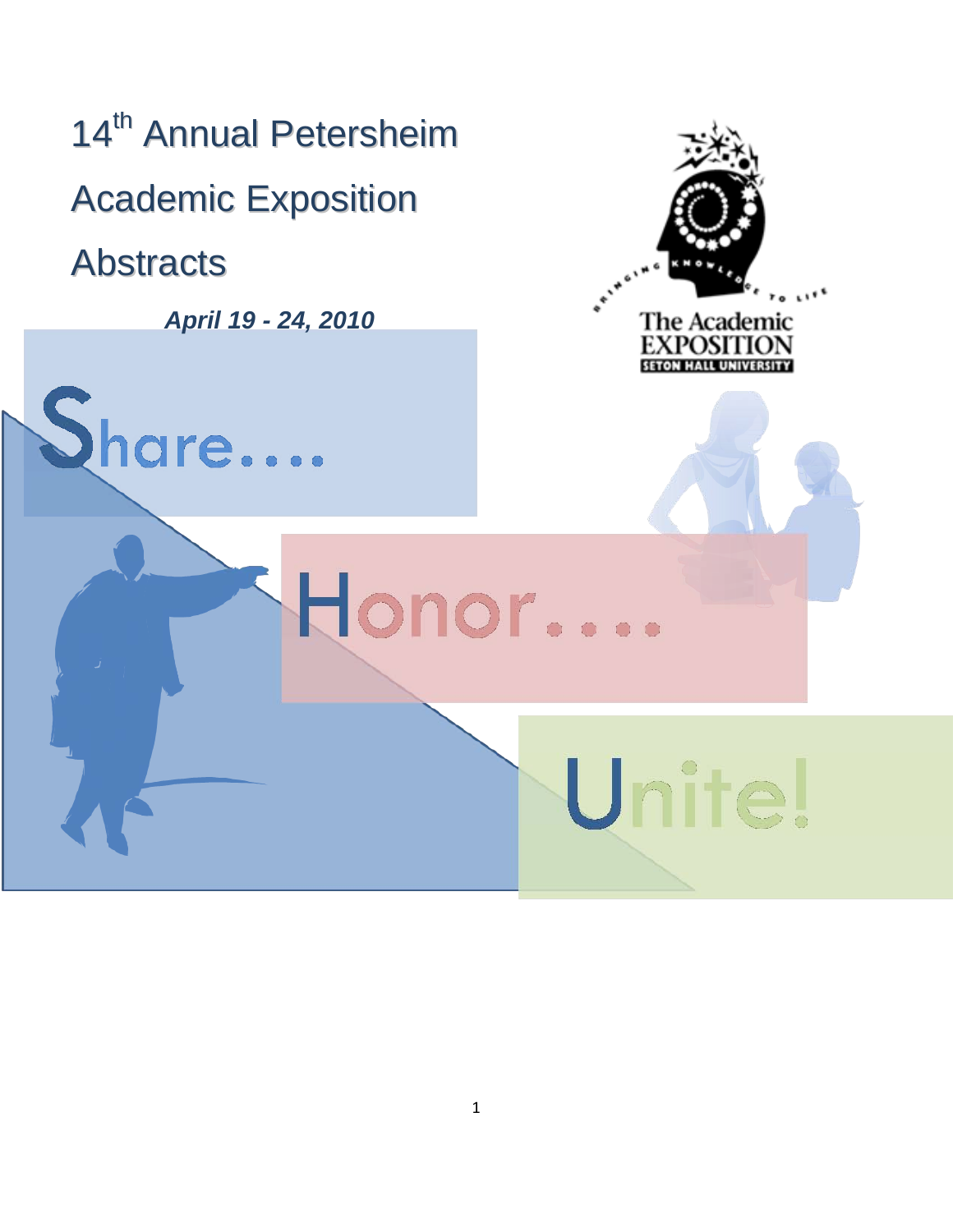# **Poster Presentations** – Atrium, McNulty Hall

# **Monday, April 19**

| 3:00 - 4:00 PM School of Health and Medical Sciences Poster Session |
|---------------------------------------------------------------------|
| 3:30 - 6:00 PM Institute of Neurolmmune Pharmacology                |

# **Tuesday, April 20**

| 2:00 - 4:00 PM Interdisciplinary and Study Abroad Poster Presentations      |
|-----------------------------------------------------------------------------|
| 7:00 - 9:00 PM Chemistry and Biochemistry Research Symposium Poster Display |

# **Wednesday, April 21**

4:00 - 5:30 PM [Biological Sciences Symposium Poster Session](#page-31-1)

# *Oral Presentations / Events*

- April 19 4:30 PM School [Counselor: Partners in Educational and Career Planning](#page-32-0)
- April 19 2:30 PM Food Facts, Fitness & Fun [Presentations](#page-32-1)
- April 20 5:45 PM [Chemistry and Biochemistry Petersheim Seminar](#page-33-0)

April 21 Evening [Eve of Earth Day –](#page-33-1) Ecology Club

April 21 4:30 PM [Learning Disability Awareness for Future Teachers](#page-33-2)

April 22 Afternoon [Fostering Unity of Effort in Full Spectrum Operations](#page-36-0)

- April 22 AM & PM sessions [University Honors Program](#page-34-0)
- April 22 5:45-8:30 PM [Online Forum Environmental Sciences](#page-34-0)
- April 23 8:00PM [Larry Shue's wacky comedy "The Foreigner"](#page-35-0)
- April 24 12:00 PM [Psychology Research Symposium](#page-37-0)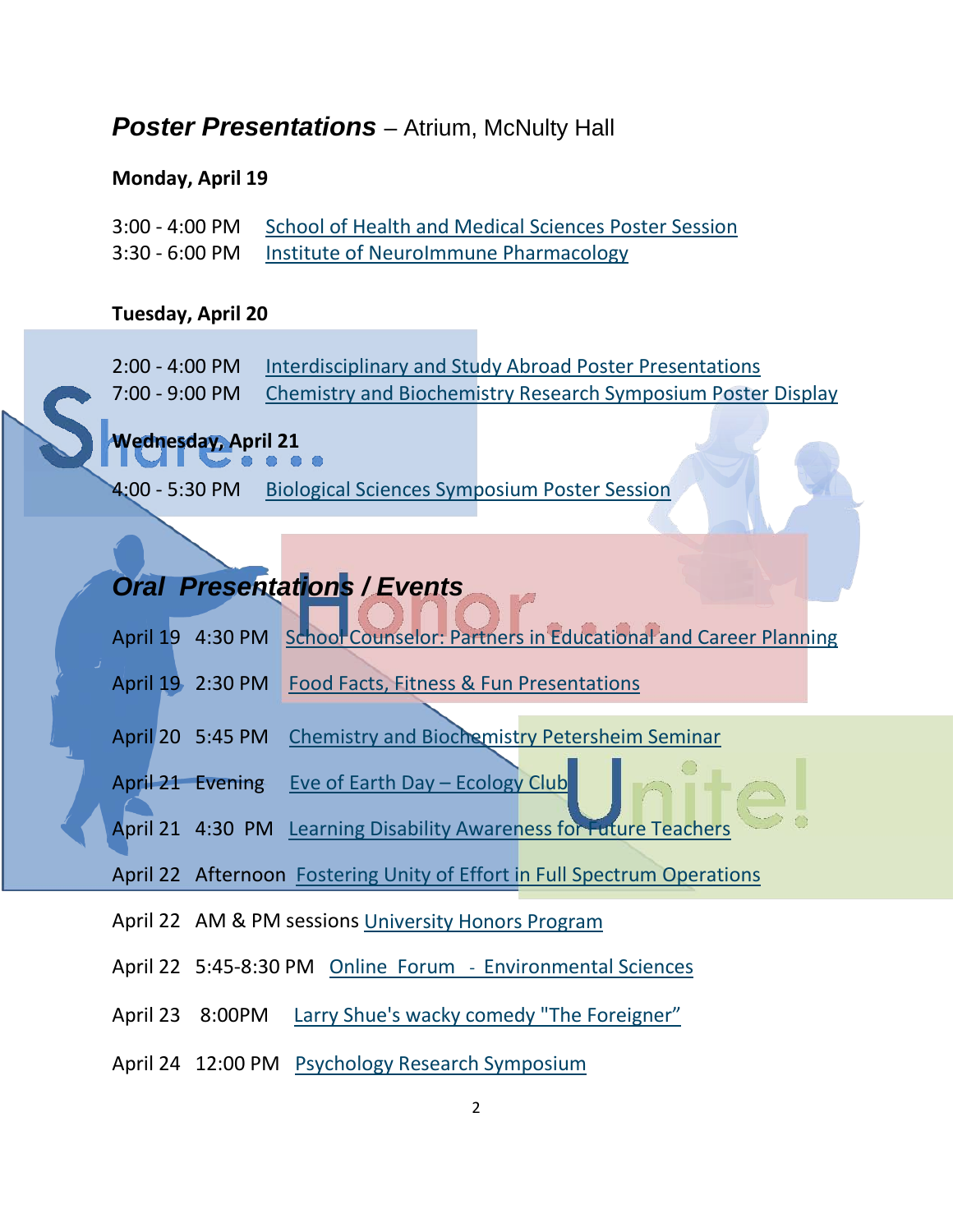# **POSTER PRESENTATIONS**

# <span id="page-2-0"></span>**School of Health and Medical Sciences Poster Session School of Health and Medical Sciences Poster Session**

Monday, April 19<sup>th</sup> 3:00 – 4:00 PM McNulty Hall Atrium

## **THE ABLE SCALE: THE DEVELOPMENT OF A NEW BALANCE OUTCOME MEASURE FOR THE SPINAL CORD INJURY POPULATION**

E. Ardolino, PT, Ph.D., Magee Rehabilitation Hospital, Philadelphia, PA & Genevieve Pinto Zipp, PT, Ed.D., Seton Hall University

Currently, there are no outcome measures that have been identified in the literature to assess balance in the SCI population. Therefore, the purpose of this study was to generate items for a new clinical outcome measure, the ABLE scale, using expert consensus. One of the first steps in developing a new outcome measure is to generate items for the measurement tool by obtaining a consensus amongst a group of experts in the field. A Delphi technique is a process that is often used to obtain a reliable consensus amongst a group of experts, using a series of anonymous questionnaires. The responses are summarized and reported back to the experts in each round until a consensus is reached, or the response rate diminishes. 24 experts in SCI rehabilitation, physical therapists, who had at least 5 years of physical therapist practice, at least 2 years of evaluating and treating patients with SCI, and at least 2 years of administering the Berg Balance Scale or the Tinetti Performance-Oriented Mobility Assessment participated in the study. Experts were recruited anonymously from the 14 Model SCI Centers, the 7 NeuroRecovery Network (NRN) centers, and the NeuroPT listserve. The current version of the ABLE scale, which was written by the primary investigator, was posted online via SHU ASSET program. The experts were asked several questions regarding the items, including their importance, clarity of the wording, scoring appropriateness and administration feasibility. Experts were also provided with the opportunity to offer suggestions on improving each item and the scale as a whole. The results from the first round of the survey were used to remove or modify any items which did not meet an 80% agreement, and the revised version of the ABLE scale was posted online via ASSET. During the second round of the study experts were presented the modified ABLE scale, and were asked to answer the questions following any item which had been modified. After a consensus was reached by the clinical experts following round 2, the ABLE scale was posted online via ASSET, and the members of the NRN Balance Committee were asked to complete a survey to determine their agreement with the scale. After 2 rounds of the Delphi Study, and 1 round of an advanced review, the ABLE scale consists of 28 items, across three domains of sitting, standing, and walking. This study was the first step in the development of the ABLE scale, a new outcome measure to assess balance in the SCI population. The study utilized a Delphi technique to generate the testing items and establish the content validity of the scale. The ABLE scale consists of 28 items measured across the three domains of sitting, standing, and walking and thus may be time-consuming to administer in a clinical setting. Future testing to refine the ABLE scale is needed. Specifically, the scale will be tested for redundant items, and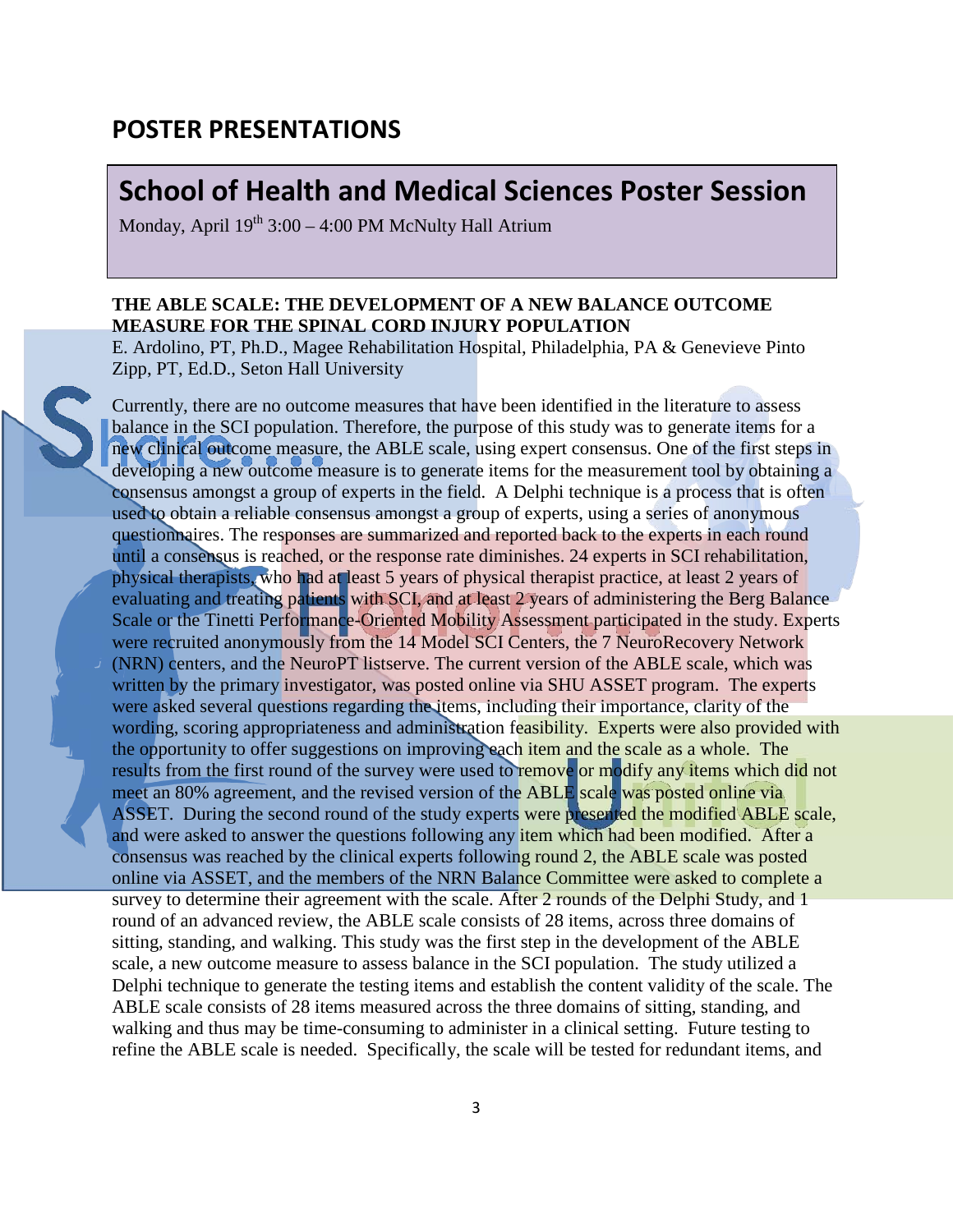gaps in the level of difficulty across the scale, which would make it necessary to either remove, modify, or add new items.

## **IDENTIFYING FACTORS THAT INFLUENCE BREAST CANCER SCREENING PRACTICES IN SOUTH ASIAN INDIAN IMMIGRANT WOMEN**

Elise E. Kumar, Genevieve Pinto Zipp, Susan Simpkins, & Doreen Stiskal Department of Graduate Programs in Health Sciences, School of Health and Medical Sciences, Seton Hall University

Breast cancer is the most commonly diagnosed form of cancer in women. Breast cancer survival rates can be substantially increased by early detection through regular mammography screening. However, women of ethnic subgroups and those who immigrated to the United States within last 10 years are less likely to have had a recent mammogram. South Asian Indians are the third largest Asian group in the United States. Identifying the factors that influence the breast cancer screening practices of South Asian Indian Immigrant women is an important step towards developing culturally sensitive health education programs designed to raise awareness of the benefits of mammogram screening. The purpose of this study was to assess the general knowledge of breast cancer risk factors and to identify factors such as cultural barriers that may prevent South Asian Indian immigrant women from participating in mammography screening. A convenience sample of 30 South Asian Indian immigrant women who were 40 years or older completed, a self-administered survey about issues related to breast cancer. Survey findings, indicated that South Asian Indian immigrant women had 42%. More than half of the women did not utilize mammography screening. Modesty and lack of family support were two important cultural barriers identified by the respondents. The findings reported here demonstrate that South Asian Indian immigrant women are not undergoing routine mammogram screening which may be due to 42% level of knowledge about breast cancer risk factor. More than half of the women did not utilize mammography screening. The two most consistent cultural barriers identified by the participants were modesty (76.7%) and lack of family support (70%). Work is needed to promote awareness about breast cancer that takes cultural barriers into account.

# **MEASURING REGISTERED NURSE JOB SATISFACTION IN A NURSING HOME ENVIRONMENT: LITERATURE REVIEW**

Michael E. Shipley and Genevieve Pinto Zipp Department of Graduate Programs in Health Sciences, School of Health and Medical Sciences

Registered Nurses (RNs) comprise the largest healthcare work force with approximately 2.5 million positions (Bradley, 2008). The Bureau of Labor Statistics estimates that nursing employment will rise by 23% while the supply in 2020 will fall 36% (Bradley, 2008). Registered Nurses work in diverse settings such as hospitals, ambulatory care, nursing homes, and home health care. Over 80% of RNs work in hospitals, while less than 10% work in Nursing Homes (USGAO, 2001). To date, most of the research focuses on RN job satisfaction in the hospital setting, and little is known about RN job satisfaction in the nursing home. Since there is a shortage of RNs and the demand will increase, the importance of understanding what influences RN job satisfaction in the Nursing Home is critical to improving RN satisfaction,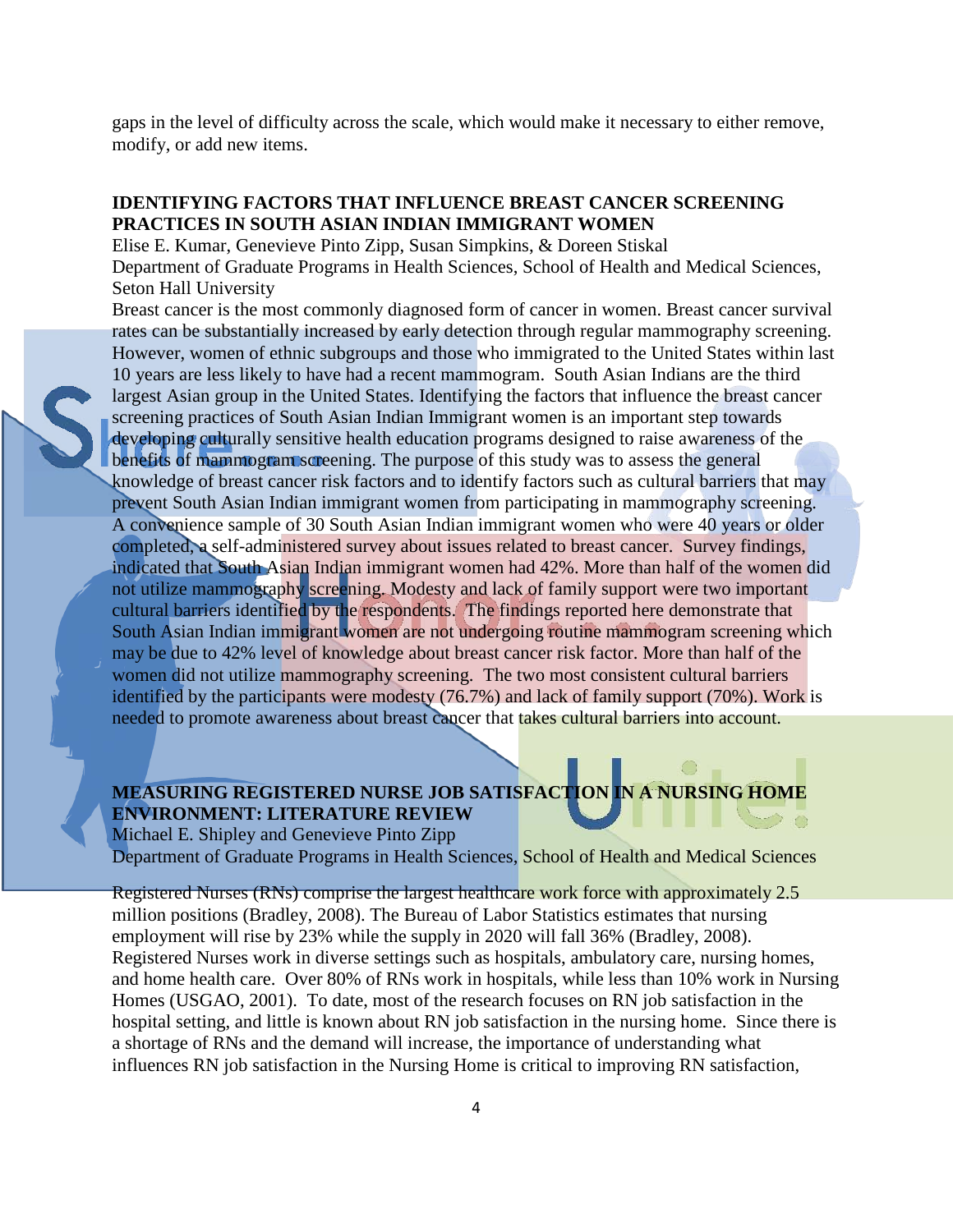decreasing RN turnover, and improving quality care. The purpose of this evidence based project was 1) to identify factors affecting RN job satisfaction in different practice areas noted in the current literature and 2) to assess the tools that measure RN job satisfaction. Based on the review of the literature, key work factors relevant to RN job satisfaction are autonomy, work content, communication, pay, growth & development, promotion opportunities, co-worker relationships, meaningful work, recognition, workload, work demands. Of the five instruments noted to assess RN job satisfaction, only two were used and found to have good reliability and validity in the Nursing Home environment: The Index of Worker Satisfaction (IWS) and the McCloskey/Mueller Satisfaction Scale (MMSS). The information obtained from the review of the literature identified factors affecting RN job satisfaction and provided a critical review of the current available instruments used to assess job satisfaction. The poster will review each tool and offer a framework based upon the literature to design methodological approach to assess RN job satisfaction in the nursing home environment.

# **THE INFLUENCE OF BODY MASS INDEX AND MENSTRUAL CYCLE PHASES ON BALANCE RESPONSES IN WOMEN**

Cathy Maher, Dhara Dalal, Tanya Galofaro, Emilia Quezada, & Jillian Regis School of Health and Medical Sciences, Seton Hall University

**Purpose/Hypothesis**: The purpose of this study was to assess influence of menstrual cycle phases and body mass index (BMI) on balance responses in females aged 18-28. Follicular, ovulation, and luteal phases are identified by levels of cycling hormones (estrogen, progesterone, and luteal), which appear to affect strength, proprioception, and ligamentous laxity, making women prone to injuries at different phases. Females' BMI are influenced by levels of circulating hormones. **Number of Subjects**: Seven healthy female subjects aged 18-28 volunteered to participate. **Materials/Methods**: Subjects were instructed in use of Saliva Ovulation Test and urine strips to determine menstrual cycle phases for one month. Balance responses were recorded on sensory organization and functional limitations tests using Balance Master®. BMI was calculated from standard height and weight measurements. **Data Analysis:**  Descriptive statistics, means and standard deviation were determined for equilibrium and composite scores of the SOT as well as the five conditions of the FLT using SPSS® for Windows. An analysis of Variance (ANOVA) was performed to determine differences among subjects across menstrual cycle phases. Pearson's correlation coefficient was used to examine the relationship between phases, BMI, and balance responses. **Conclusion**: Fluctuation of hormone levels may produce changes in postural control and balance making females prone to injuries during different phase of the menstrual cycle. The use of SOT and FLT did not indicate any significant effect on performance in this study possibly due to small sample size. **Key words**: Menstrual cycle, follicular phase, ovulation phase, luteal phase, body mass index, balance, postural sway.

## **THE RELATIONSHIP BETWEEN SLEEP HABITS AND TEST PERFORMANCES AMONG HEALTH SCIENCE STUDENTS**

Michela Perrotta, Miriam Roth, Giulia Giacalone, Mary Dughi, & Carol Biscardi Physician Assistant Program, Seton Hall University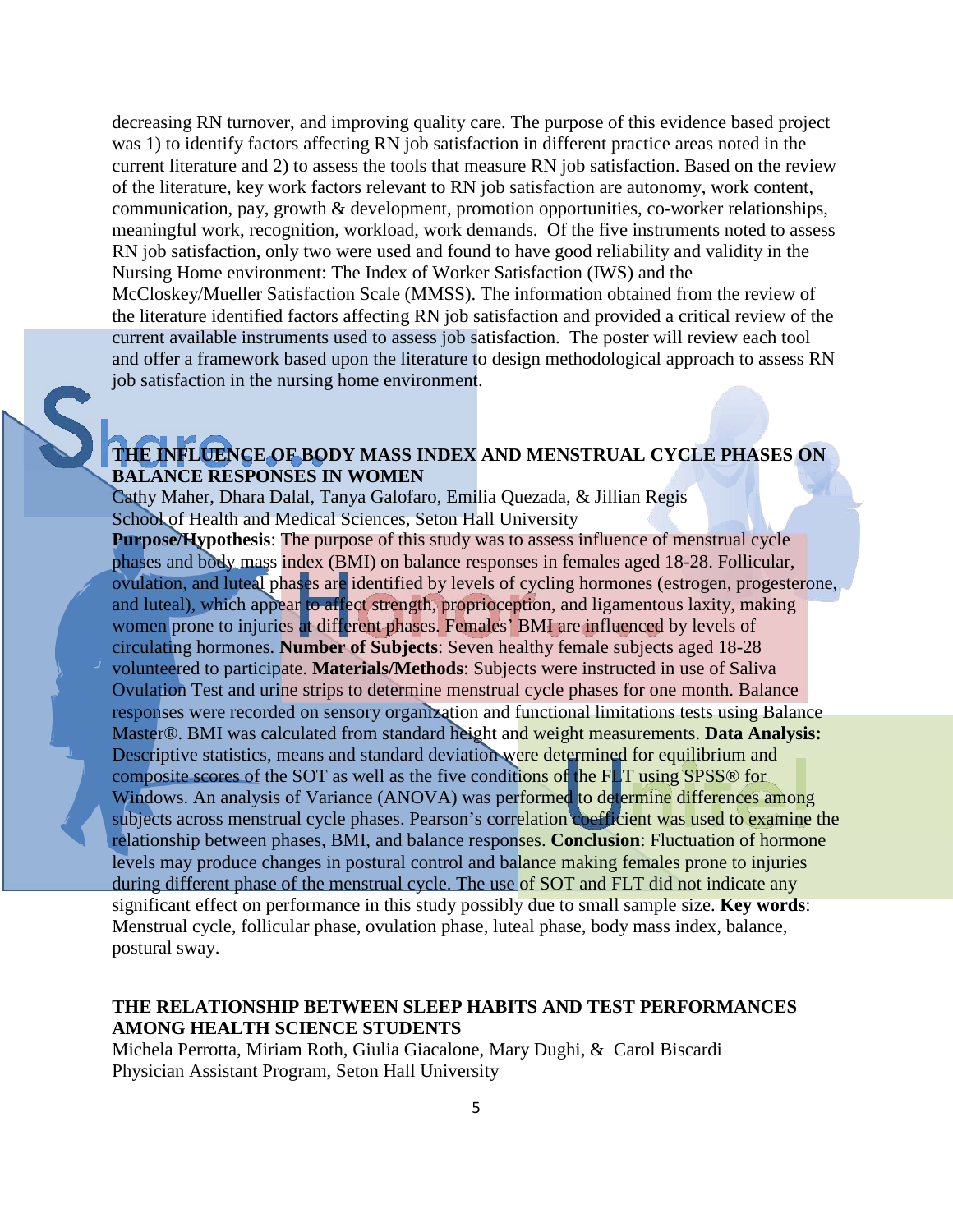The purpose of this study was to measure the relationship between sleep habits to academic performance in graduate health science students at Seton Hall University. A 20-item survey was created to measure sleep and study habits. The survey measured hours of sleep, sleep quality, and academic performance. The survey was administered before a Human Anatomy exam to the Physician Assistant, Athletic Training, and Physical Therapy students at Seton Hall University. Non-parametric testing (Spearman's rho) was used to analyze the data along with descriptive statistics. Sixty (79%) of the 76 students registered for the course had returned a completed survey. The mean hours of sleep the night before the exam was 5.78 hours. A total of 7 students reported taking a nap the day before the exam, with a mean nap time of 58 minutes. The mean exam score was 80.77%. The correlation between students exam grades and hours of sleep the night before the test was not significant (p>0.05). However, the correlation between students' total sleep the day before (daytime nap and nightly sleep) and exam grades was significant (rho=  $0.257$ ,  $p<0.05$ ). It was found that good quality of sleep and exam grades was significantly correlated ( $p<0.05$ ). The results of this study suggest that students who get enough hours of good quality sleep the night before an exam may outperform their peers.

## **PEDIATRIC FEEDING MILESTONES: A CRITICAL REVIEW AND PROJECT DEVELOPMENT**

Liane E. Allen, BA, Brittany L. Conwell, BS, & Nina C. Capone, Ph.D. Department of Speech-Language Pathology, Seton Hall University

Assessing and treating pediatric dysphagia has its foundation in knowing typical feeding / swallowing milestones. Best clinical practice is to use clinical manuals as a guide (Morris & Klein, 2000) but these are reportedly without sound normative data. Also, established norms in other areas of development are periodically re-evaluated to adjust for drifts in the population's performance. Therefore, it is important to re- evaluate the state of developmental norms in a variety of developmental areas including feeding / swallowing. The current project was a critical analysis of the feeding / swallowing development literature. Results were that the quality and quantity of scientifically-based, peer-reviewed normative data is lacking in the area of feeding / swallowing development. Also, little research is dedicated to pediatric feeding / swallowing and its disorders in the field's top tier scientific journals. Discussion will place the results in the context of best clinical practice in speech-language pathology. A series of studies is proposed to move this area of the field forward.

## **THE EFFECTS OF SLEEP DEPRIVATION ON PHYSICIAN ASSISTANT STUDENTS INTERPERSONAL RELATIONSHIPS, STRESS, AND STUDY HABITS.**

Heather Kurdali-PI, Jennifer Boxter, Scott Salvato, & Chris Schwizer Physician Assistant Program, Seton Hall University

Sleep deprivation has been identified as a major source of error in medical professionals, including attending physicians, residents, and nurses. Our study aims to demonstrate a link between sleep deprivation and physician assistant students in the areas of study habits,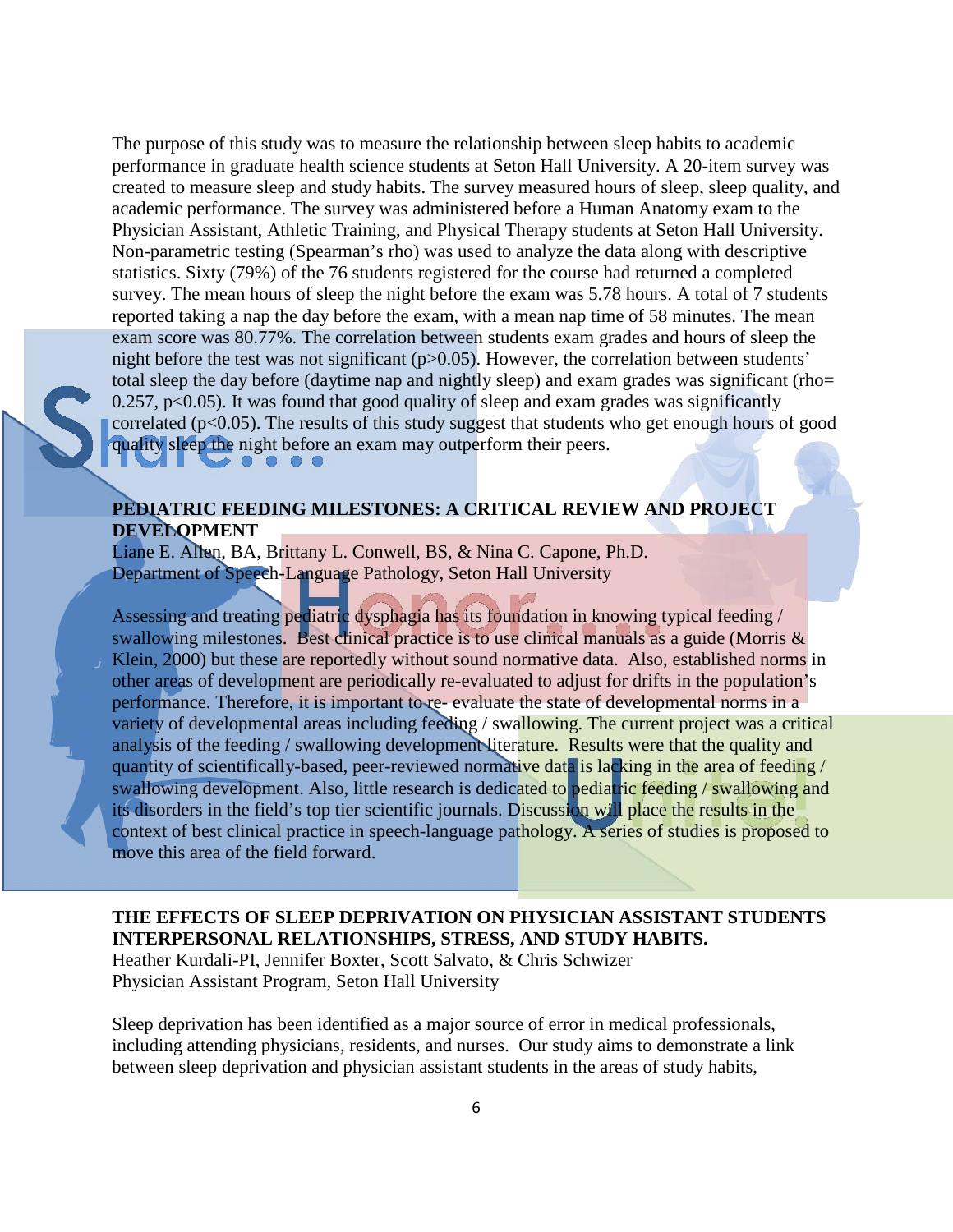interpersonal relationships, and overall stress. We tested for an association between sleep deprivation and the aforementioned areas through a voluntary survey administered to all three class levels of students enrolled in the Seton Hall University School of Health and Medical Sciences Physician Assistant Program. The survey was modified from its original format of a 2005 research article by Kuhn and colleagues, Assessment of Stress in Physician Assistant Students, which can be found in Journal of Instructional Psychology. SSPS 17.0 software and chi-squared and cross- tabulation tests were used to analyze the collected data. According to the results analyzed, statistically significant data demonstrated that physician assistant students are sleep deprived, get less sleep than before entering the program, and receive a poorer quality of sleep than they did prior to entering a physician assistant program, p-value significant at  $p =$ 0.00 for each variable. The data showed a statistically significant difference in that physician assistant students who are sleep deprived also feel their relationships and amount of time they spend with friends is affected,  $p = 0.012$ . There is a statistically significant difference for physician assistant students reporting a poorer sleep quality since entering the program and time spent with spouse/significant other,  $p = 0.031$ . Where students report being sleep deprived, they also report a statistically significant difference in increase in study time, and decrease in sleep time, where  $p = 0.014$ . Those students reporting a poorer quality of sleep also report an increase in study time and decrease in sleep time, this was statistically significant at  $p=0.026$ . From our results, the study concluded that Physician Assistant students are sleep deprived. Both quantity and quality of sleep of physician assistant students are affected. Specifically, the areas of statistical significance are: quantity of sleep affected relationships with friends, quality of sleep affected time spent with spouse/significant other, and both quantity and quality of sleep affected time spent studying.

## **DISCRIMINATING AMONG 3 LEVELS OF MANUALLY APPLIED FORCE IN FIRST AND THIRD YEAR PHYSICAL THERAPY STUDENTS**

Monica Aswani SDPT, Karin Creighton SDPT, Kumi Dikengil SDPT, Andrew McDonough, PT, EdD, School of Health and Medical Sciences, Seton Hall University

**BACKGROUND:** Practice and feedback are two important components of motor learning necessary for acquiring a new skill. Research is still ongoing over the most efficacious type, quantity, and frequency of practice and feedback. Students in doctor of physical therapy programs are taught manual therapy techniques as part of their curriculum, yet there is no standardized method of teaching these manual skills. Because manual therapy involves applying various amounts of force to the body, students could perform these skills more accurately if they had a discrete way to measure this force. The purpose of this study was to determine whether third year physical therapy students are better able to discriminate among specific levels of force than first year physical therapy students. It was hypothesized that third year students are better able to replicate and discriminate among different levels of force due to additional practice and course work experience. **SUBJECTS:** 9 students from Seton Hall University's doctor of physical therapy program were recruited through a sample of convenience. 5 of these students had completed their first year in the DPT program and 4 had completed their third year of the DPT program. **METHODS:** This study used a repeated measures design with a pretest, practice session with concurrent visual feedback, and a posttest. The three levels of force tested were .23 kg, .91 kg, and 2.71 kg. Force application was measured using a Piezoelectric force transducer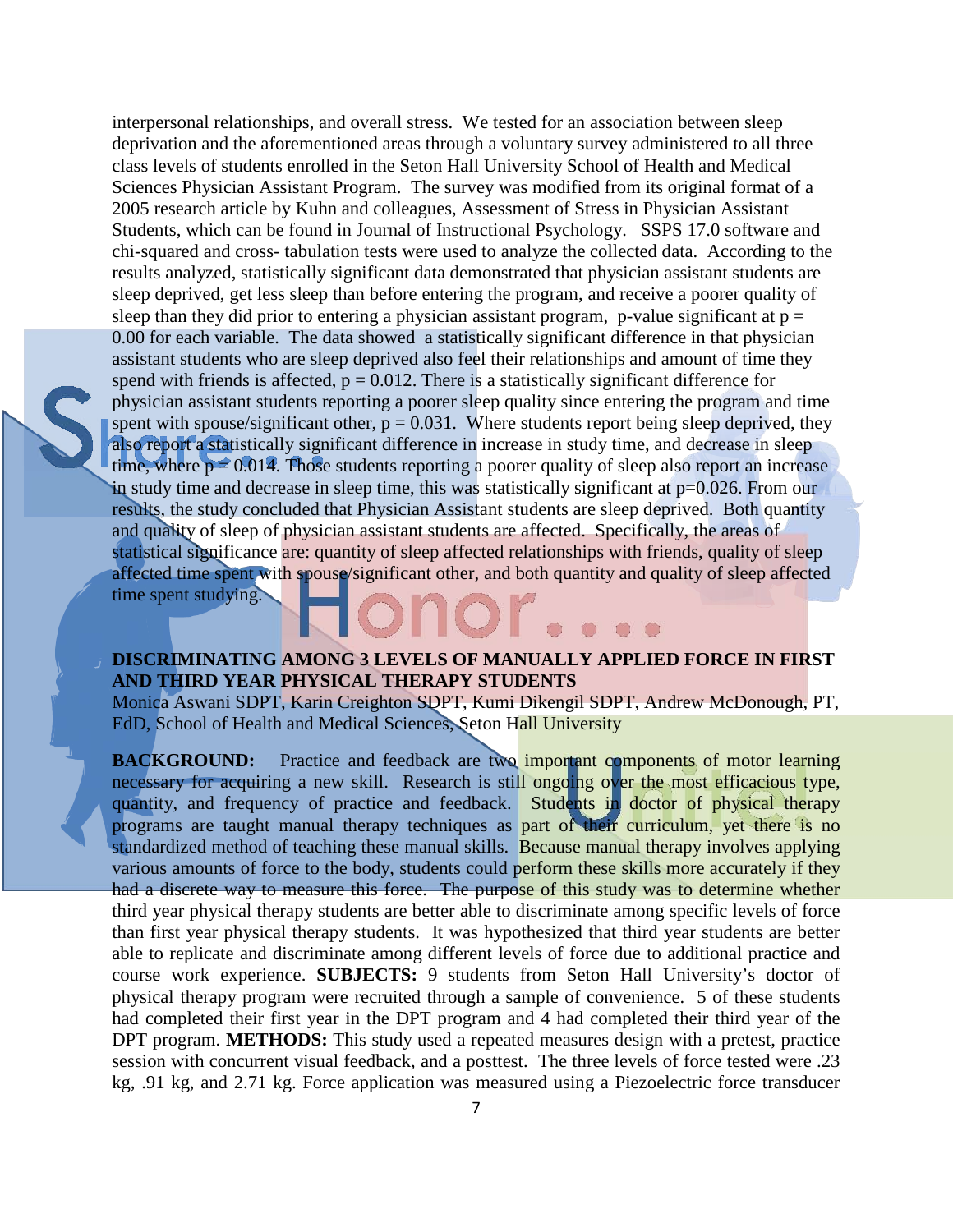attached to a dry femur. A layer of 7.0 cm thick foam rubber was secured over the femur to simulate human tissue. **ANALYSIS:** Data were collected using custom written programs written in the LabVIEW v7.1 language. Absolute data were analyzed in SPSS 16.0 using a 2x3 multifactorial design with  $\Phi$  .05. **RESULTS:** Preliminary results will be presented and discussed **CONCLUSION:** Results of this study as well as further research of this topic can help to contribute to the development and improvement of a standardized method of teaching manual therapy skills.

### **MEASURING CHRONIC ANKLE INSTABILITY: A RELIABILITY STUDY**

April Em, Dawn Nagy & Dr Raju Parasher, MSc, EdD, PT School of Health and Medical Sciences, Seton Hall Univeristy

Two important contributing factors to the mechanical instability of the ankle joint that could lead to repetitive ankle sprains is laxity of the lateral ligaments and/or the anterior relative shift of the lateral malleolus (ref) leading to an incongruity in the joint surfaces. Two measures, namely the anterior draw test and the positional fault measure are commonly used to measure this resultant mechanical dysfunction. Surprisingly, despite their extensive use in the clinic as well as in research, there is a paucity of evidence that has established the reliability of these two measures. The purpose of this study was to establish inter-rater and intra-rater reliability of the two measurements. 20 subjects, with and without a history of ankle sprains, aged 20 to 50 years (male and female) were evaluated by one tester three times to establish intra-tester reliability and by two testers to establish inter-tester reliability in a random order. The preliminary results were calculated by way of the intra class correlation (ICC) calculated using SPSS version 16.0 to establish intra-tester and inter-tester reliability. Data analysis reveals that ICC's for the positional fault show good intra-tester (0.94) and inter-tester (0.76) reliability. For the anterior draw preliminary analysis reveals that the ICC for intra-tester (0.9) reliability was good, however the ICC for inter-tester (0.41) reliability was poor. The results are discussed comparing measurement differences between the testers.

# **INFLUENCES OF A LOADED BACKPACK ON HIP MOTIONS DURING GAIT**

Doreen M. Stiskal, PT, PhD; Cyril Kurian, SDPT; Kyle Negron, SDPT; Claudia Acosta, SDPT; Alexandra Aguiar, SDPT; Margaret Head, SDPT; Deanna Paonessa, SDPTDepartment of Physical Therapy, School of Health and Medical Sciences, Seton Hall University

The purpose of this repeated measures within-subjects study was to determine how different loads placed in a backpack influence sagittal and frontal plane hip range of motion during gait. Twenty college aged (18-30 years) volunteers walked on a treadmill at 1.5 m/s for 90 seconds while wearing with a standard backpack across 5 conditions of differing loads: 0, 5, 10, 15 and 0% of body weight. Six Qualysis Proflex® cameras recorded 3D movement from 28 reflective markers placed on specific body landmarks. Data were viewed and processed with Qualysis Track Manager ® and Visual3D® software packages. Means of three consecutive gait cycles were entered into separate repeated measures ANOVAs to determine maximum flexion/extension and abduction/adduction movements as well as total joint excursion in two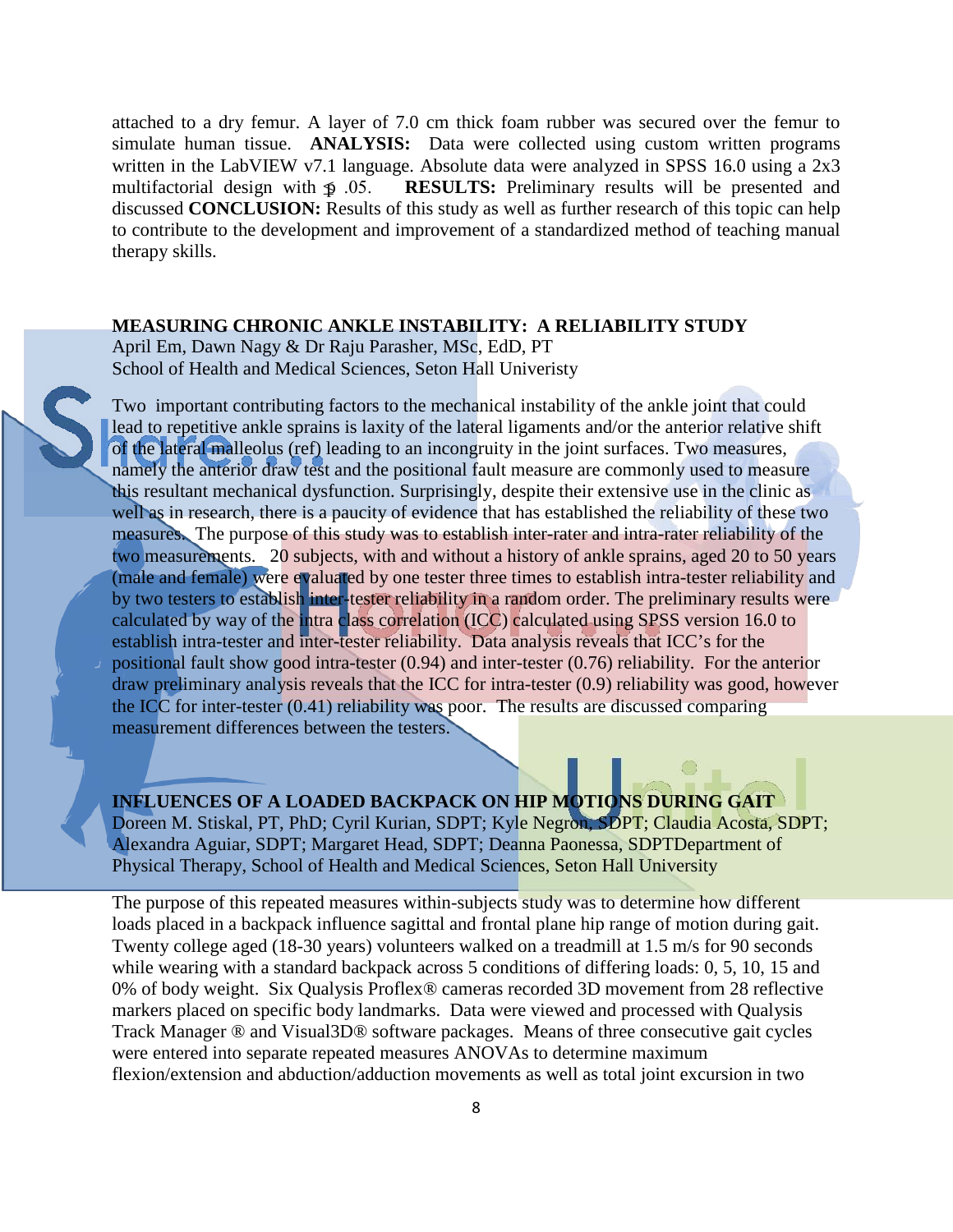planes of motion. As expected, overall changes to hip motion were relatively small. Significantly more bilateral hip flexion and less right hip extension occurred with the heaviest loads while no significance differences were found in the combined total flexion/extension excursions. Subjects also widened their lateral stance as backpack loads increased although abduction/adduction data did not reach significance. Our findings suggest that the increased hip flexion is consistent with the forward trunk lean commonly seen during gait with heavier backpack loads. Similarly, the wider stance may reflect another strategy to accommodate the effects of a heavy backpack load on the center of mass relative to one's base of support.

## **THE INFLUENCE OF CONCURRENT COGNITIVE AND MOTOR TASKS ON POSTURAL SWAY IN CHILDREN: A PILOT STUDY**

Genevieve Pinto Zipp, PT, EdD, Katherine DeTata, Danielle Delgiodice, Valery Perez, Marie Sanchez, Leigh Shahbazian, School of Health and Medical Sciences, Seton Hall University

Dual tasking is the performance of two or more activities simultaneously. Historically, postural control has been considered to be a highly automatic and reflexive task. Recent evidence suggests that the control of posture utilizes attentional demands and that the postural control and the cognitive systems interact under dual task conditions. In this pilot study examining the influences of concurrent cognitive and motor tasks on postural sway in healthy children (7-10yrs old), 6 subjects were asked to stand on a force plate with their shoulders in forward flexion, elbows in extension, and hands in mid position. The subjects were instructed to stand still while looking at a picture (SS), read silently (SR), or play a videogame (SG). Center of pressure variables including length of center of pressure (LCOP) and center of pressure velocity (COPV) were calculated using a Bertec force plate. The trends showed that LCOP was significantly greater under (SG) condition compared to the (SR) and (SS) conditions. These trends suggest that the type of the task rather than its difficulty influenced the COP measures. These findings support the capacity sharing theory. Further studies are needed to investigate the effects of dual tasks, utilizing various cognitive and motor elements, on postural performance in a larger number of children to confirm these findings and in children with balance impairments.

**INTERRATER RELIABILITY OF NOVICE LEARNERS USING THE BEHAVIORALLY-ANCHORED LIFT TASK EVALUATION (BALTE)\*** H. James Phillips, PT, PhD, Christian Delacruz, Karina Jimenez, Thomas A. Koc Jr

**Objective:** To determine the interrater reliability of novice learners using the Behaviorally-Anchored Lift Task Evaluation. **Background:** Functional capacity evaluations (FCEs) are measurement tools used in predicting safe and tolerable levels of function of physical activities and readiness to return to work following injury. Studies looking at the reliability of evaluations purported to measure patient levels of exertion and pain reports are lacking. The BALTE is a portion of a FCE that was designed by the primary investigator, and is used to asses a patient's ability to perform a lift task, while simultaneously considering the patient's sincerity of effort, and pain behaviors using behavioral anchors. The interrater reliability of the BALTE has demonstrated to be high between an experienced physical therapist of 21yrs and a novice physical therapist of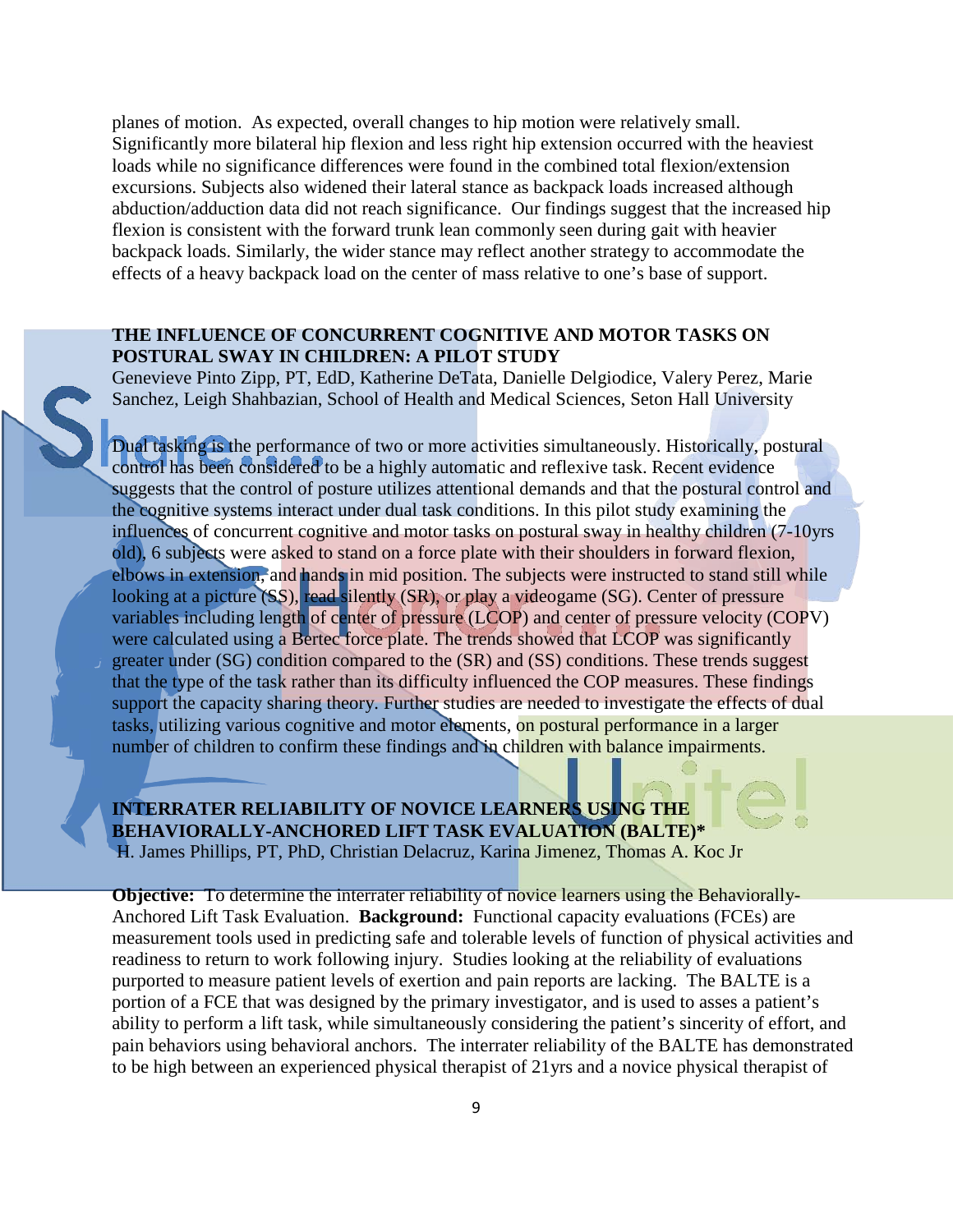1yr. However, the Inter-rater reliability of multiple novice learners using Behaviorally Anchored Lift Task Evaluation (BALTE) had remained untested. **Methods and measures:** Eight subjects volunteered from a convenience sample of fourth year DPT students from Seton Hall University. Upon completion of a one hour lecture on the use and scoring of the BALTE, the subjects viewed 11 videos of patients performing twelve-inch-to waist and waist-to-shoulder lifts using incrementally heavier boxes. Each subject selected one of two choices in each of ten categories based on behavioral descriptors of patient exertion and pain behaviors on a tabled form. Subjects independently recorded their results for each video. **Results:** Percentage agreement ranged from 69 to 98 percent for individual categories. Out of the 10 categories, two demonstrated high reliability, four demonstrated moderate reliability, and four demonstrated low reliability. **Conclusions:** The study demonstrated overall moderate interrater reliability of the Behaviorally-Anchored Lift Task Evaluation when used by novice learners. The mean percentage of agreement

of the BALTE was calculated to be 81 percent. This is possibly due to extraneous variables that can be modified to improve its reliability if a future study was to be considered. Extraneous variables include: video and audio quality, length of the video, scoring instructions, and subject practice trials with feedback of scoring. Further studies are needed to validate the utility of this protocol as a patient assessment and management tool. \* Copyright © H. James Phillips 2006

## **UNDERSTANDING THE IMPACT OF GENDER, ETHNICITY, AND ATTITUDES AND BELIEFS REGARDING DEPRESSION AND HELP-SEEKING BEHAVIORS IN COLLEGE STUDENTS**

Eileen Eden, Allison Karish, Diana Mendez, Donna Marchetti, Mona Sedrak, PhD, PA-C Physician Assistant Program, School of Health and Medical Sciences

The purpose of this study was to explore the differences between gender, ethnicity, and attitudes and beliefs regarding depression and help-seeking behavior in college-aged students. A 27 item online survey was sent to students 18-29 at a private university in New Jersey. The survey gathered demographic data, information regarding attitudes and beliefs towards depression, and how likely participants were to seek help. The Academic Survey System and Evaluation Tool (ASSET) was used to administer the survey. The results of the study suggested that there is a moderate positive correlation between attitudes and beliefs and help-seeking behavior regarding depression in college students. By improving knowledge of depression and encouraging positive attitudes towards help-seeking behavior, college-aged students may be more inclined to seek help for depression. In order to raise awareness information regarding counseling services should be made available to incoming freshman and repeatedly reinforced. In addition, further efforts should be implemented at university health services to make students aware of their options.

#### **KNOWLEDGE OF HPV AMONG SETON HALL UNIVERSITY STUDENTS**

Stephanie Kott, Kerri Michella, Vanessa Victoria, Diana Saidac, Joseph L. Monaco, PA-C, MSJ, DFAAPA, Physician Assistant Program, Seton Hall University

The purpose of this study is to determine if there exist differences in knowledge about infection with the human papilloma virus (HPV) among students at Seton Hall University (SHU). Students were surveyed according to graduate versus undergraduate, age, gender, and health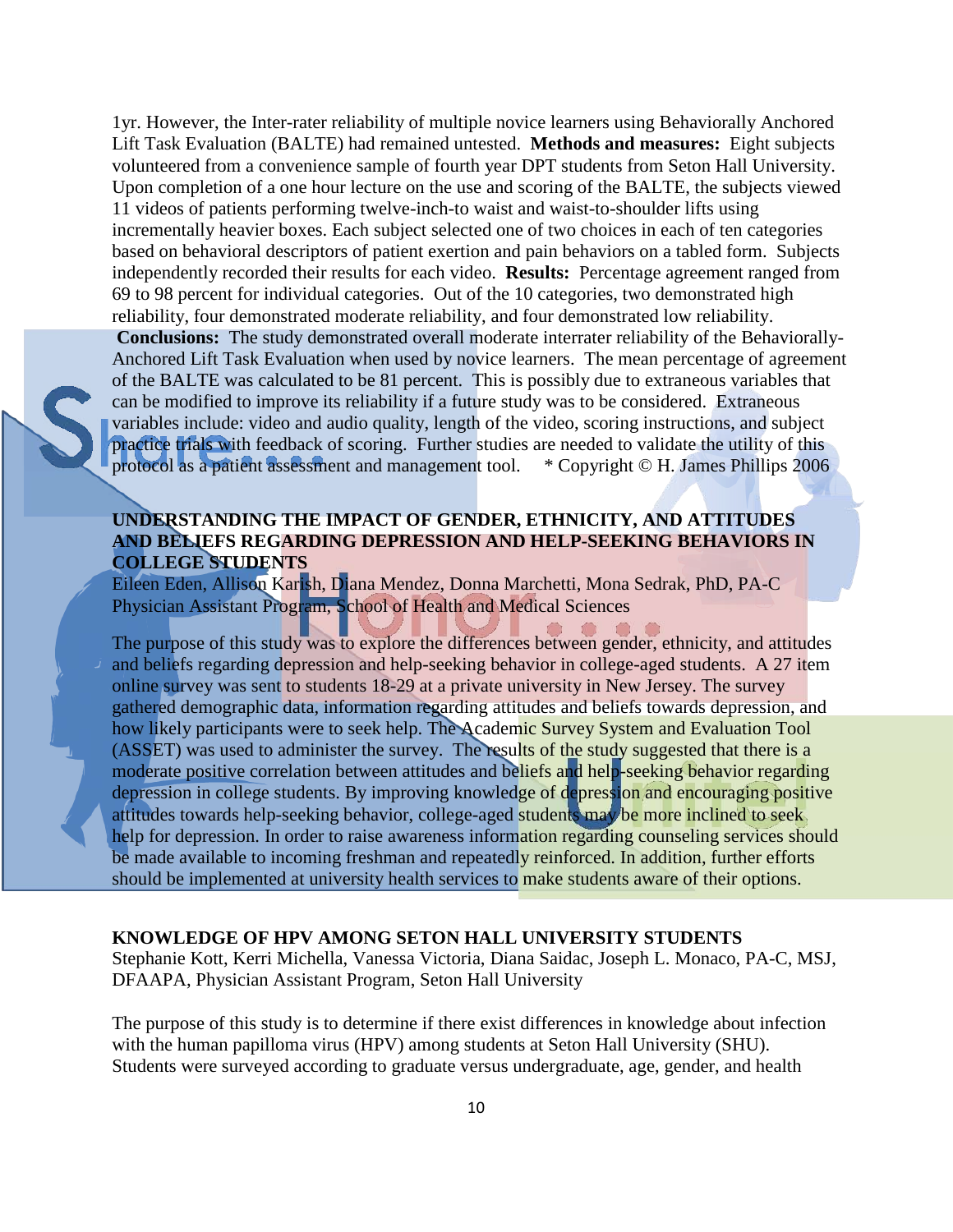sciences focus versus a non-health curriculum focus. Graduate and undergraduate students 18 years of age or older were asked to participate in an anonymous 19 question survey via the ASSET survey system. One-way ANOVA revealed no significant differences in level of HPV knowledge among students in four age categories (18-21, 22-25, 26-29, 30 and older) with an F statistic of 0.528 and p value  $>0.05$  (p=0.755). However, an independent samples t-test showed a significant difference between males and females, with a p value  $< 0.01$  (p=0.001). Between graduate and undergraduate students, an independent samples t-test showed no significant differences with a p value  $> 0.05$  (p=0.313). HPV knowledge according to health sciences versus non-health curriculum demonstrated significant differences with a p value < 0.01 (p=0.007). In the SHU population, there are differences in knowledge of HPV according to gender and education focus, with females and health science majors having a greater understanding of HPV than their counterparts. In order to increase awareness about HPV, further education should be targeted to male students and non-health majors.

# **FACTORS INFLUENCING RECOVERY FROM APHASIA: IMPLICATIONS FOR CLINICAL INTERVENTION**

Cortney Carey & Venu Balasubramanian

Speech-Language Pathology, School of Health and Medical Sciences, Seton Hall University

The aim of this paper is to present a review of cognitive, linguistic, motor and physiological factors that are associated with the course of recovery from aphasia. A literature search was conducted through an online database search. Sixty-eight journal articles from diverse peer review journals along with three book chapters were identified as the source of information. It is argued that the findings of these studies and the theoretical principles behind them should be integrated into clinical practice. Indeed, this presentation highlights the clinical implications of the findings of empirical studies of such factors. In order to emphasize the need to tap into modern neuroimaging techniques in the clinical intervention process, a brief evaluation and application of event-related potentials (ERP) techniques in the study of language processing deficits and recovery in people with aphasia is presented.

**SELF PERCEPTION OF PREPAREDNESS OF NEW JERSEY PHYSICIAN ASSISTANT STUDENTS IN CARING FOR SPANISH SPEAKING PATIENTS** Erin Anthony, PA-S, Mark Regis, PA-S, Gary J. Bouchard, Ph.D., PA-C, DFAAPA Physician Assistant Program, School of Health and Medical Sciences

Surveys of medical students and residents indicate the persistence of inadequate communication between healthcare providers and their Spanish speaking patients. This study examines the practices and comfort level of PA students in caring for Spanish-speaking patients of limited English proficiency and evaluates student perception of the quality of care patients of limited English proficiency receive. Using ASSET, an Internet-based survey tool, Likert-like surveys were completed by 40 physician assistant students at two NJ programs. Approximately 70% of respondents reported they were expected to see and care for Spanish-speaking only patients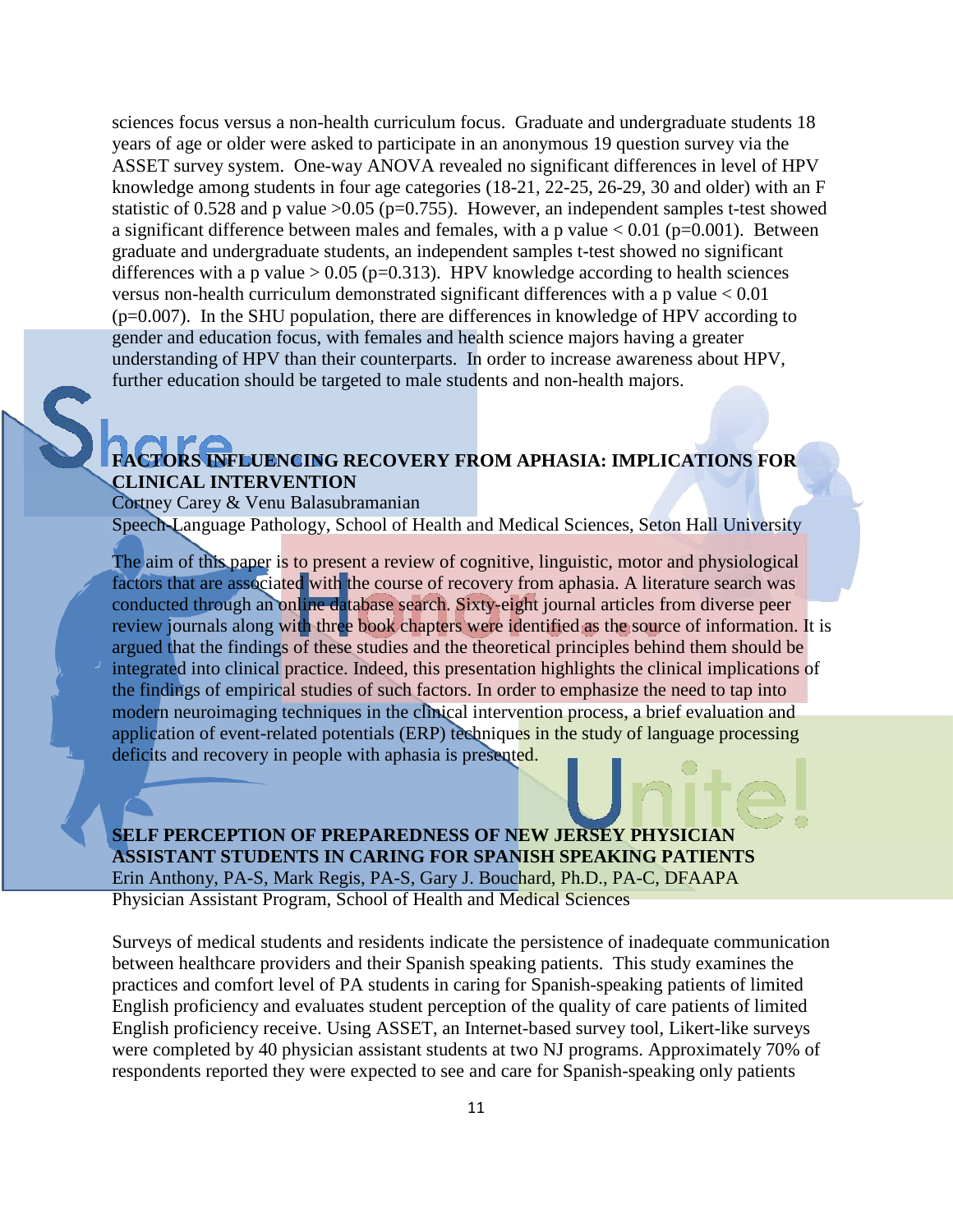while on rotation. While 60% of respondents reported "rudimentary" command of Spanish, more than 60% of respondents reported the inability to convey all medical advice and options to Spanish-speaking only patients and English-speaking patients equally. Only 35% of respondents reported using a professional translator when with a Spanish-speaking only patient. Bridging the gap of patient-practitioner language discordance is paramount. PA students in New Jersey are at a special advantage, receiving clinical education through serving a Hispanic population comparable to the Hispanic population nationwide. The question of whether PA students trained in New Jersey are prepared to serve the Hispanic population may have implications for PA programs across the country.

# **SMOKING BEHAVIOR AND ASSOCIATED ADHERENCE TO ESTABLISHED ORAL HEALTHCARE RECOMMENDATIONS**

Amera A. Amaker, PA-S, Terri S. Jones, PA-S, Danielle R. North, PA-S, Daniel F. Vernik, PA-S, Gary J. Bouchard, Ph. D, PA-C, School of Health & Medical Sciences, Seton Hall University

The purpose of this study was to examine the differences in oral hygiene practices between smokers and nonsmokers in the Seton Hall University community. The survey consisted of questions pertaining to the number of times participants floss, brush, and visit the dentist. The survey was electronically distributed to members of the Seton Hall University community via the Academic Survey System and Evaluation Tool (ASSET) and responses remained anonymous. Of the 301 respondents, 50 were smokers, and 251 were nonsmokers. The results showed that dental visits, frequency of dental visits, frequency of brushing, and frequency of flossing were all found to be independent of smoking ( $p > 0.05$ ). Among the smokers surveyed, respondents who smoked more packs per day flossed at significantly higher than expected frequencies, exceeding the ADA recommendations ( $p = 0.001$ ). In this study, smoking behavior and adherence to established oral healthcare recommendations are independent of one another within the Seton Hall University community. There was no difference in brushing teeth, flossing, and visiting the dentist when smokers were compared with nonsmokers. Heavy smokers within this population were found to floss more frequently than expected.

**THE EFFECTS OF YOGA ON STRESS IN HEALTH SCIENCE STUDENTS.** Vigneaux C, Gerber R, Malysz S, Hill-Lombardi V, & Rizzolo D. School of Health & Medical Sciences, Seton Hall University.

**Context:** Stress is a growing public health concern affecting individuals both physically and psychologically. Research suggests that yoga can have a positive effect upon the negative consequences of stress and serve as a coping strategy. **Objective:** The purpose of this study is to determine if yoga decreases stress as measured by the Hassles Scale, blood pressure, and heart rate in students in the School of Health and Medical Science programs. The hypotheses are 1) immediately following each yoga session and following four weeks of yoga, subjects will demonstrate reductions in stress as measured by the Hassles Scale, blood pressure and heart rate; and 2) subjects who participate in the yoga sessions will have lower Hassle Scale scores, blood pressures and heart rates compared to subjects who did not participate in the yoga sessions.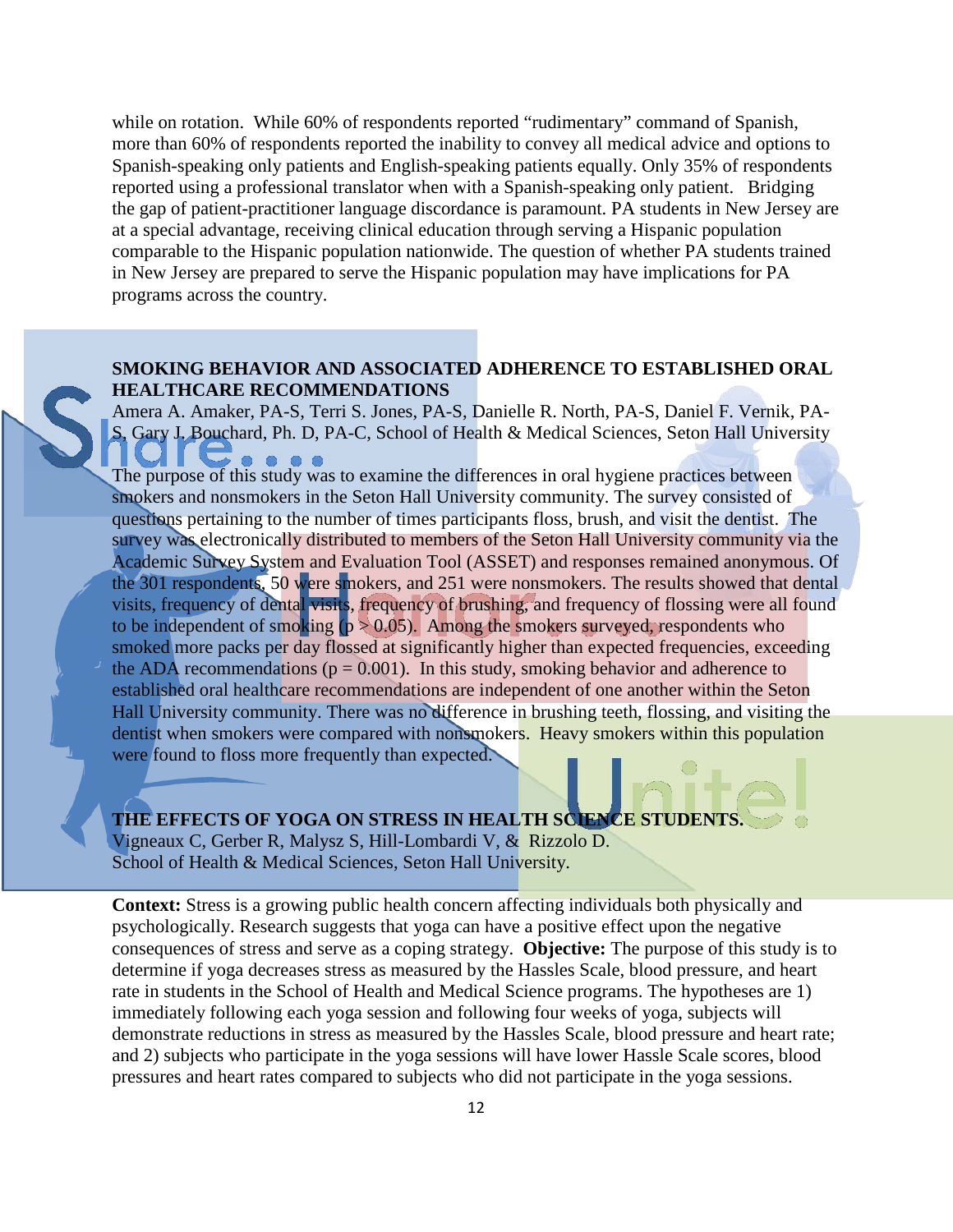**Design:** This study was a cross-sectional matched group design. **Setting:** The study was conducted in the Exercise Physiology Lab at Seton Hall University with observation from all investigators. **Participants:** The subjects (8 females, 7 males) were student volunteers, 18-25 years old. All had exercise experience and no yoga experience. **Interventions:** Subjects were placed in a yoga group or a study (control) group based upon matching criteria of age, gender, exercise and yoga experience. Before and after each 30-minute session over four weeks, each subject completed the Hassle Scale. Heart rate and blood pressure were measured using a Critikon Dinamap XL 9340 Vital Signs Monitor. **Main Outcome Measures:** Paired t-tests were used to determine if there was an immediate effect on stress levels as measured by the dependent variables, pre and post intervention. One-way ANOVAs were used to determine if there was a significant difference in change scores over the 4 weeks. Significance levels for all tests were set at p < 0.05. **Results:** Significant differences were found in Hassles scale scores at weeks 1-4 in the study group ( $p < .001$  for all weeks) and weeks 1 ( $p=0.005$ ), 3( $p=0.047$ ), and 4( $p=0.019$ ) for the yoga group. No significant differences were found between change scores over the 4 week period. **Conclusions:** Both interventions were significant in decreasing stress with neither one being more effective as compared to the other.

# **THE EFFECT OF STATIC STRETCH DURATION AND RECOVERY TIME ON THE PEAK TORQUE OF THE ROTATOR CUFF MUSCLES**

Hunter M, Jimenez F, Merrill L, & Hill-Lombardi V School of Health & Medical Sciences, Seton Hall University

**Context:** Static stretching is a common practice in the athletic realm. A controversy exists in that several recent studies that have shown isokinetic strength is decreased with static stretching while others show an increase. Most studies have focused on the lower extremity. Current research on static stretching also uses varying rest intervals between stretch and strength testing to understand dose response. **Objective:** The purpose of this study is to examine the effect of static stretch duration on the strength performance of the rotator cuff musculature and the recovery time needed to achieve pre-stretch strength levels. The hypothesis is that an increase in duration of rotator cuff static stretching will increase the recovery time needed to achieve prestretch Maximum Voluntary Contraction (MVC). **Design:** The study is a within-subjects, repeated measures design. **Setting:** The study was performed in the Seton Hall athletic training room with data collection conducted by all investigators. **Participants:** The subjects (5 females, 3 males) were student volunteers between the ages of 18-25 with no prior history of shoulder or neck pathology. **Interventions:** The two independent variables are stretch duration (30, 60, or 120 seconds) and recovery time (0, 2.5, 5, 15, 30 minutes). Each subject established a baseline strength test during internal and external rotation. Subjects were then stretched for either 30, 60, or 120 seconds, and retested. **Main Outcome Measures:** The dependent variable was the peak torque of the MVC of the rotator cuff musculature. This was measured using the Biodex System 3 unit with internal and external rotation of the shoulder at 90 degrees abduction. Resistance was set at 60 degrees per second. A two-way repeated measures ANOVA test was used to determine if there was a significant difference in stretch duration and recovery time. Significance levels were set at p < 0.05. **Results:** No significant differences were found in peak torque following static stretch durations or recovery times. Trends indicate that strength overall increased during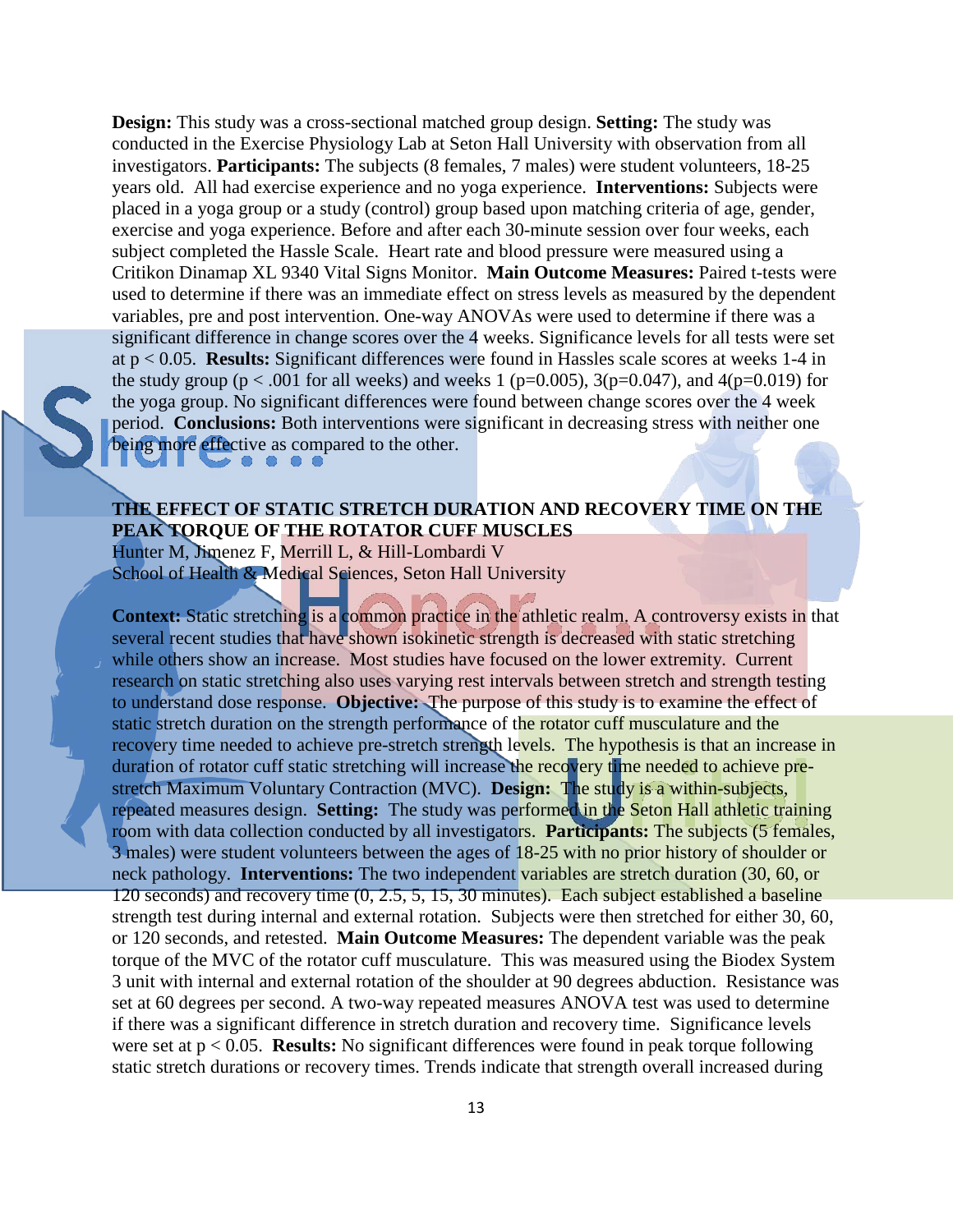internal rotation following all stretch durations (30, 60, 120 seconds), from baseline through the 30 minute recovery interval. Trends during external rotation following the 30-second stretch duration indicated that strength decreased overall, while strength increased following the 120 second stretch duration. There was no change in strength trends in the 60-second stretch group. **Conclusions:** The results indicate that the duration of static stretching does not significantly affect the duration of recovery time on the peak torque of the rotator cuff muscles.

#### **PERCEPTIONS OF THE ATHLETIC TRAINING PROFESSION IN A PUBLIC SETTING**

Herrema MP, Cole JN, Giuliano JM, Mallach SB, Hill-Lombardi V School of Health & Medical Sciences, Seton Hall University

**Context:** Across the country, many ATCs work in the private sector with the general public. However, minimal studies have investigated the knowledge level of the general public regarding the Athletic Training scope of practice. **Objective:** To survey the perceptions regarding the profession of Athletic Training within the general population. Also, to compare the perceptions of those who have had exposure to an Athletic Trainer versus those who have not. **Design:** This study was a cross-sectional design. **Setting:** The survey was distributed in an urban downtown area. **Patients or Other Participants:** The target population for this study was the general public. Participation was voluntary and anonymous. 150 surveys were distributed with 146 being returned. Of those surveyed: 48% were male, 52% female; 48% surveyed were ages 18-35, 28% ages 36-50, 24% were over 51; 8% of the occupations were in the health/medical field, 20% business, 4%law, 20% students, 48% other; 44% had previous contact with ATCs, 56% did not. **Interventions:** The survey tool had been used in a previous study examining the perceptions within a university setting. It consisted of 38 questions assessing the scope of practice of an ATC, developed from the BOC Role Delineation study. It included a demographic portion to determine the specifics of the sample population, including previous ATC contact. Content validity was established by a team of four experts in AT. Reliability was established via Cronbach's Alpha,.814 for the previous study, .839 for the current study. **Main Outcomes Measures:** Survey questions were coded as correct or incorrect. "I don't know" responses were counted as incorrect. Raw data was analyzed using SPSS version 16. Frequency counts were used to determine percent correct responses, Mann-Whitney U was used to determine significant differences between ATC contact versus no contact, p<0.05. **Results:** 12% of those surveyed answered at least 80% of the survey correctly, 75% answered 60% correctly, 89% answered 50% correctly. Mann-Whitney U revealed 8 of the 38 questions (21%) had significantly different responses between those with previous ATC contact vs no contact, p values ranging from .001 to .045. Those with previous contact had a significantly lower number of correct answers. **Conclusions:** Our results indicate that almost 90% of the general population does not have a good understanding of the ATC role in healthcare. Also, even with previous ATC exposure, there still appears to be a lack of knowledge regarding the expertise of the ATC. This suggests that the general public needs to be further informed and educated as ATC practice acts expand.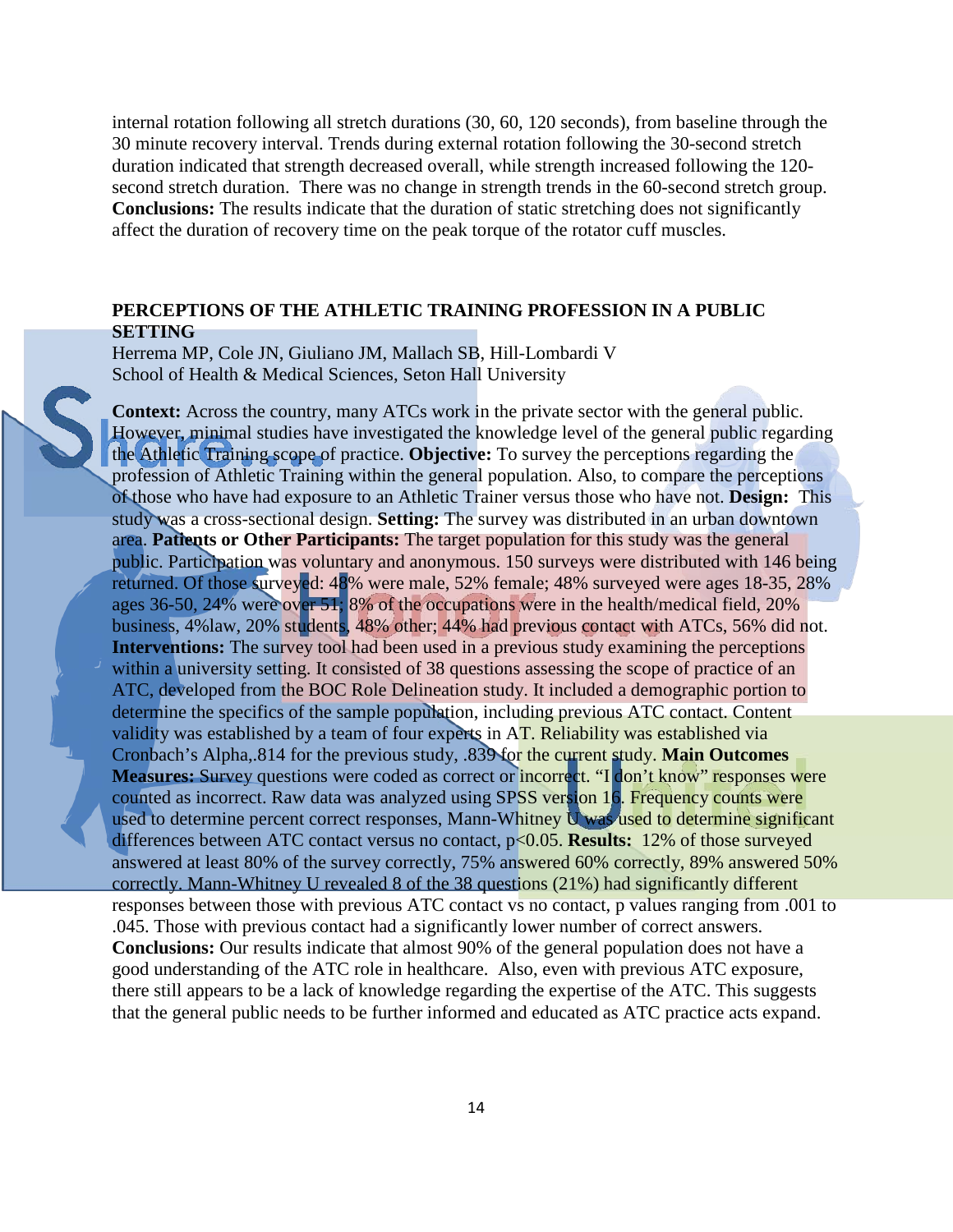#### **BALANCE RESPONSES IN WOMEN ACROSS THE MENSTRUAL CYCLE**

Desgrosiellier, S, Carannante, E, Glynos, D, Zacharkow, A, Lombardi-Hill, V, & Maher, C School of Health & Medical Sciences, Seton Hall University

**Context:** Research indicates females are more prone to ACL injuries as compared to males. However, there are few investigations regarding the effect of menstrual cycle phase on balance responses and the potential effect on injury. **Objective:** The purpose of this study was to determine whether fluctuation of hormones during three phases of the menstrual cycle has an effect on balance and proprioception. **Design:** This study was a within-subject repeated measures design. **Setting:** The setting was a university Human Performance lab. **Patients or Other Participants:** Five subjects volunteered from a university student population. Participation criteria included females 18 to 25 years of age with a 26-34 day menstrual cycle for six months. Exclusionary criteria included no history of lower extremity surgery or injury within six months prior to the study, and they must have no use of hormonal supplements or oral contraceptives within the three months prior to testing. Subjects tested had a mean age of 23  $(\pm 1.58)$ , mean cycle length of 28.67 days (±3.74), 80% right leg dominant. **Interventions**: The independent variable was menstrual cycle phase. This study utilized Saliva Ovulation Q Test and urinary stick system test to detect changes in estrogen and luternizing hormone levels (respectively), thus determining the follicular (day 1 menstruation to estrogen surge), ovulatory (estrogen surge plus 5 days), and luteal (end of ovulatory to day 1 menstruation) phases. **Main Outcome Measures:** A BalanceMaster® system was utilized to complete a series of Sensory Organization Tests and functional tests (Unilateral Stance, Tandem Walk, Step Quick Turn, Step Up-Over (SUO), and Forward Lunge (FL)) to assess balance responses. Responses measured include (not limited to) foot movement times, impact forces, sway times. A repeated-measures ANOVA was used to determine within subject differences ( $p<0.05$ ). A post-hoc paired t-test was used to determine specific phase differences. All data was analyzed using SPSS version 16. **Results:** Means ( $\pm$ stdev): Left Foot Up (LFU) for SUO- follicular 60.93 ( $\pm$ 6.32), ovulatory 52.07 ( $\pm$ 5.83), luteal 55.40 (±8.29); Impact Right Foot (IRF) FL- follicular 26.07 (±5.25), ovulatory 22.93 (±4.57), luteal 23.13 (±5.36); Left Foot Movement (LFM) during Step Up and Over- follicular 1.48 ( $\pm$ 0.15), ovulatory 1.51 ( $\pm$ 0.12), luteal 1.66 ( $\pm$ 0.19). Significant differences were found in several functional tests: SUO, during LFU,  $(p=.028)$  between the follicular and ovulatory phases  $(p=.034)$ ; FL, during IRF (p=.015) between follicular and ovulatory phases (p=.007); nearsignificant difference in LFM (SUO) ( $p=.058$ ) between ovulatory and luteal phases ( $p=.045$ ). **Conclusion**: Based on the significant findings, there is an imbalance between the right and left lower extremities. These results demonstrate that the subjects have less balance in their nondominant leg in different phases of their cycle. Potentially, this may be a contributing factor in non-dominant lower extremity injuries, particularly during ovulatory phase.

# **BREATHING AND STEPPING COORDINATION DURING DUAL-TASK IN PERSONS WITH PARKINSON'S DISEASE**

Glendinning, D, Domingues, H, Follmer, N, Maher, C Department of Physical Therapy, School of Health and Medical Sciences, Seton Hall University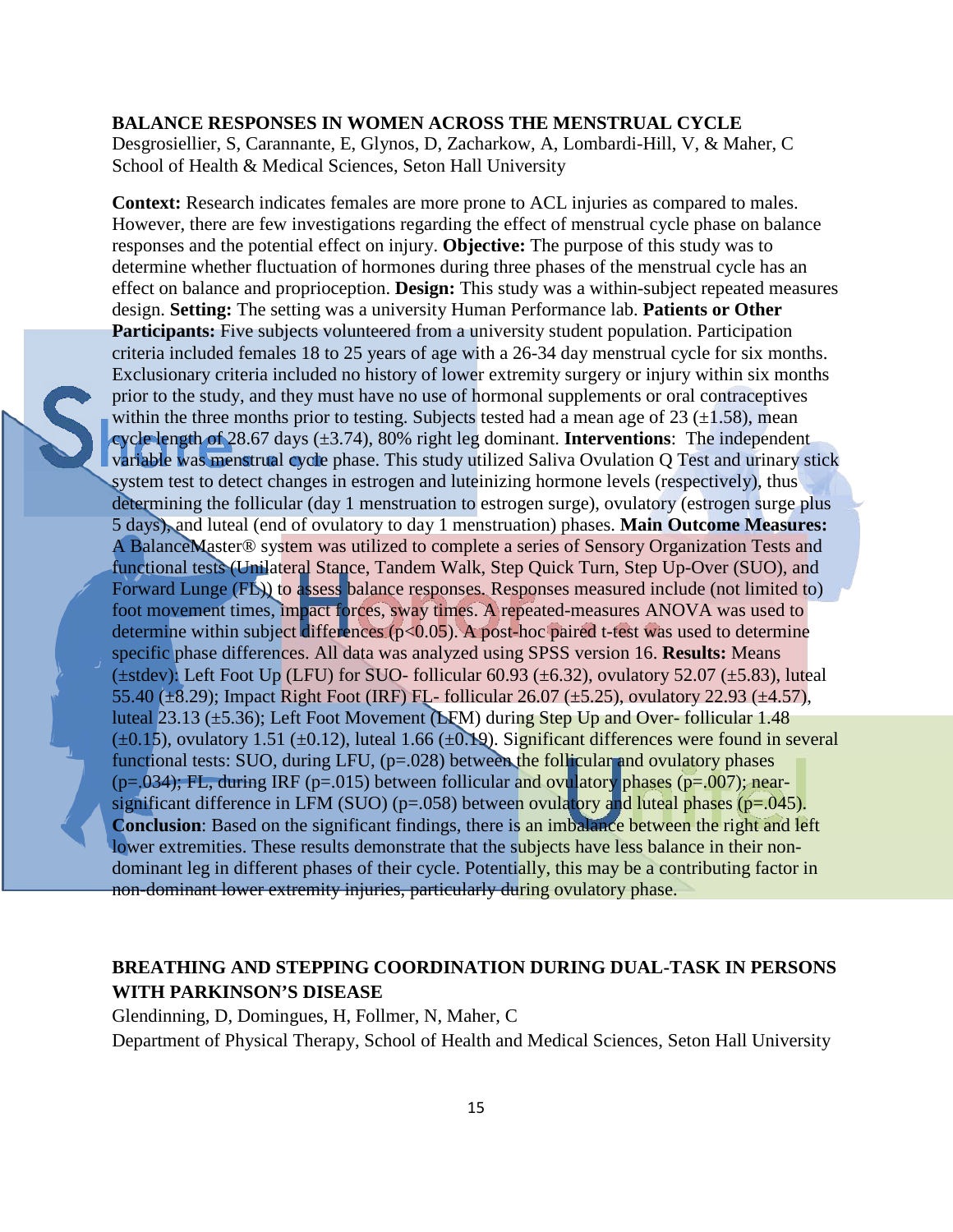Motor respiratory coordination (MRC) refers to the coordination of movement and breathing during cyclical movements such as in running, walking, and rhythmic motions in humans. MRC is considered to be a somewhat automated, neuromechanical pairing between rhythmic movements. MRC is diminished during walking in Parkinsons disease (PD), which is a disease of the basal ganglia that affects the motor system. In PD, movements are characterized by bradykinesia, rigidity, tremor and reduced automaticity. Several authors have identified that typically automated limb coordination decreases in PD more during cognitive tasks. We hypothesized that MRC will be decreased in PD by cognitive tasks.

Subjects included male and female persons, aged 45-85, with mild PD (Hoehn and Yahr stages 1-2) and older healthy subjects. PD subjects were measured using the following tools: Mini Mental State Examination (MMSE), Freezing of Gait Questionnaire (FOG-Q), and UPDRS. Breathing was measured by using a small thermister threaded into a nasal cannula. Stepping was measured by small heel and toe switches fitted onto the bottom of both shoes to record force. The stepping task required subjects to stand-in-place and step rhythmically. They were measured at rest, or while stepping at a self-selected pace, higher-frequency stepping, lowerfrequency stepping, dual task or focus-on coordination. Normally-paced stepping was done twice during each session. Each condition was recorded for one minute with one minute break between conditions. The dual task comprised a mental task that required subjects to listen to either a mathematical problem or a verbal passage and depress a small button when they recognized a correct answer. Breathing rate and variability were measured, together with step time, inter-step interval, and stride time for both the right and left limbs. MRC was measured as frequency-ratio between breathing and stepping, and the % of breathing cycle in which right steps occurred. Preliminary results with 6 subjects (4 subjects with PD, and two healthy controls) are presented.

# <span id="page-15-0"></span>Institute of NeuroImmune Pharmacology Institute of NeuroImmune Pharmacology

Monday, April 19<sup>th</sup> 3:30 – 6:00 PM McNulty Hall Atrium

#### **BRAIN STRESS AND ANTI-STRESS SYSTEMS IN ADDICTION**

Sraboni Sarkar & Sulie L. Chang, Department of Biological Sciences Institute of NeuroImmune Pharmacology, Seton Hall University

Addiction is a condition that arises due to excessive use and dependence on substances such as drugs and alcohol. It is characterized by an overwhelming compulsion to take drugs/alcohol and inability to lower or stop intake. If access to drugs/alcohol is prevented a negative emotional state arises and it leads to stress. Negative emotional states include behavior such as irritability –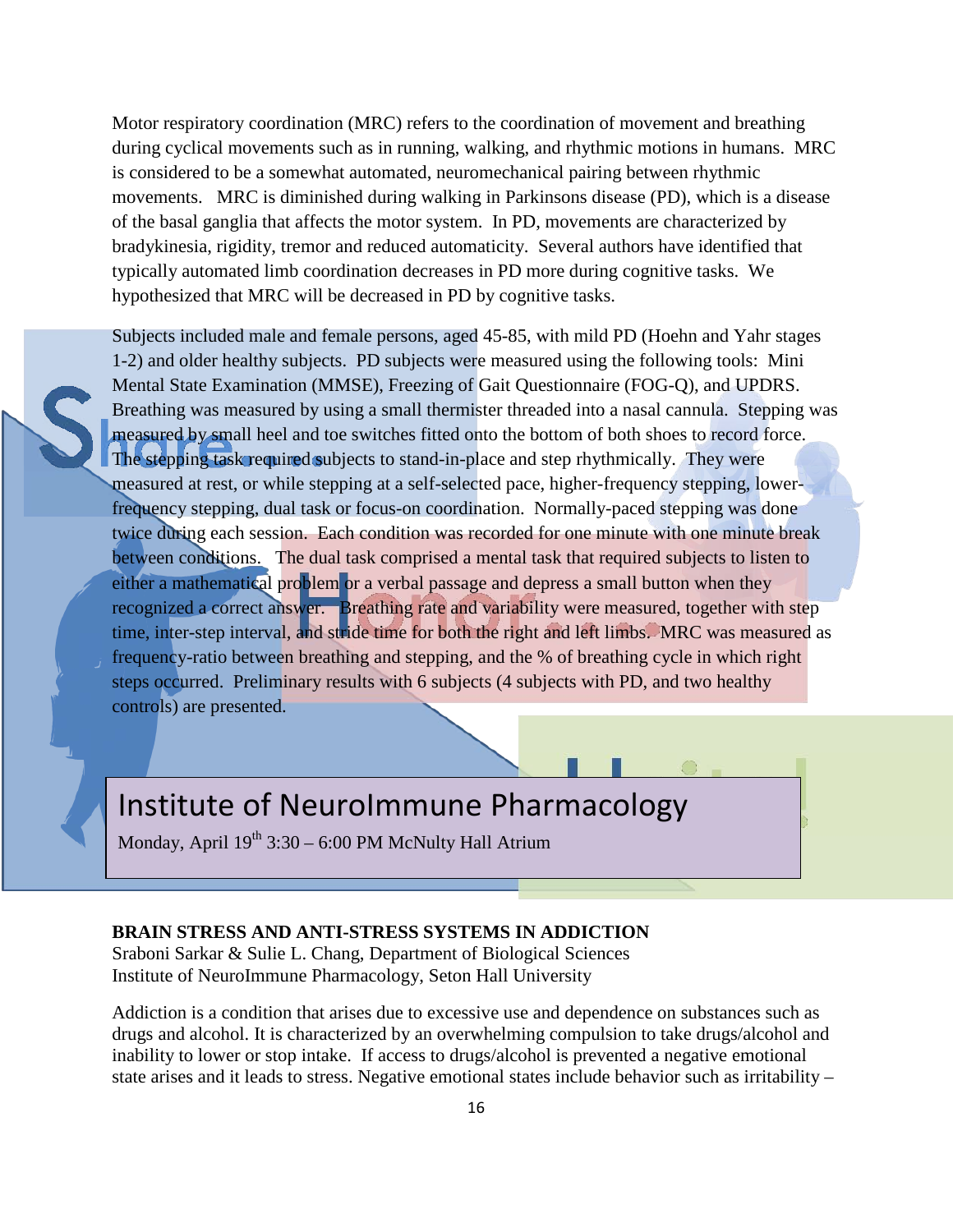getting extremely bothered with small things, anxiety – excessive worrying and dysphoriaunpleasant or uncomfortable mood. Stress is known to disrupt normal brain activity and results in increase of brain stress hormones and antistress hormones. In this poster presentation, the function of the stress and anti-stress hormones in initiating and maintaining addiction have been reviewed and experimental ideas of possible treatment have been shown.

### **HIV-1 NFECTION AND NEURODEGENERATIVE DISORDERS**

Maria Gordish, Department of Biological Sciences, Seton Hall University

The purpose of this analysis is to better understand the role and implications of HIV-1 infection of the Central Nervous System in HIV-associated neurodegenerative disorders (HAND). Current literature shows that certain hallmarks and patterns of neurodegeneration - the progressive loss of structure and function of the nerve cells, similar to that found in Parkinson's disease, have been reported in HIV-infected individuals. In recent findings, tat, an HIV viral protein that increases production of the virus, has been revealed to reduce dopamine levels in the brain. The implication of this finding is that the HIV infection itself, not an opportunistic infection, may be directly responsible for neurodegeneration in HIV infected individuals. The growing success of highly active antiretroviral therapies (HAART) for the treatment of HIV-1 has led to infected individuals living for prolonged periods of times with the disease. The increasingly prolonged exposure to HIV-1 infection makes understanding the mechanisms in which HIV-1 leads to neurodegenerative disorders all the more important.

**NEUROTOXICITY OF PESTICIDES AND PARKINSON'S DISEASE**

Jun Oh, Department of Biological Sciences, Seton Hall University

Parkinson's disease (PD) is one of the most commonly known brain illness that affects the worldwide population over the age of 65. PD damages at varying degrees of severity and time on the brain that controls motor movement and non-motor movement, such as moving body parts and cognitive ability respectively. The common motor symptoms of PD are unwanted shaking movements by hands, inability to initiate movement, and decreased body movement. The nonmotor symptoms include slowed speech, inability to interpret language, and memory problems. Currently, the cure for PD is unavailable and the causes are unknown. However, recent studies have revealed another potential cause for PD other than genetic, head trauma, and drug abuse. The chronic exposure to environmental pesticides became a new risk factor that is associated with PD. Studies have found an increase in development of PD among individuals who persistently consume rural well water where various pesticides may reside. The consumption of the water is what the current theory behind how pesticides could enter into the human body and cause damages to the brain. The purposes of this presentation are to investigate the structure and function of two environmentally widespread pesticides, paraquat (herbicide) and methoxychlor (insecticide) and their possible contribution to the increased incidence of PD in the mouse models.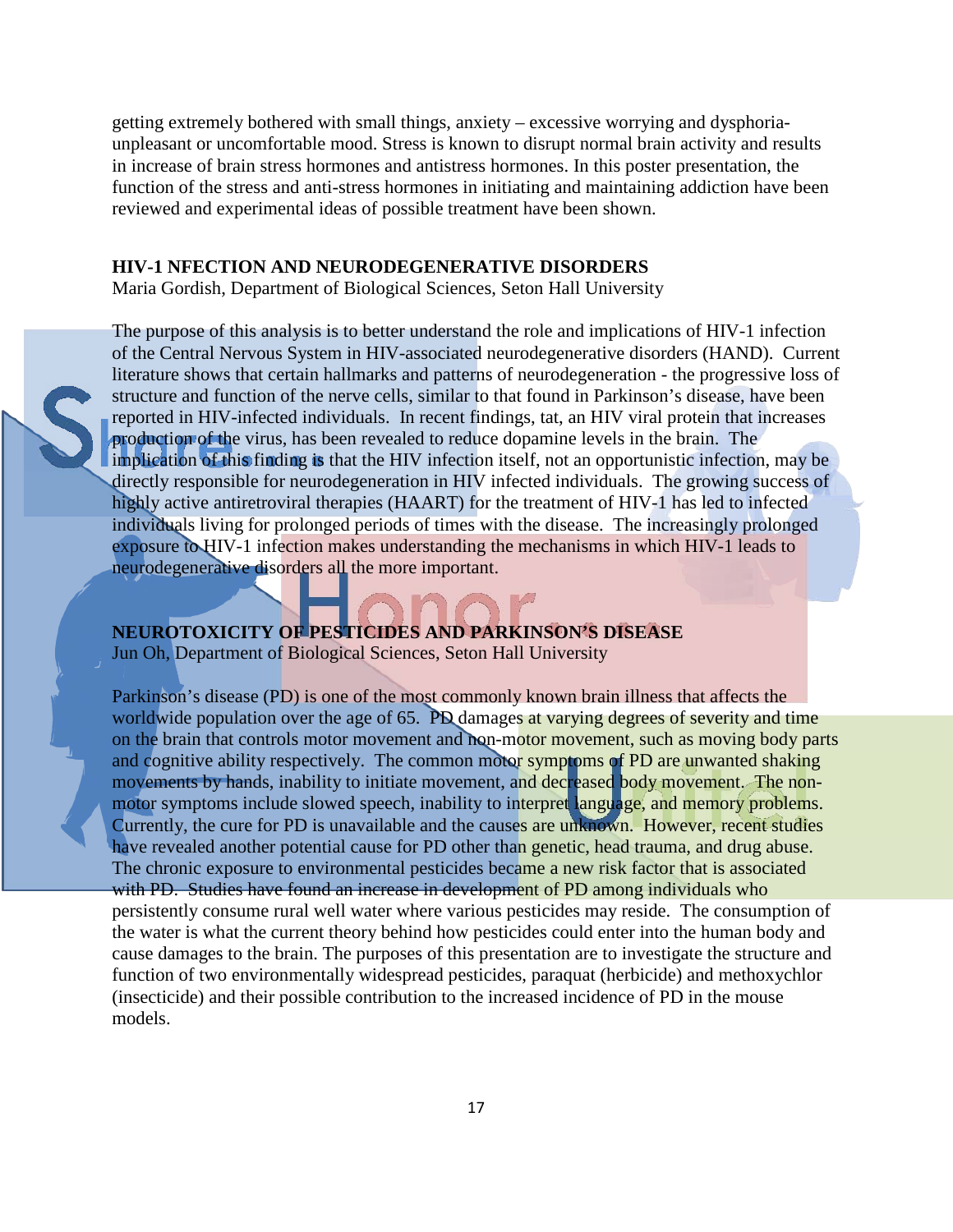#### **NEUROBLASTOMA: A STUDY IN UNCONTROLLED NERVE CELL GROWTH**

Nicholas Colletti, Department of Biological Sciences, Seton Hall University

Neuroblastoma is a cancerous tumor that develops from nerve tissue and occurs in infants and children. Treatment for neuroblastoma currently includes surgery, chemotherapy, and radiation. The cause of neuroblastoma is not known, but scientists believe that there may be changes in the way nerve cells develop and are maintained that result in uncontrolled cancerous growth. Normally, cell growth and death are under tight control by various body systems. The immune system, in particular, detects and eliminates abnormal or out of control cells. In neuroblastoma, however, the cancerous cells are somehow able to evade detection by the person's immune system. In this study, we examined the way neuroblastoma cells develop and grow to get a better understanding of how and why they become cancerous, and how they manage to go undetected by the body's immune system. This understanding is critical to the development of new, more successful treatment strategies for this devastating form of childhood cancer.

# **ALCOHOL AND EXPLORING THE BRAIN-GUT AXIS**

Stacie-Ann R. Creighton, Department of Biological Sciences Institute of NeuroImmune Pharmacology

The effects of continuous alcohol abuse on the structure and function of the brain have been widely studied. However, the underlying process as to what causes brain damage to occur at specific locations within the brain and the associated impact on brain function are not fully understood. The mechanism of the brain-gut axis - which includes the oral cavity, esophagus, stomach, small and large intestines, colon and rectum in addition to the spinal cord and nervous system – is also not fully understood. A widely accepted theory is that the brain engages in oneway communication as it relates to the effects of alcohol abuse in the body. A small number of studies have been conducted to demonstrate whether or not the brain actually participates in more of a two-way communication model, specifically regarding the brain-gut axis when exposed to alcohol as a drug. Recent reviews explore the components, alteration and study of the brain-gut axis with modern brain imaging techniques in effort to advance the understanding of alcohol's effects on the brain-gut axis. Current literature discusses the advantages and disadvantages of using the following brain imaging techniques: EEG, CEP, MEG, RET and FMRI techniques.

## **THE CORRELATION BETWEEN BRAIN DEVELOPMET AND BREAKDOWN OF THE NERVOUS SYSTEM**

Parvathy Ramachandran, Department of Biological Sciences, Seton Hall University

Axons are the thread-like projections that arise out of a nerve cell and connect one nerve cell to another. The formation of these thread-like structures from nerve cells during the development of the nervous system occurs through some steps that are similar to mechanisms that take place during degeneration of the nervous system. Degeneration of axons occurs in diseases such as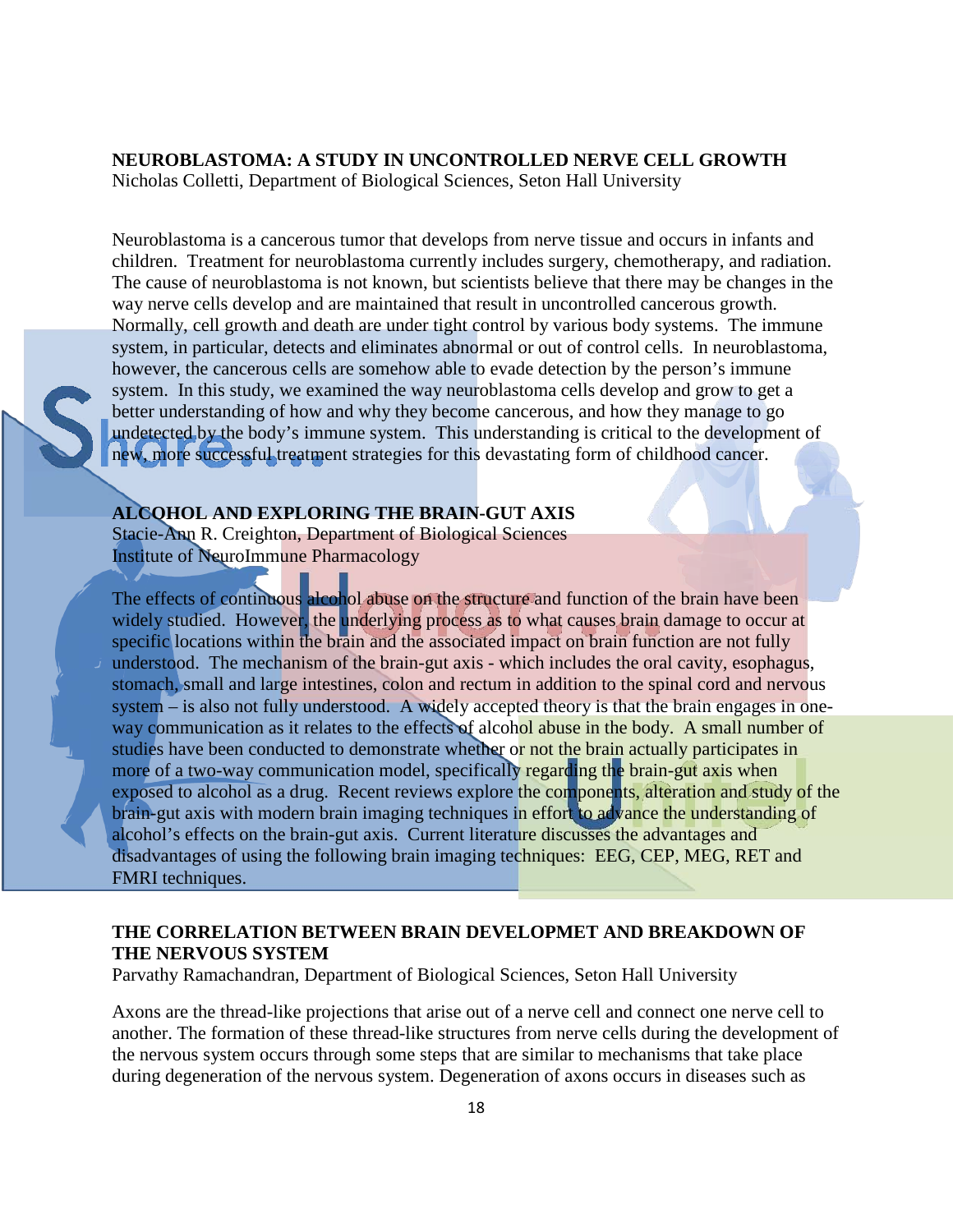Parkinson's, Alzheimer's and Huntington's. There are some recent studies which show that the breakdown of the axons occurs in a series of steps that are independent of processes that occur during a regulated cell death. Some cells in the human system die through a regulated set of events referred to as "Apoptosis". The axons have a mechanism independent of apoptosis while they die. These studies may help to understand how some organisms such as lizards are able to gain back nerve cells and function even following an injury.

#### **SIGNALING PATHWAYS IN ENDOTOXIN TOLERANCE**

Natasha Homji, Institute of NeuroImmune Pharmacology, Seton Hall University

The response animals, including humans, generate when exposed to toxins like bacteria is called immune response, a part of which is inflammation. The immune system has 'innate' immune cells, which respond to bacteria and other toxins, and 'adaptive' immune cells, which respond to other foreign body attacks. Cells use 'pathways' to communicate signals from outside the cell to the nucleus, where genes are expressed and molecules called proteins are made. There are various proteins and other molecules that a pathway is made up of. When under attack by an endotoxin, a part of a bacteria, the innate immune cells activate pathways which produce proinflammatory proteins. To regulate this pro-inflammatory protein production anti-inflammatory pathways are subsequently activated. A unique balance of these pathways generates an appropriate immune/inflammatory response. This balance goes wrong in some cases when there is exposure to minute amounts of endotoxins and then subsequent re-exposure to the endotoxin. In this case, there is an over-suppression of the pro-inflammatory pathways and an overexpression of the anti-inflammatory pathways. This leads to the animal not being able to respond appropriately to subsequent endotoxin attacks; this state is known as endotoxin tolerance (ET). Clinically, this state is associated with serious illnesses like sepsis, which leads to immunosupression and mortality. Only the role of proinflammatory pathways in ET was relatively well-characterized until recently. Here, we explore the role of two anti-inflammatory pathways known to be involved in ET.

## **OPIOID ADDICTION AND IMMUNOSUPPRESSION**

Aida Rivera & Sulie L. Chang, Department of Biological Sciences, Institute of NeuroImmune Pharmacology, Seton Hall University

Opioids, such as morphine, are clinically used to treat severe pain. However, some of the negative side effects of morphine include drowsiness, respiratory depression, addiction, and a decreased immune response. The cause for these side effects is not completely understood. But recent studies on opioid addiction and immunosuppression found a common link between the two events. It is reported that repeat morphine administration causes an addictive and immunosuppressive state through specific changes observed at the cellular level. These findings suggest the cellular changes that occur in people suffering from opioid addiction, contribute to a weakened immune system susceptible to infection.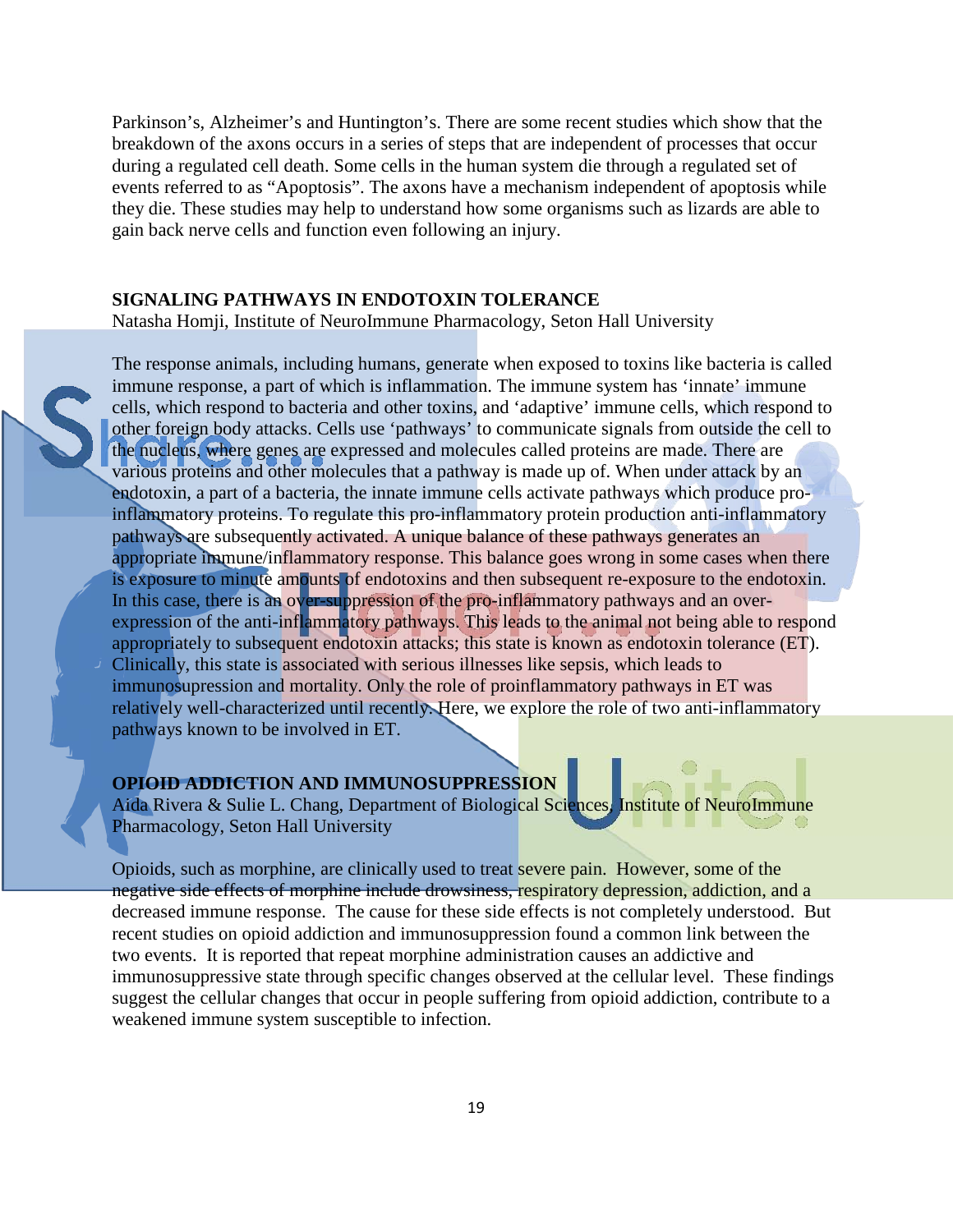# <span id="page-19-0"></span>**Interdisciplinary and Study Abroad Poster Interdisciplinary and Study Abroad Poster Presentations Presentations**

Tuesday, April  $20^{th}$   $2:00 - 4:00$  PM McNulty Hall Atrium

### **RIP CURRENTS: WHAT TO KNOW BEFORE YOU GO**

Brittany Tumminia, Class of 2012, Stillman School of Business, Seton Hall University

The purpose of this project was to determine the causes of rip currents and to propose some solutions to help decrease the number of rip current related deaths. Rip currents are very powerful forces in the water that can challenge even the most skilled swimmers. They form when, waves travel from deep to shallow water breaking near the shoreline. The problem is that there are too many deaths due to rip currents and these rip currents are becoming more and more powerful. It is important to know the ways to handle a rip current if this situation arises. Knowing the proper exit procedure can save a life. Do you know how to break the grip of the rip?

**POLYMERIZATION OF TUBULIN, ANTIBODY COATED POLYSTYRENE BEADS** Kirk Mutafopulos, Biology Department & Mitra Shojania-Feizabadi, Physics Department Seton Hall University

Microtubules have key role in many biological functions in eukaryotic cells including providing a static and dynamic frame work to maintain cell structure. In many single molecule experiments with optical trapping techniques involving microtubules and motor proteins, antibody coated beads bind to either microtubules or to motor proteins. This way, by implementing and measuring the force on beads or tracing the movement of the beads, static or dynamic properties of microtubules/motor proteins can be measured. In this study, instead of attempting to bind beads to pre-formed microtubules, antibody coated beads were polymerized with tubulin. Brightness analysis of the primary images taken by DIC microscopy provides evidence of formation of single microtubule around antibody coated beads while the beads are located inside microtubules. Furthermore, observation confirmed that these complexes of microtubule-beads are descended and attached to the surface of cover slip more frequently due to the extra weight of beads in their structures.

#### **A SIMPLE MODEL FOR ANALYSIS OF HIGH CHOLESTROL TREATMENT**

Steven Giarratano, Mitra Shojania-Feizabadi, Physics Department & Thomas Marlow, Mathematics Department, Seton Hall University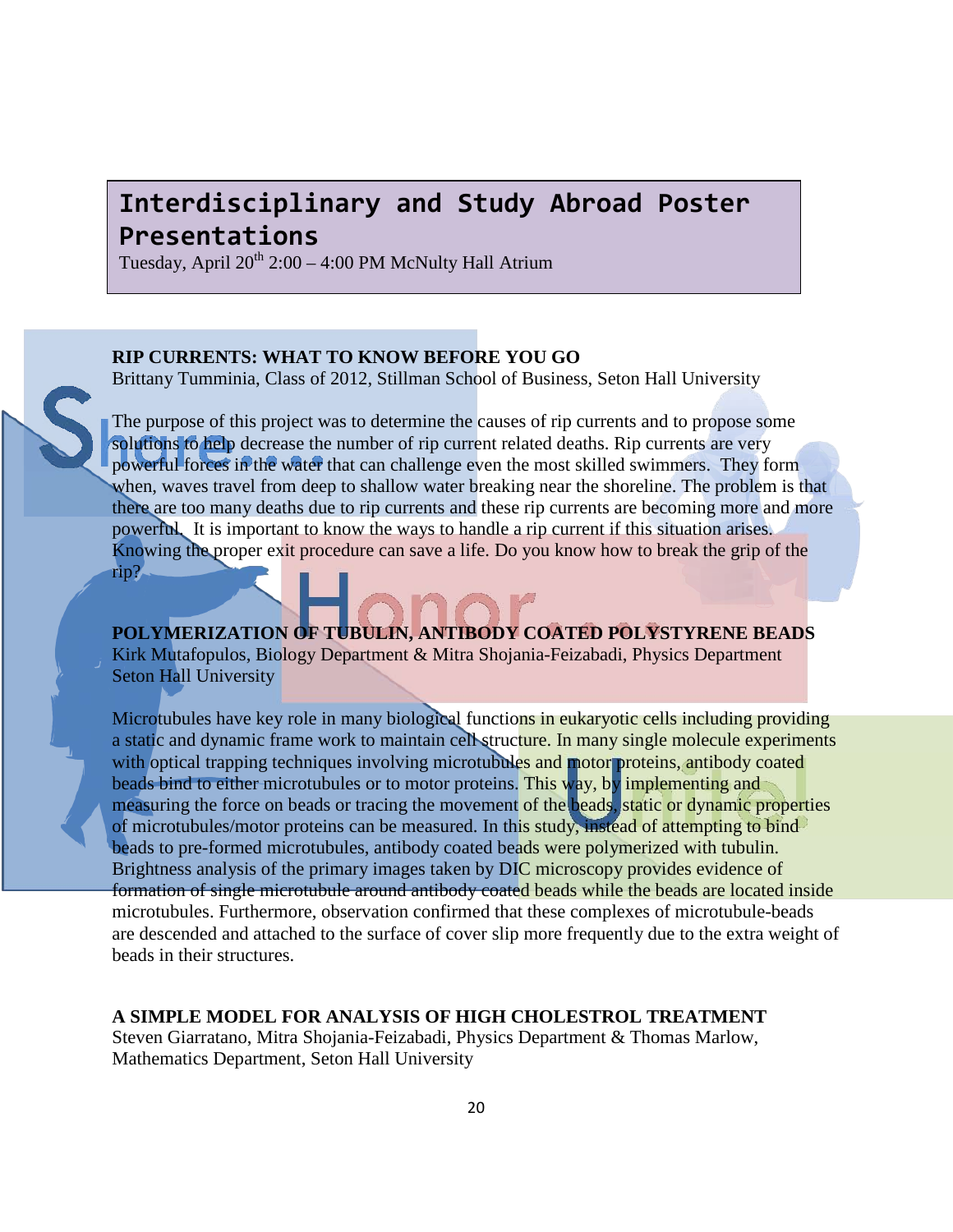Recent experimental papers in the medical literature have reported successes for a combination therapy for hypercholesterolemia, integrating statin therapy to reduce production of cholesterol in the liver, and the use of Ezetimibe to inhibit cholesterol absorption by the blood. We have developed a model for this process that not only reproduces the experimental results, but also provides an explanation for the synergistic effects of the two therapies. In this study two different cases are considered. One when daily cholesterol taken is constant. We extended our study and also considered a variation in the daily dietary habit, and the cholesterol taken.

#### **ECONOPHYSICS (I): APPLICATION OF PHYSICS TO ECONOMICS**

Adam Behr and Mitra Shojania-Feizabadi, Physics Department, Seton Hall University

Econophysics is a new approach to investigate the dynamics of individual wealth. In this work, by considering the Boltzmann kinetic theory of collision, a two bodied approach where agents perform pairwise economic transactions and transfer money from one agent to another is studied using theoretical approaches from statistical physics. This theory is then explored through the use of a stochastic computer simulation in which individual agents make transactions in a closed system. Finally the theory is applied to real data from the US Census, which is graphed and analyzed in several manners.

**ECONOPHYSICS (II): ANALYSIS OF RECENT EMPIRICAL DATA** Michael Newby and Mitra Shojania-Feizabadi, Physics Department, Seton Hall University

To compare the theoretical approach of the concepts of econophysics introduced by Dr. Victor Yakovenko and explored in Econophysics (I), we analyze the recent data and personal income distribution obtained from the United States Census for 2006, 2007 and 2008. We fit the data with exponential distributions and calculated the money temperature, the average income per person, and we analyzed the distribution for different bin sizes and calculated the percentage of difference between the money temperature as we implemented different scales for the bin.

## **INVOLVEMENT OF REACTIVE OXYGEN SPECIES IN METHAMPHETAMINE-ALTERED MU-OPIOID RECEPTOR EXPRESSION IN SH-SY5Y NEUROBLASTOMA CELLS**

Erik F. Langsdorf and Sulie L. Chang, Department of Biological Sciences Institute of NeuroImmune Pharmacology, Seton Hall University

Methamphetamine (METH) has been shown to induce oxidative stress in SH-SY5Y, a neuroblastic, dopaminergic cell line model. In neuronal cells, oxidation of dopamine by autooxidative or enzymatic events leads to the production of reactive oxygen species (ROS). Neuronal cells treated with METH accumulate dopamine which can ultimately lead to increased levels of ROS. ROS has been shown to mediate expression of mu-opioid receptor (MOR). The goal of this *in vitro* study using SH-SY5Y cells was to examine how treatment with METH affects the accumulation of intracellular ROS, which may in turn modulate MOR expression. Laser scanning confocal microscopy indicated METH induced intracellular accumulation of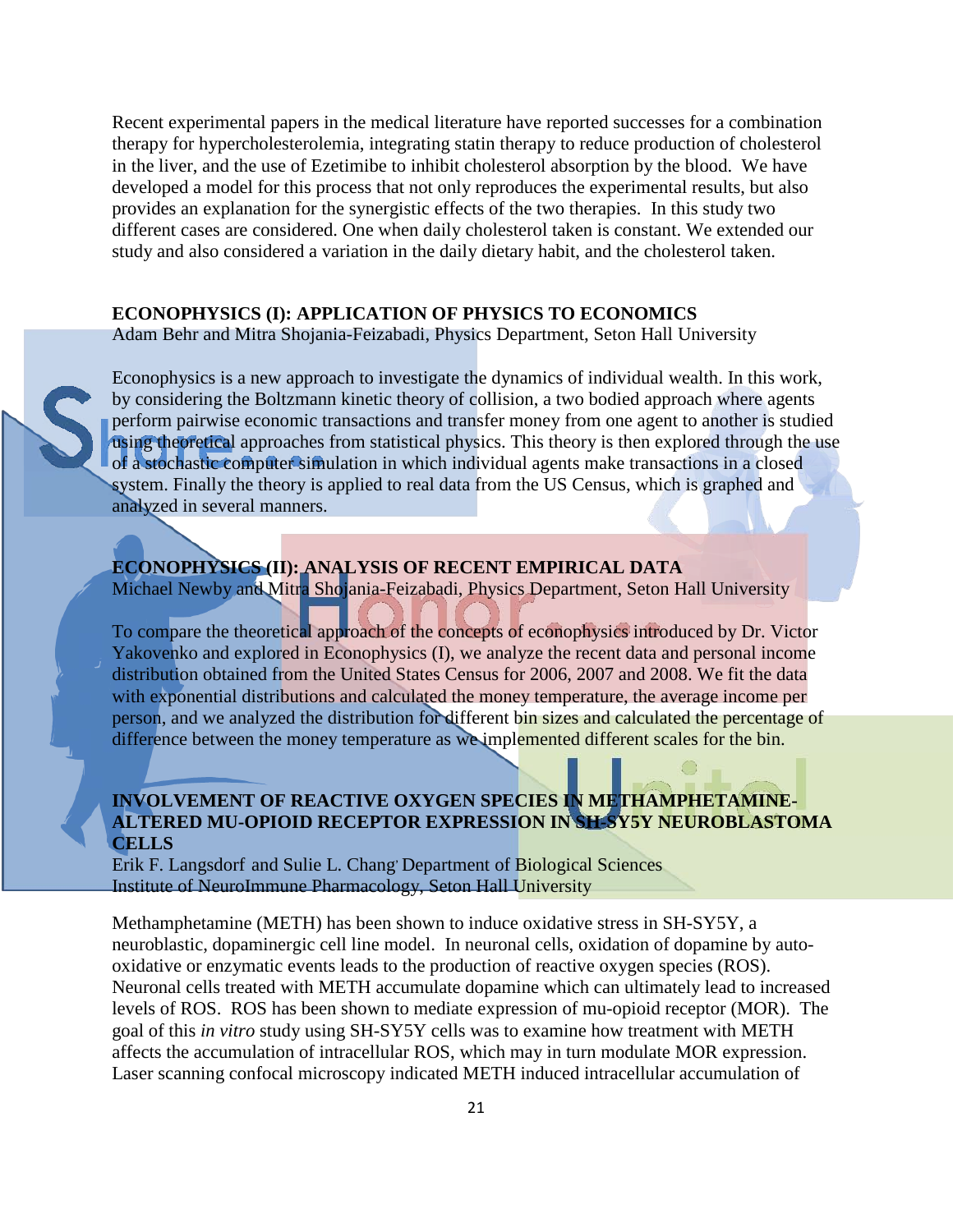ROS, detected as the increased fluorescence of dihydrorhodamine 123, occurred in a dose and time dependent manner. In addition, accumulation of ROS preceded METH induced expression on MOR. METH induced MOR expression was attenuated with the free radical chelator, vitamin E. Additional evidence supporting a role for ROS in METH modulation of MOR expression includes an observed increase in MOR expression following hydrogen peroxide treatment. Our data show that the effect of METH on MOR expression appears to be dependent upon the intracellular accumulation of ROS and maybe mediated through actions of  $NFT$  $B$ . This study suggests a possible coupling of METH- and opiate-mediated intracellular signaling. (This study was in part supported by PHS R01 DA07058 and K02 DA016149 to SL Chang)

## **BEACH EROSION: CAUSE, EFFECT AND SOLUTION**

Amanda Sujansky, Christopher J Decerce, Deborah M Marshall and Lisa M Didow Earth Science, Seton Hall University

The Purpose of our poster presentation is to relate the topics of severe storms and rip currents to the problem of beach erosion by making the general public aware of the causes, effects, solutions, dangers and proper safety procedures for these interrelated topics.

Nor'easters and Hurricanes and rip currents cause significant beach erosion along the New Jersey coast. "Rip currents are responsible for about 150 deaths every year in the United States. In Florida, they kill more people annually than thunderstorms, hurricanes and tornadoes combined." (Harris) Rip currents are an important environmental and public safety issue. They are also one of the major causes of loss of beaches on both the East and West coasts of the USA. Storm damage not only effects the beaches, but it also impacts business and the infrastructure elements of communities that have been impacted by this kind of geological damage. Many different hard and soft methods for erosion abatement have been implemented along the NJ shoreline. Hard structure s such as seawalls, jetties and groins only exacerbate the problems of beach erosion and rip currents. Soft methods such as beach renourishment, natural vegetation and relocation are alternative solutions to these problems. Future decisions regarding beach management and the zoning for residences and businesses in erosion and flood prone areas require ecological, geological, financial and ethical soundness.

## **CHANGES IN HEALTHCARE: AN EXAMINATION OF CURRENT & FUTURE TRENDS IN HEALTHCARE PROVISION IN AMERICA**

George Nsiah & Hengameh Hosseini

Department of Public and Healthcare Administration, Seton Hall University

The American healthcare system is at a critical point in 2009; over 40 million people do not have health insurance, but when they fall sick they still require care, which the government and insured citizens of this country (directly and indirectly respectively) end up paying for. This has pushed the government into a large amount of national debt; America has the best healthcare available in the entire world, but at what price? The advancements in medical technology that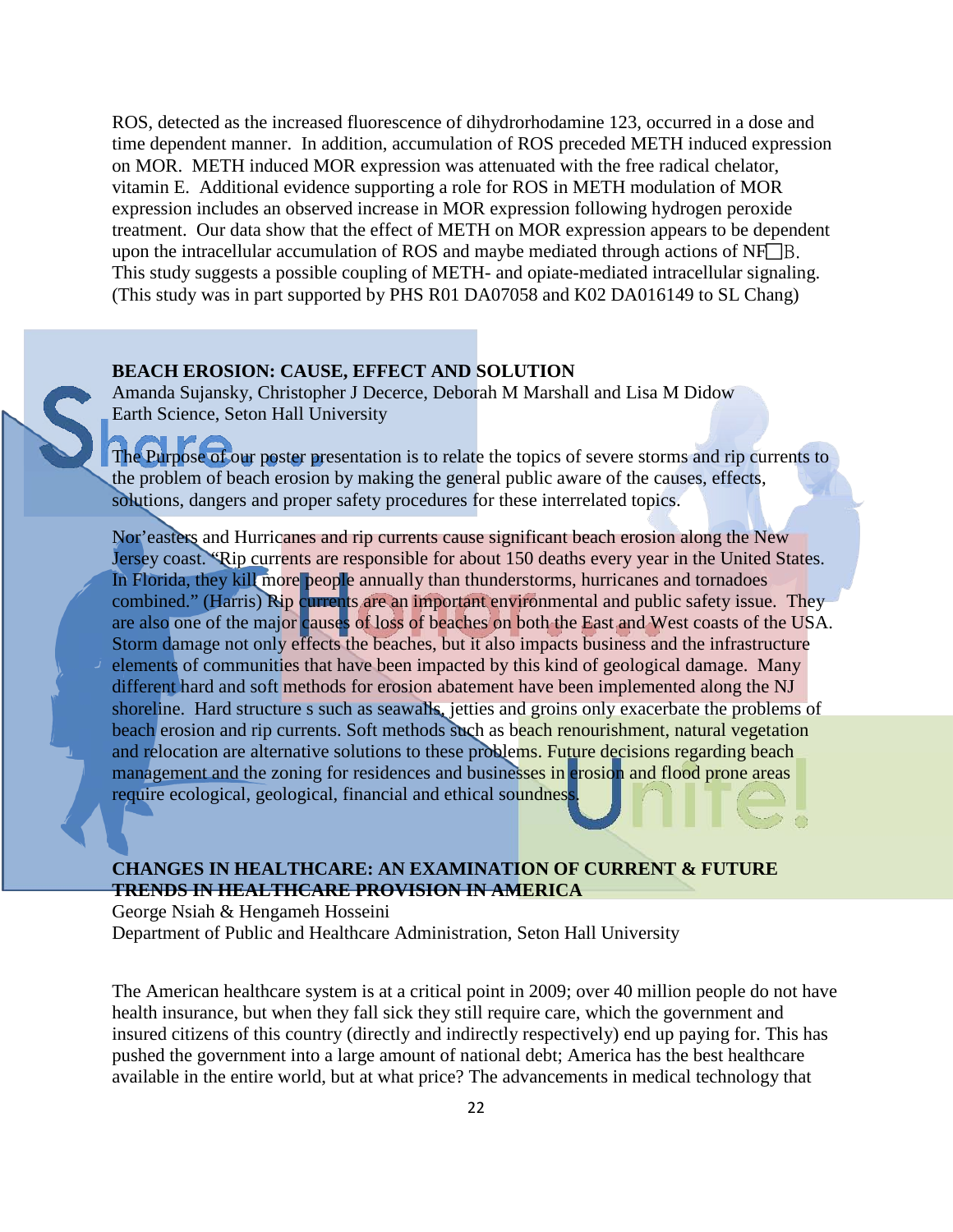America continuously keeps pace with result in increasingly expensive healthcare services for the people, the majority of whom would not be able to afford it if it wasn't for the subsidy of healthcare insurance. This paper explores current trends in healthcare as far as the payment systems that exist, the quality of care for patients in need of medical treatment, and the efforts that have been made in the past to improve both aspects of American healthcare. It looks into the success and failures that are associated with these said efforts, and also looks forward to future solutions that may help to improve healthcare in America, exploring options such as a shift away from fee-for-service practices and the implementation of the principles of large, integrated healthcare systems. Most importantly, this paper predicts that if coordinated care between hospitals and their extended hospital medical staff (which comprises mostly of independent physicians who are not employed by but have affiliations with hospitals) could be better organized and operate in a more efficient, fluid matter, the average American citizen would experience higher quality care.

## **SPORTS EFFECT ON OBESITY AND HEALTH ISSUES**

Jennifer Koeller, Thabelo Lekoetje, & Adam Lee Department of Mathematics, Seton Hall University

The purpose of this study was to investigate whether a history of youth sport participation was related to obesity, physical activity, and dietary intake. Sport participation in youth is a common form of physical activity, however many schools are limiting students from participating. Preventing youths from participating in sports may lead to a rise in cost for healthcare. Physical Activity is key to preventing obesity in every age group. The results suggest that participation in sports may lay the foundation for future health and health behaviors and that sports participation could be an important component of obesity prevention programs.

# **OCEAN ACIDIFICATION: A DIRECT IMPACT ON CALCIFYING MARINE SPECIES AND INDRECT IMPACT ON WORLD ECOSYSTEMS.**

Evangelos Eleftheriou, Department of Mathematics & Computer Science, Seton Hall University

The purpose of this study is to examine the effects current and projected increasing atmospheric  $CO<sub>2</sub>$  levels will have on many of the world's calcifying marine inhabitants and how this may affect ecosystems of the entire world. The effects and actual impacts of global warming have yet to be solidly proven. However, there is virtually no study that is willing to debate the fact that anthropogenic  $CO<sub>2</sub>$  concentrations in the atmosphere are increasing. Currently, it is estimated that around one third of all manmade  $CO<sub>2</sub>$  is absorbed into the oceans. When  $CO<sub>2</sub>$  levels in the oceans increase, two directly adverse consequences take place; carbonate ion concentrations are decreased and an increase in carbonic acid which lowers the ocean pH occurs. Because calcifying species of the marine ecosystems rely on high carbonate ion saturation to develop and maintain their calcified structures, any significant change in carbonate concentrations are expected to negatively impact the growth of calcifying marine species. With levels of CO2 predicted to continue to elevate the direct impact on calcifying marine species and indirect impact on ecosystems on a global scale must be evaluated.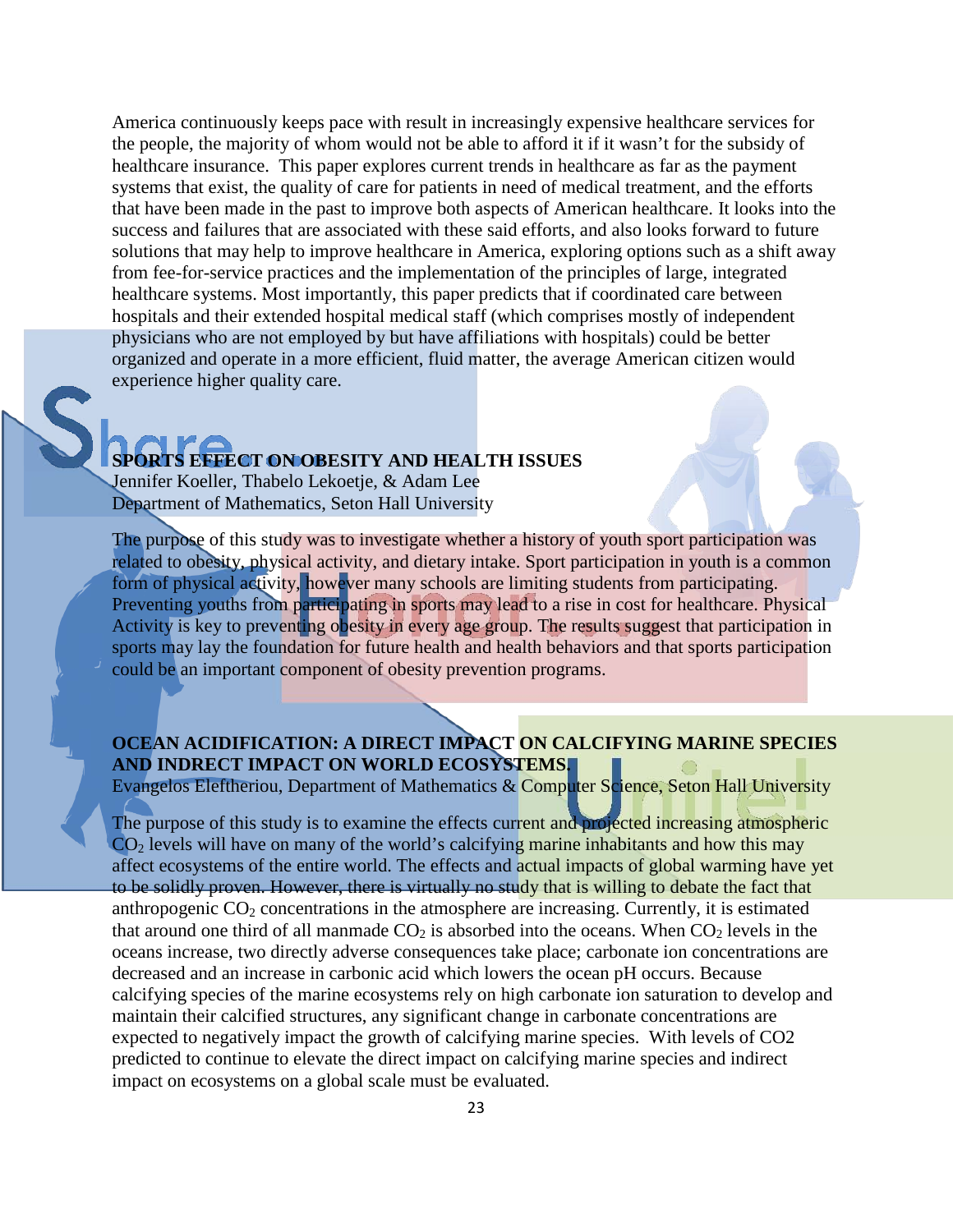## **THE RISING RATE OF CHILDHOOD AUTISM**

Shaheda Choudhury and Sasha Pagan

Department of Mathematics & Computer Science, Seton Hall University

One of the highest trends in childhood disability is the constant rise of early age Autism. Recent research through the website *Autism Society of America*, various online sources, and searching the many journal entries has placed Autism as one of the rising and more prominent disability that is affecting a large part of the youth in America. The hypothesis of this project is to prove that Autism is the leading developmental disability among children. This will be accomplished through the visualization of a statistical model for the constant increase growth rate per year. By bringing Autism to the forefront among developmental disorders, the hope is that this new awareness will foster further research and help those suffering with this disorder.

# **INCREASE IN AIR POLLUTION AND ASSOCIATED HEALTH RISKS**

Krishna Patel & Franzie Edquilag Department of Mathematics & Computer Science, Seton Hall University

The purpose of this study is to determine if air pollution is increasing and if it is, then how is it affecting areas, specifically New Jersey, and individuals as a whole. This study will be conducted through online research and statistical databases in the time frame of ten years from 2000 to 2010. Through online research and various experiments it can be proven based off of the hypothesis that along with increasing air pollution, there is a risk of increasing health related issues. The professional way of conducting this study is physically testing air pollution to pure air quality. However, the tools necessary are not available, therefore data from previous experiments done by environmentalists will be used as resources. Through such methods, it will be proven how air quality is becoming worse and how it is affecting both the environment and the population. So go green!

# **INFANT MORTALITY IN THE UNITED STATES: TRENDS, DIFFERENTIAL, PROJECTIONS, 1950 THROUGH 2010**

G K Singh and S M Yu, Department of Mathematics, Seton Hall University

The purpose of this study was to compare infant mortality rates to environmental and geographical trends. Using log-linear regression models to examine multiple different sources such as; National Vital Statistics System, National Linked Birth and Infant Death files, the National Maternal and Infant Health Survey, the National Natality Survey, and the National Infant Mortality Survey in order to creates models and projections of infant mortality rates in the United states. The results show a steady decline in the past 40 years, with large improvements with disease related infant deaths. However, the model shows that many factors such as race, education, and income levels are still hold higher rates for infant death.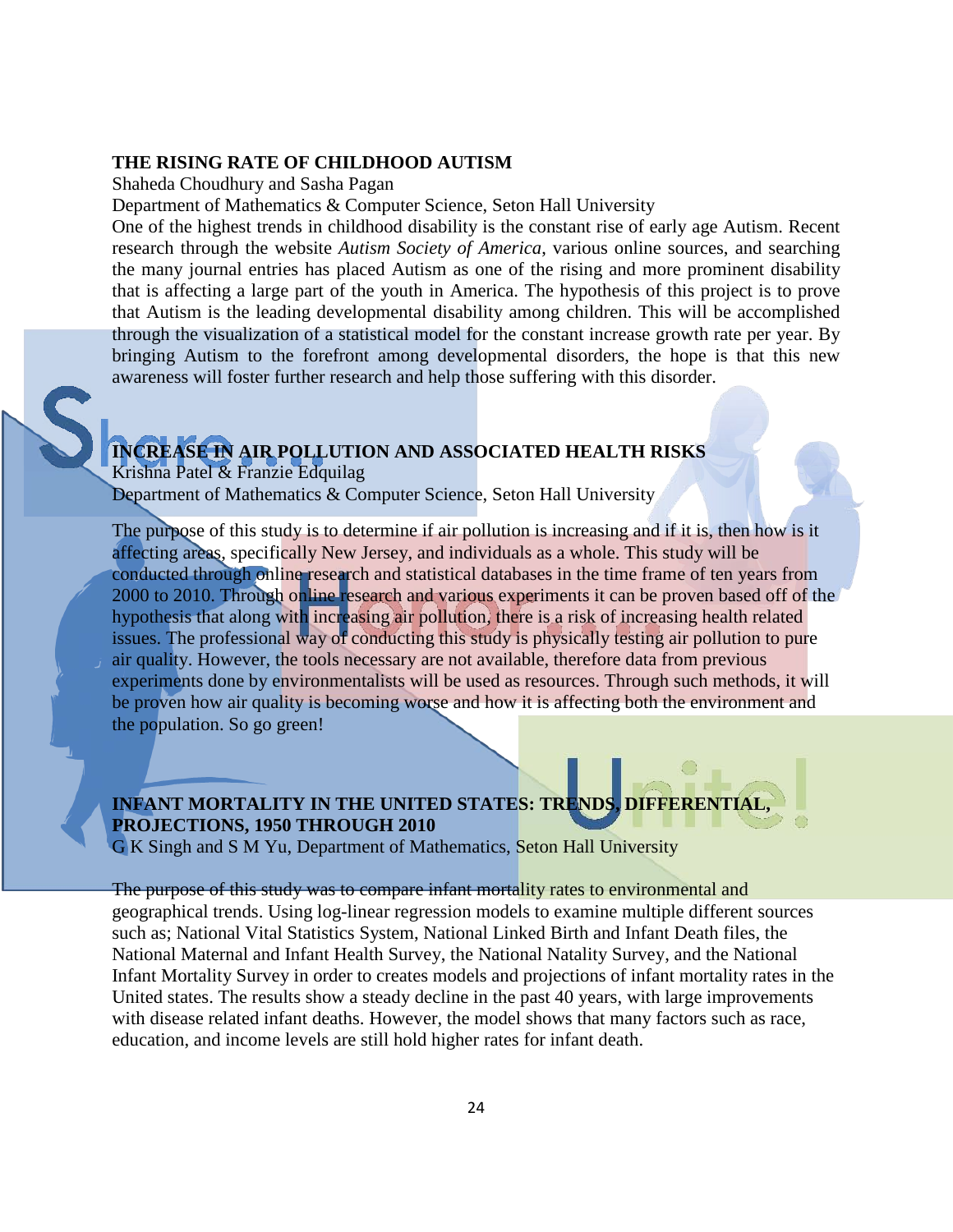### **COMPARATIVE-EFFECTIVENESS RESEARCH AND COST-EFFECTIVE DECISION-MAKING**

Florence Mwangi, Health Care Economics Graduate Student, Seton Hall University

The purpose of this study was to examine the ethical issues that revolve around cost-effective decision-making, and the attempts by comparative-effectiveness research to ease the decisionmaking process. From a health economist's stance, it is well understood that one individual's wasteful expenses are another's essential expenses. Questions persistently arise on whether or not it is problematic that we spend such a large portion of our health care resources on the elderly and terminally ill. This is a social, economic and ethical question that is difficult even for an economist to answer. Comparative effectiveness research (CER) was designed to investigate the effectiveness of different approaches to diagnosing, preventing, and managing diseases, as well as attempt to determine which patients will benefit most from different treatments. By using CER, health care providers can use evidence-based information to decide on what care is most appropriate for the patient, while finding reasonable and cautious ways to curb excessive costs. The American Recovery and Reinvestment Act supports CER by planning to allocate funds that will pay for research studies in the next decade. However, CER is not without controversy, as people fear that bureaucrats will interfere with doctor-patient decisions regarding who receives care and what type of care they receive.

# **CONTROLLED SUBSTANCES AND SOCIETY: THE EFFECTS OF PARTICIPATION AND ADDICTION**

Ayesha Sattaur & Wendiann Sethi Department of Mathematics & Computer Science, Seton Hall University

Since President Obama went into office in January 2009, the issue of healthcare has been thrown into society. With all the criticism that has been passed with this new bill, one of the major issues that is presented is the overuse of controlled substances. These types of substances include oxycontin, Percocet, morphine, roxicodone, and legalized marijuana. Within this presentation, the basis will be on the reasoning behind the hype of these substances. The various uses are endless, whether obtained legally with a prescription or through the undiscovered black market for prescription drugs. The main focus of the presentation is to explain the importance and provided directions of how such drugs should be handled. These drugs are highly addicted, whether being taken or selling for a quick dollar. The age range for this new form of life starts from early teens to late adulthood. The effects on life are primarily long-term that affects families and friends. The legal and illegal way of obtaining this vile substance has been changing rapidly as the rules and regulations change. New laws are being put into effect daily but the challenge never seems endless. The main age group that is focused on in the presentation is undergraduate and graduate students that are trying to finish their degrees and actually end up being addicted to the drug and trade. This presentation is a way of informing society of the different regions of this growing problem that is nationwide but is kept on the down low by the drug companies to make sure that the Federal Drug Administration accept the production of such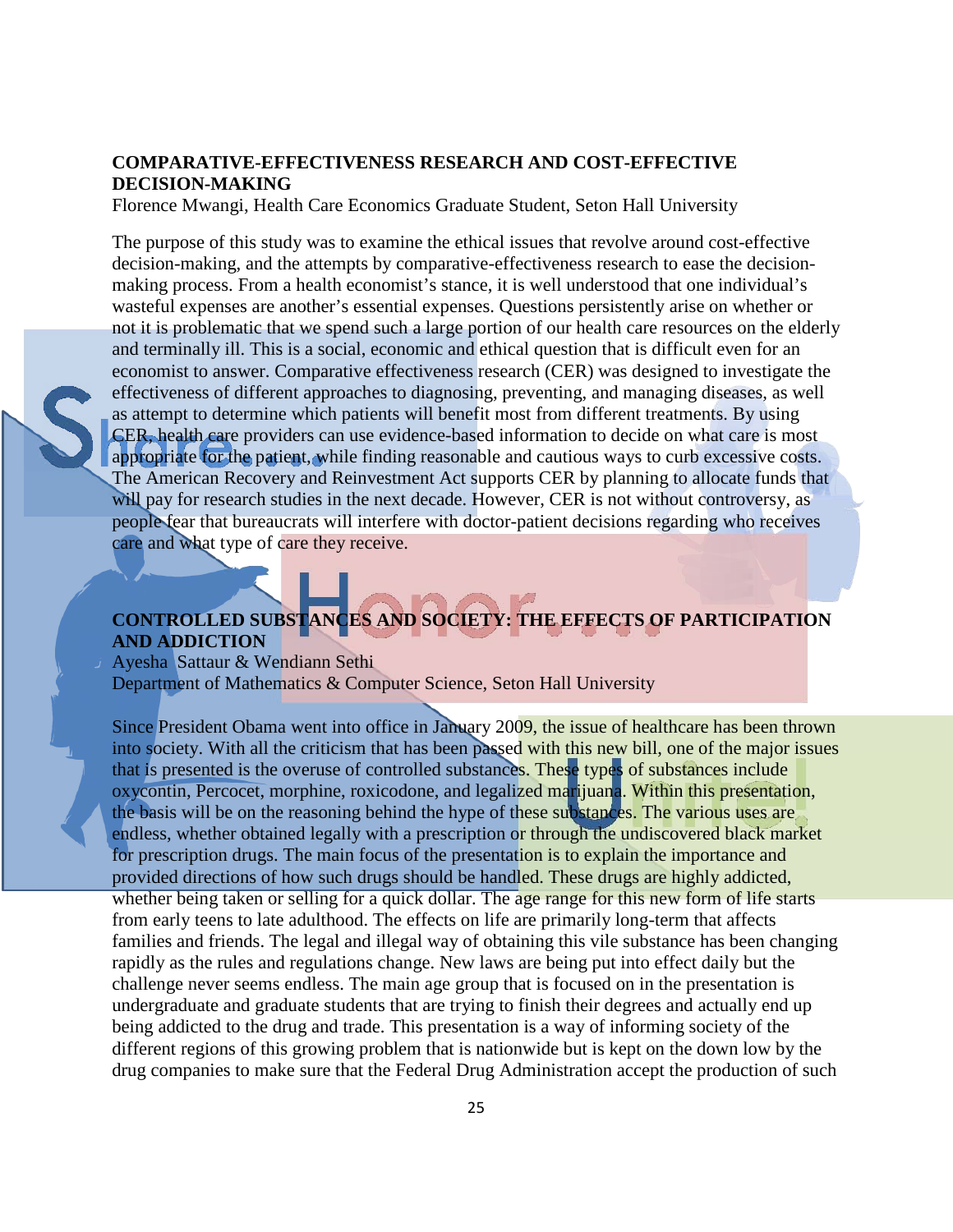medications. The term pain management is used very often, how does one recognize pain and decipher between using a regular NSAID like motrin, or using a controlled substance like Percocet.

## **EXPRESSION OF THE DELTA OPIOID RECEPTOR IN DIFFERENTIATED CANCER STEM CELLS OF HUMAN NEUROBLASTOMA.**

JD Walton & SL Chang Institute of NeuroImmune Pharmacology, Seton Hall University

Previous studies examined the expression of the mu (MOR), delta (DOR), and kappa (KOR) opioid receptors in three different phenotyes of human neuroblastoma cells – SH-SY5Y, the Itype cancer stem cell BE(2)-C, and SH-EP1 using absolute real time RT-PCR. Absolute quantification of real-time PCR offers the advantage of comparison based on copy number of the target among different phenotypes and treatments. SH-SY5Y cells had the highest copies of MOR mRNA among these three cell lines, whereas the I-type cancer stem cell, BE(2)-C, as well as other I-type cells had higher expression of DOR than the other two cell lines. Others have suggested that cancer development may be associated with altered opioid receptor regulation.

In this study, we used absolute quantification real time PCR to examine the expression of DOR in BE(2)-C following differentiation with retinoic acid (RA) to a neuroblastic phenotype. Our data showed that differentiation resulted in decreased copies of DOR mRNA compared to ethanol vehicle treatment. (This study was partially supported by R01 DA07058, R21 DA019836, and K02 DA016149 to SLC).

## **FRAMING THE MSO: ACCESS QUALITY AND COST**

Reynaldo A. McFarlane, College of Arts and Sciences, Seton Hall University

Throughout the history of the US healthcare as a system, several attempts to reform the way healthcare is delivered and how it is accessed have been made, to bring about efficiency and pecuniary improvements (based on general dissatisfaction with the way healthcare has been "rationed" over the years). Four such attempts included President Truman's national health insurance (NHI) plan in the 1940s; the 1961 - 1965 debate during the Kennedy and Johnson administration over the provisions of Medicare; the 1971 – 1974 debate about President Nixon's proposed national health insurance program; and the 1993–1994 debate about President Clinton's health care reform proposal. These were ill attempts at controlling the day's quandaries with the system, and because they were not successfully operationalized, these conditions continued to escalate, and have given way to today's issues with healthcare as a program that is eschewed by policies favoring corporate medicine. Consequently, the US healthcare system has evolved form a simple system of home remedies to a medically robust system of technological advancement that is affected by the increasing costs that accompany these "medical progressions" which include aggregate medical expenses that have occurred as a consequence of policies. These have determined the relationships between healthcare organizations, physician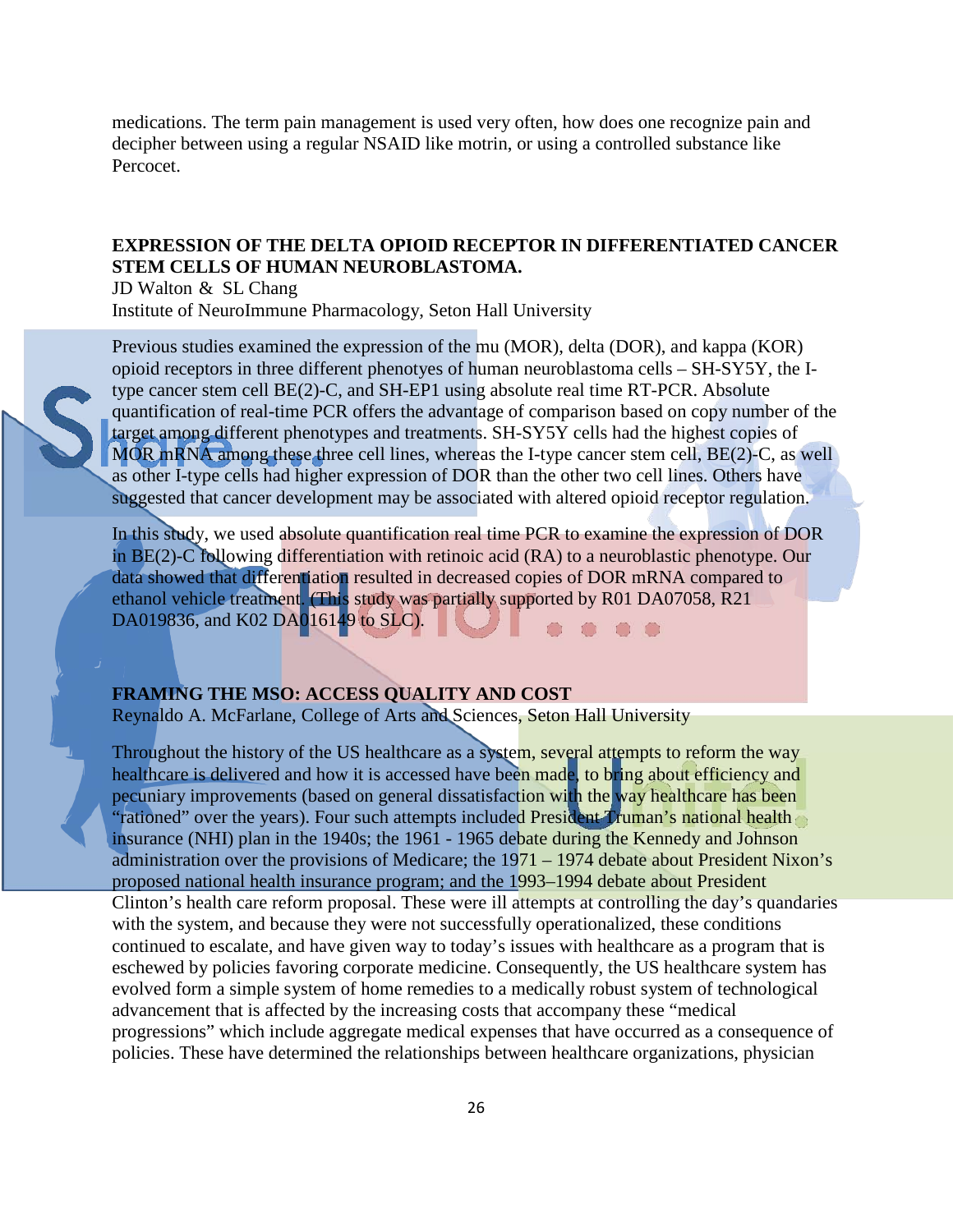practices, patients, third party payers, affiliates, and interested parties through legislation that has effected the subordination of healthcare as a system.

## **IDENTIFICATION OF URINARY PROTEIN EXPRESSION THAT CORRESPONDS TO HIV-ASSOCIATED NEPHROPATHY IN THE HIV-1TG RAT.**

Monica Errico and Sulie L. Chang, Ph.D.

Institute of NeuroImmune Pharmacology, Seton Hall University

Kidney disease was recognized as a complication of HIV infection early in the HIV pandemic. It has more recently become a topic of interest as improvements in morbidity and mortality have come about through use of highly active anti-retroviral therapies (HAART). The spectrum of kidney disease in the post-HAART era includes HIV-associated nephropathy (HIVAN), acute and chronic kidney injury (AKI and CKI, respectively), immune complex kidney disease, and kidney disease related co-morbid conditions like diabetes, hypertension, and hepatitis as a result of HIV co-infection. While HIVAN occurs almost exclusively in patients of African descent, a diagnosis of AKI occurs in ~10% of all HIV-infected patients prior to commencement of HAART in patients of African descent and non-African descent. The requirement for biopsy or utilization of insensitive serum and urine biomarkers has proven cumbersome in diagnosis of HIVAN. The need for more sensitive and noninvasive biomarkers for diagnosis and prognosis of HIVAN exists. The HIV type-1 transgenic rat (HIV-1 Tg rat) expresses a *gag* and *pol* – deleted HIV-1 provirus that is regulated by the viral promoter. The HIV-1 Tg rat has been validated as a model of AIDS related pathology, immune dysfunction and childhood HIVassociated nephropathy. We evaluated the HIV-1Tg rats up 3 months of age in order to identify potential non-invasive urine biomarkers due to HIVAN. We have identified 6 potential urine biomarkers of which modulation corresponds to increased proteinuria, an accepted urine biomarker of acute kidney injury. (This study is partially supported by PHS K02DA016149 to SLC).

# **iSHU – AN ANDROID SMARTPHONE APP TO INTERACT WITH SETON HALL UNIVERSITY**

Joshua Anglero<sup>1</sup>, Patrick Banom<sup>2</sup>, Dorian Ellerbe<sup>2</sup>, Phillip Hess<sup>3</sup>, and Bert Wachsmuth<sup>2</sup> <sup>1</sup>Masters of Business Administration, <sup>2</sup>Mathematics and Computer Science Department, <sup>3</sup>Physics Department

In this class project we created a multi-threaded software program (app) for the Android operating system to access and interact with information about Seton Hall University. Our app is divided into nine activities to (1) search for faculty and staff contact information, (2) look up news about Seton Hall from various Internet sources, including a general RSS news feed reader, (3) obtain information about schedules, results, and news for a number of Athletics programs, (4) check the calendar of events, (5) view an interactive campus map including GPS walking directions, (6) view photos posted on Seton Hall's Flickr channel, (7) play videos posted to Seton Hall's YouTube channel, (8) obtain weather info and forecast for South Orange, and (9) contact pre-defined SHU entities such as the "Help Desk" via email. All activities are available straight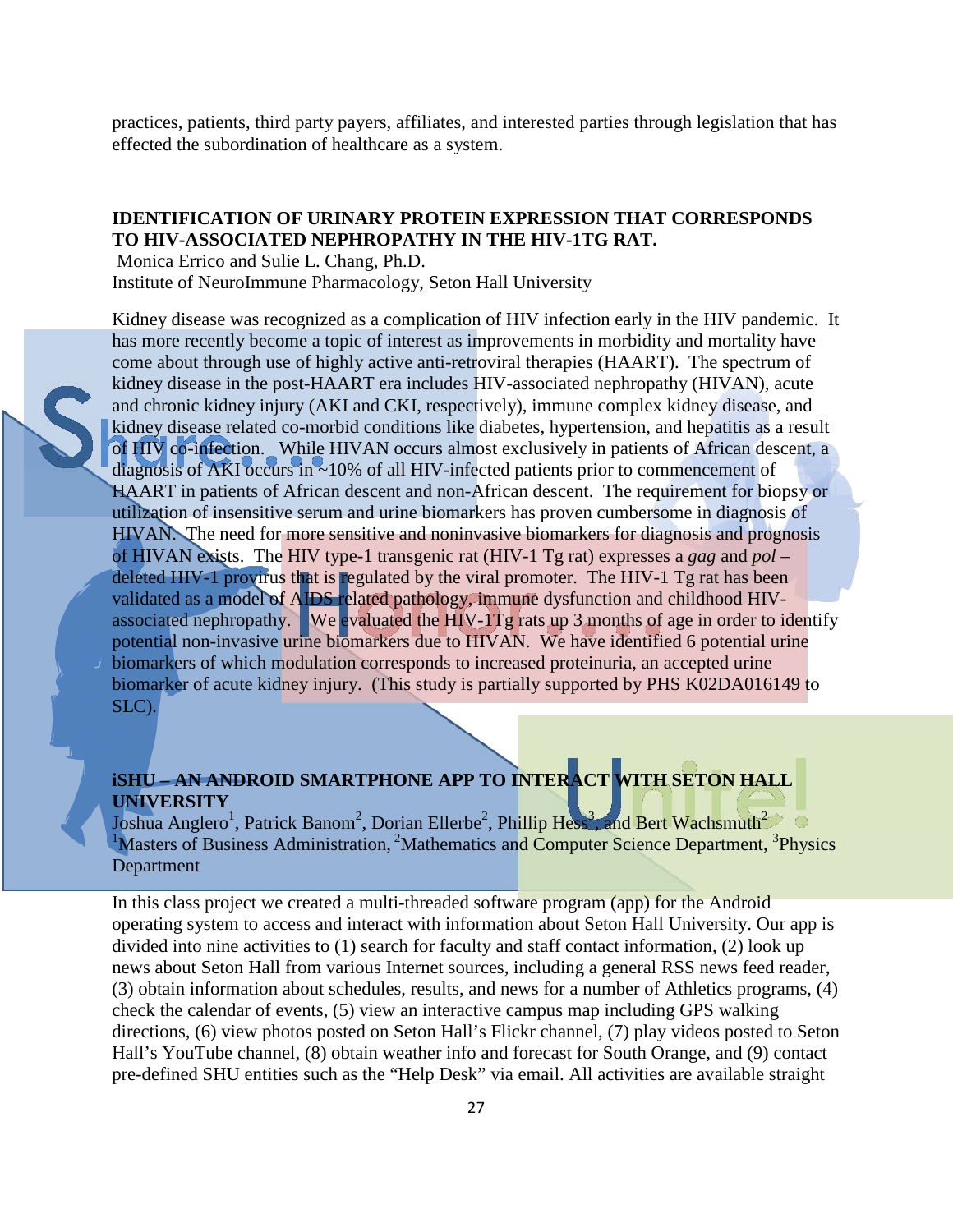from any Android cell phone. The app will be made available for free download through the Android Marketplace. We will demonstrate our program, highlight some design principles important for creating programs on small devices, and discuss the importance and growth of smartphones as general information management tools.

# **STRATEGIES TO CONTAIN THE HIGH AND RISING COSTS OF HEALTH: WILL THEY INCREASE EXISTING HEALTH CARE DISPARITIES, ARE THEY ETHICAL?**

Hengameh Hosseini, Ph.D., Seton Hall University

Purpose: After discussing the high and rising health care costs in the United States, its disparities, and the suggested demand, supply, and managed competition- side strategies to contain health care costs and their ethical implications, the paper explores whether or not these strategies will further aggravate the existing health care disparities.

Design/Methodology: This conceptual paper utilizes the various appropriate exiting economic and ethical theories. The economic and ethical theories utilized are relevant to the problem of rising health care costs, to the proposed demand, supply, and managed competition -side cost containment strategies, and to the existing health care disparities.

Findings: The paper demonstrates that the suggested cost containment strategies do in fact aggravate existing health care inequities and are not always ethical.

Originality /Value: Given the present health care reform debate in the United States and various misconceptions about it, the author believes that the paper and its findings should in fact be viewed a contribution.

Key words: health care costs, health care disparities, demand- side cost containments, supplyside cost containment, ethics of healthcare.

# **USING JOURNEY OF TRANSFORMATION TEXTS TO ANALYZE CURRENT SOCIAL ISSUES**

Howard McGinn, CORE, Seton Hall University

The purpose of the presentation is to demonstrate how the CORE Journey of Transformation I required readings can be used to help students analyze current social issues. Students will use Jesus' Sermon on the Mount, Parable of the Good Samaritan and other course readings to inform their discussion about the following topics: Immigration, Health Care, and Wall Street Behavior. Students worked in groups of four to develop their analysis. Each group was encouraged to permit opposing points of view in its presentations. The results of the project will be presented in poster and power point formats.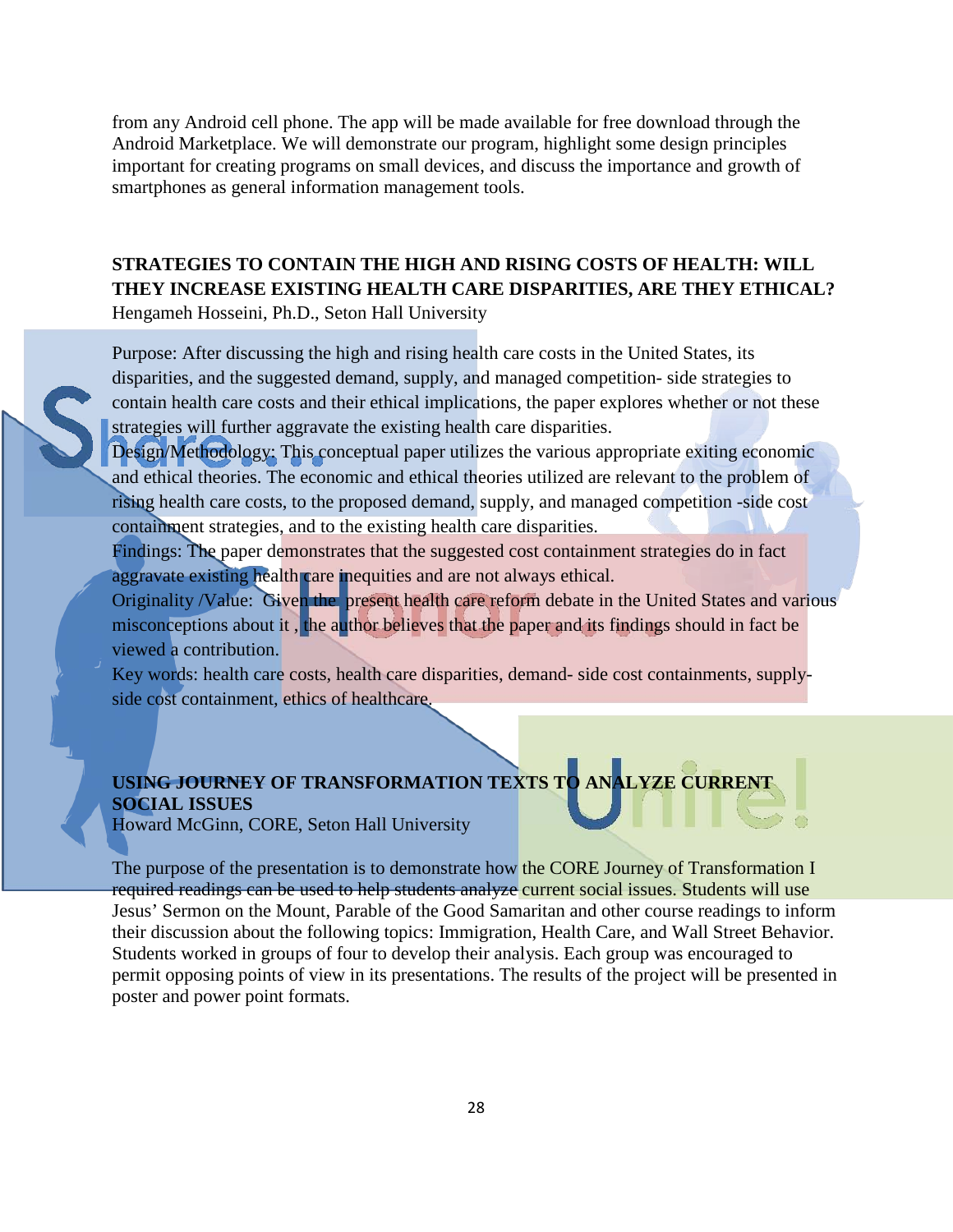## **LEADERSHIP DEVELOPMENT HONORS PROGRAM**

Carley Strauss & Michael Reuter Center for Leadership Development, Stillman School of Business, Seton Hall University

The purpose of this presentation is to share a pictorial collage of the business educational and cultural learning's and experiences of the Leadership Development Honors Program first annual study abroad to Athens, Greece.

## **USING A COMMUNITY ACADEMIC PARTNERSHIP TO IMPLEMENT AND EVALUATE AN INTERVENTION TO REDUCE RISKY BEHAVIORS AND PROMOTE HEALTH IN HIGH RISK TEENAGERS.**

Felicia Kishun and Emily Njoroge, Becton-Dickenson Scholars, Heather Patterson, Undergraduate Research Assistant, College of Nursing, Seton Hall University, RoseMarie Peterkin, MAT, Director, Friends and Families United, Inc., Newark, NJ., Janet Summerly, MSN, RN, Research Associate, Mary Ann Scharf, EdD, RN, Kathleen A. Sternas, PhD, RN, College of Nursing, Seton Hall University

**Problem:** High rates of risky behaviors exist among Newark teenagers including drug/alcohol use, smoking, and sexual activity which affect health. Community agencies and academic institutions can positively impact communities through collaboration on development, implementation, evaluation of interventions for high risk populations. This presentation describes: 1) a community academic partnership to reduce risky behaviors/promote health in teenagers; 2) outcomes of an evidence-based intervention, the Newark NJ Best Friends/Best Men Adolescent Family Life Intervention that promotes abstinence from drinking/drugs and sex in teenagers. The intervention included discussions, mentoring/role modeling, health/fitness classes, cultural events, community service, and recognition ceremony. **Methodology:** Four intervention schools (N=269,183 girls/86 boys) and five comparison schools (N=220,123 girls/97 boys) participated. Measures: AFL Core Baseline/Follow-up and Demographic Questionnaires. Analysis: Pearson Chi Square, Mann Whitney U Tests. LOS was .05. **Findings:** Significantly more intervention than comparison participants reported: dating/party rules ( $p=0.005$ ); saying no to wrong activities ( $p=.005$ ); confidence ( $p=.009$ ); bright future ( $p=.009$ ); important to remain abstinent ( $p<.001$ ) and future spouse to remain abstinent ( $p<.001$ ); sex makes it harder for teen development  $(p=.013)$ ; abstinence is a certain way to avoid pregnancy/STDs/health problems (p=.002). Significantly more comparison participants reported: friends drink ( $p=.009$ ), tried marijuana/drugs ( $p=.026$ ). More comparison girls reported friends tried marijuana/drugs (p=.027). More comparison boys reported: friends drink (p=.05); not talking with parents/guardians about drinking/drugs (p=.043), sex (p=.042). **Conclusions:** The intervention contributes to reducing risky behaviors, promoting health and abstinence attitudes/behaviors in teenagers. Findings have implications for development of intervention programs which reduce risky behaviors and promote abstinence attitudes/behaviors in teenagers.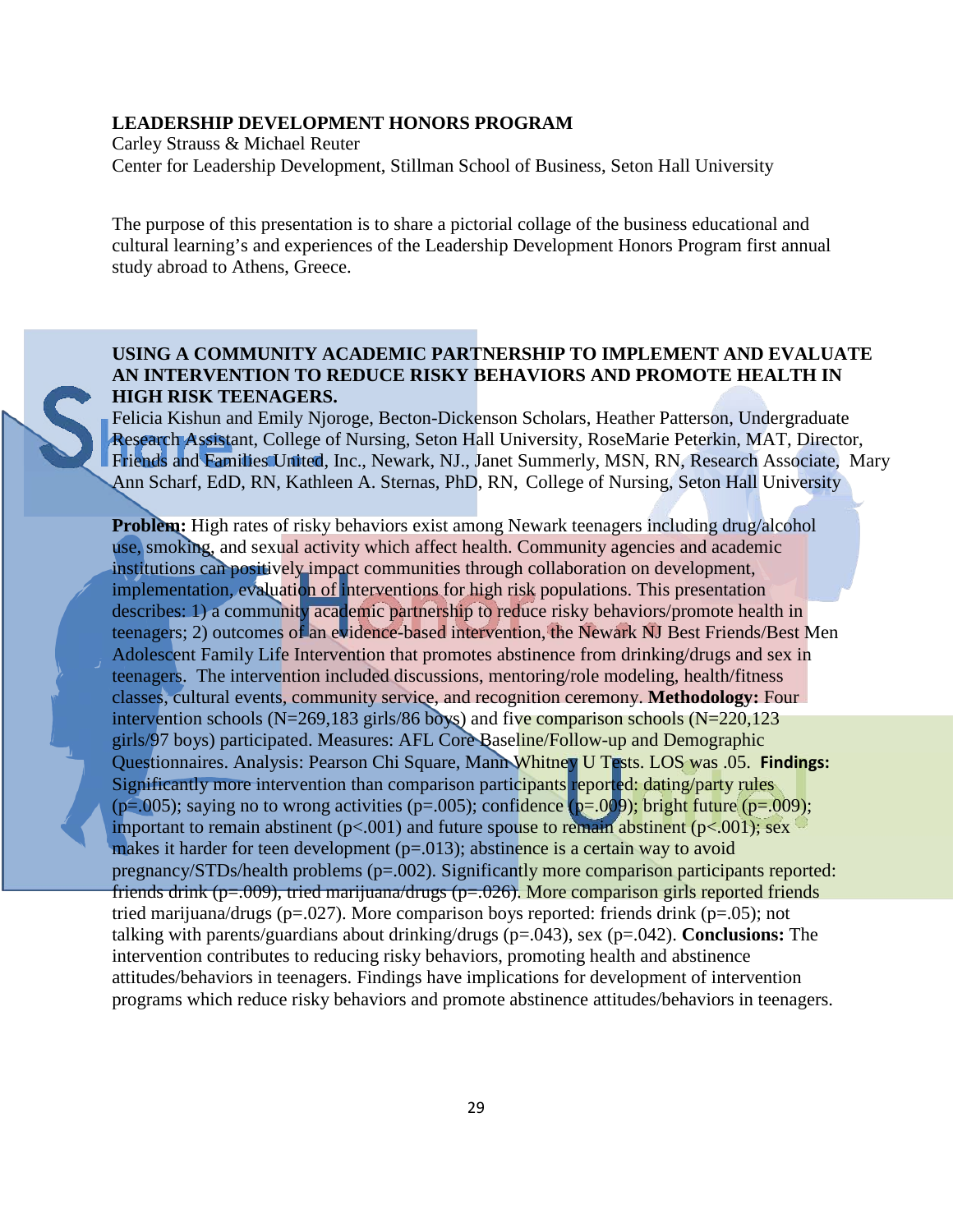## **POST TRAUMATIC STRESS DISORDER AMONG NURSES: A SYSTEMATIC REVIEW**

Marycarol Rossignol PhD, RN, CNL and Yu Wang College of Nursing, Seton Hall University

**Problem Statement:** Nurses work round the clock in a difficult health care environment where they are often exposed to traumatic and stressful situations. Nurses routinely care for the critically ill and dying, confront ethical conflicts, and deal with aggression and abuse in the workplace. The intensity of caring for the sick can have psychological sequelae and lead to feelings of frustration and guilt which result in sleeplessness, nightmares, and irritability. Nurses as front line clinicians are vulnerable to develop an anxiety disorder such as Post Traumatic Stress Disorder (PTSD). This project describes a systematic review of the literature to document the prevalence of PTSD or Post Traumatic Stress Symptoms (PTSS) among nurses. **Purpose:** Nurses are at an increased risk to develop work-related Post Traumatic Stress Disorder. The aim of this comprehensive review is to summarize the published research identifying study type, design, location, work setting, traumatic event, sample, instruments, and incidence of PTSS or PTSD. **Methodology:** A systematic review of the literature from 1980 to June 2009 was conducted using the Medline, Academic Search Premier, Proquest, PsycINFO, LexisNexis Academic, and Cochrane databases. Inclusion criteria included research articles, theses, and dissertations written in English that identified a nurse sample size greater than 30, measured PTSS or PTSD using a validated instrument, and reported the incidence of PTSS or PTSD. Articles were excluded that measured vicarious traumatization. Key publications were hand searched and reference lists were checked. There were two single search terms and five Boolean combinations employed. Data were extracted independently by two investigators for characteristics and results using a structured data form. The coding judgments were reviewed by the investigators and disagreements were resolved by consensus. The initial coding agreement ranged from 72% to 100%, mean 89.4%. Only preliminary data are available to date and population of the dataset continues. **Findings:** The search strategy yielded 24 relevant articles and documents that were analyzed: 20 journal articles, 3 dissertations, and one master's thesis. Primarily the studies employed a retrospective cross sectional survey design using questionnaires for the data collection. The studies were conducted in 12 different countries. Research in the USA and in the hospital setting was most frequent. The most common traumatic event studied included 1) work-related, for example patient assaults and intensive care nursing, 2) caring for persons with communicable illnesses, for example the severe acute respiratory syndrome outbreak, and 3) nursing in the military. Further data analyses will characterize the prevalence of PTSS or PTSD among nurses for each traumatic event.

### **SUCCESS IN ACCELERATED NURSING STUDENTS**

Barbara Blozen MA RN BC CNL & Bethany DeFord College of Nursing, Seton Hall University

The purpose of this study was to determine the factors that contributed to NCLEX-RN success from an accelerated nursing students' perspective and examine demographic characteristics of these accelerated nursing students. This accelerated research study used the students' direct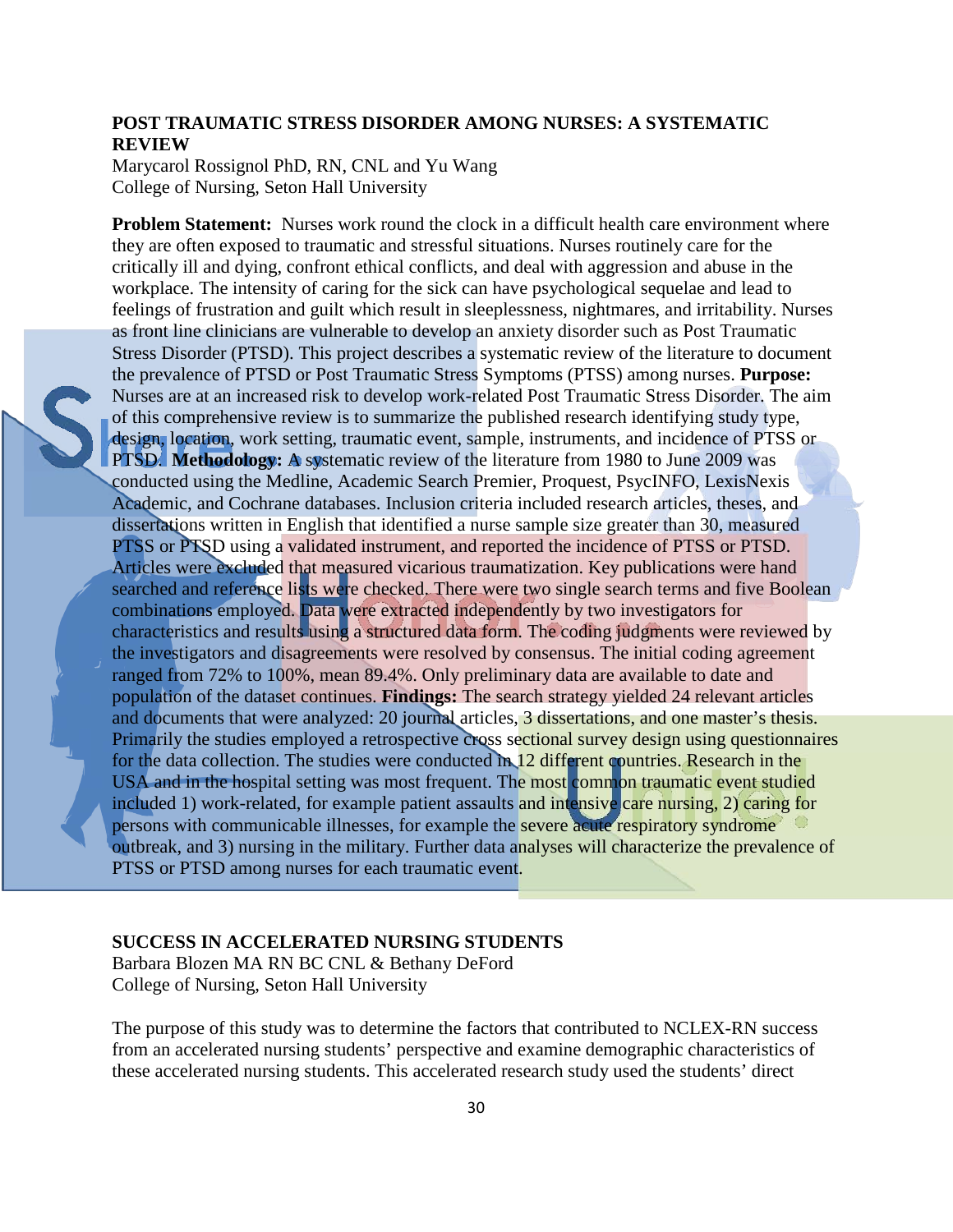statements, as they served as the fundamental source for development of the emergent categories. Listening to, rereading the interview transcripts and analysis of the text as a whole revealed commonalities of words and phrases which led to the development of the identified categories and coding of these categories. The data was analyzed and coded employing a grounded theory method. The major finding contributing to the success of the accelerated nursing student, as reported by the participants of this study, is the practicing of NCLEX-RN questions. Furthermore, the participants relate testing in a structured format, the ATI exams, participation in a review course, and nursing course exams and quizzes with analysis and evaluation questions were facilitated their success.

## **A STUDY ABROAD EXPERIENCE IN THE PHILIPPINES: A PARTNERSHIP BETWEEN SETON HALL UNIVERSITY, COLLEGE OF NURSING AND THE UNIVERSITY OF THE PHILIPPINES**

Chukwudi Orji and Ronald Reda, CNL Graduate Students, Eva Develleres, Alan Ray Flordeliza, Benjamin Garcia, Undergraduate Students, Mary Ann Scharf, Ed.D, RN and Kathleen Sternas, Ph.D, RN, Faculty, College of Nursing, Seton Hall University.

The purpose of this presentation is to share nursing students' and faculty experiences from a study abroad educational opportunity in the Philippines in January 2010. This opportunity was a collaborative endeavor between the College of Nursing, University of the Philippines and the College of Nursing, Seton Hall University. Five nursing students, two Clinical Nurse Leader graduate students, and three undergraduate nursing students participated. Two Seton Hall University nursing faculty organized the study abroad program in collaboration with the Deans of both Colleges, faculty from the Philippines, and administrators at both Universities. The objectives for the study abroad experience were: to explore community health nursing in urban and rural settings; and to explore cultural experiences in the Philippines. Students and faculty visited: University of the Philippines, College of Nursing and met with faculty and nursing students; the General Hospital and learned about health care in the Philippines; mayors and health officers in Pateros and San Juan Batangas and made home visits with nursing students from the University of the Philippines in urban and rural settings. Cultural experiences included: participation in the festivities and procession of the Black Nazarene from Quiapo Church, and the festivities for Fiestam Bulusan near Makati; visiting Fort Santiago and the memorial museum for the national hero, Dr. Jose Rizal; Intramuros, a walled city in Manila; San Augustine Church and museum, the oldest church in the Philippines. This presentation describes the educational and cultural experiences from the perspectives of students and faculty and includes pictures of experiences.

# **RELATIONSHIP OF VISUAL MOTOR INTEGRATION AND SCHOOL PERFORMANCE IN CHILDREN WITH A HISTORY OF LOW BIRTH WEIGHT**

Jun Zhang, PhD, RN, & Jay Majmundar College of Nursing, Seton Hall University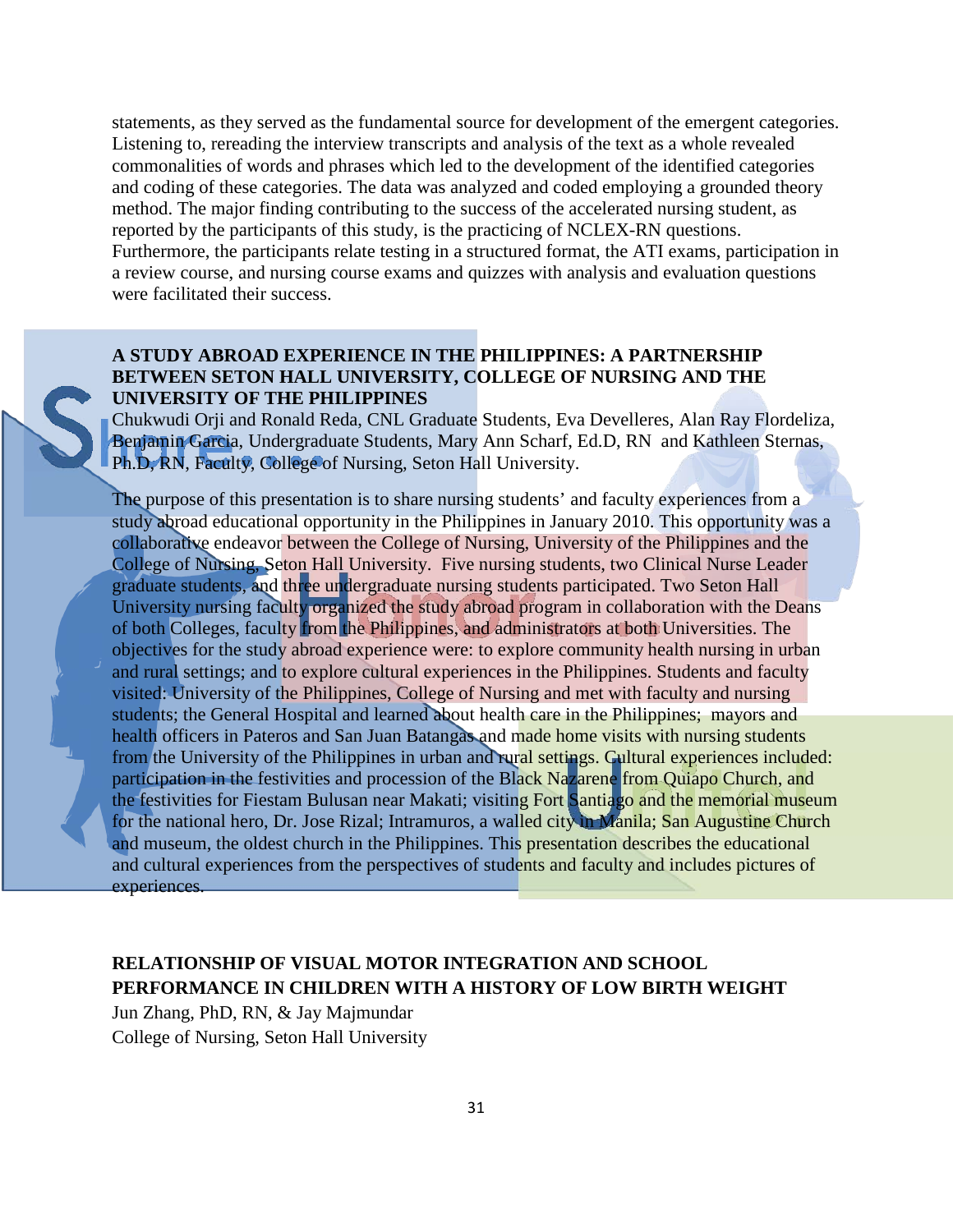Low birth weight (LBW) is a public health problem which may place children at risk for poor school performance. Research indicates children with LBW history may experience learning difficulties, need remedial education, and drop out of school. Poor school performance can have long-lasting psychological, social and economical effects on children, families and society. Visual motor integration (VMI) affects coordination ability and cognitive processing. Impaired VMI may be why LBW children perform poorly in school. The purpose of this study was to investigate the relationship of VMI and school performance of children with LBW history. **Methodology:** Data was retrieved from a prospective cohort study, the Neonatal Brain Hemorrhage Project, and a secondary data analyses was conducted on a regional birth cohort (n=777) from New Jersey. Developmental outcomes of LBW survivors were assessed longitudinally. Instruments: VMI was measured by Beery-Buktenica Developmental Test of VMI and evaluated by pediatricians/psychologists. School performance was measured by Woodcock-Johnson Tests of Achievement and guardians/teacher interviews. Birth weights were retrieved. **Findings:** MANOVA indicated VMI is a significant factor influencing poor school performance (Hotelling's trace value is .028, F=3.414, p=.018). VMI was significantly related to reading (ANOVA:F=4.639, p=.01) and mathematics (ANOVA:F=11.549, p<.001), but not knowledge performance. Both reading and mathematics scores were highest for children with higher LBW (1000-2000g) than lower LBW (<1000 g). The hypothesis that school performance will be lower for children with impaired VMI, compared to children with intact VMI was supported. **Conclusions:** VMI and LBW are significant factors influencing school performance of children. Children with intact VMI and higher birth weights performed better on reading and mathematics than children with lower birth weights and impaired VMI. Implications for nurses include monitoring children with a LBW history and collaborating with teachers and parents to provide early detection and intervention for children having school performance problems.

# <span id="page-31-0"></span>**Chemistry and Biochemistry Research Symposium Poster Chemistry and Biochemistry Research Symposium Poster Display**

Tuesday, April  $20^{th}$  7:00 – 9:00 PM McNulty Hall Atrium

ABSTRACTS PUBLISHED SEPARATELY

# <span id="page-31-1"></span>**Biological Sciences Symposium Poster Session Biological Sciences Symposium Poster Session**

Wednesday, April 21<sup>th</sup> 4:00 – 5:30 PM McNulty Hall Atrium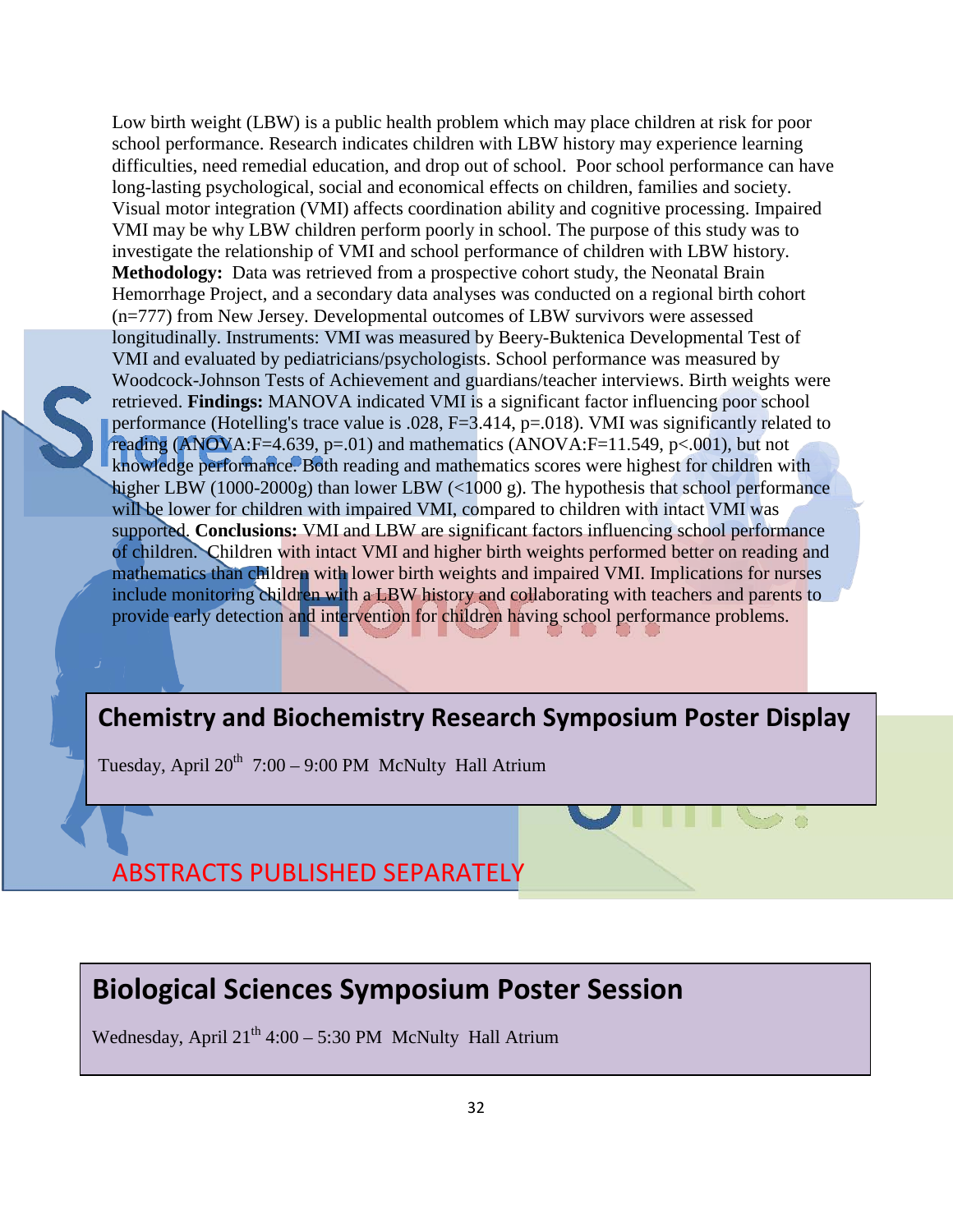# ABSTRACTS PUBLISHED SEPARATELY

# <span id="page-32-0"></span>**ORAL PRESENTATIONS/EVENTS**

## **SCHOOL COUNSELORS: PARTNERS IN EDUCATIONAL AND CAREER PLANNING**

Peggy Brady-Amoon, Kathryn Gillespie, Andrea Grasso, Leanne Hershkowitz, Kristina Holmes, Jennifer Horwitz, Monika Kowalik, Kacie Krause, & Lauren Mastellone Department of Professional Psychology and Family Therapy, College of Education and Human Services, Seton Hall University

April 19 4:30 PM Room 213 Jubilee Hall

Given current and ongoing concerns about educational access, equity, achievement and other outcomes, current and emergent thinking about school counselors' roles in educational and career planning is an important area to study. This interactive facilitated discussion will explore the school counselors' roles as partners with students, parents, school-based professionals, and the community in maximizing the academic achievement and career potential of all students. As such, we will consider collaborative, data-based, and other best practices for effective educational and career planning in diverse K-12 school settings. We will further discuss the counselor's role in fostering personal-emotional well-being, social skills, and academic achievement within the parameters of the CEHS mission of preparing competent, socially conscious, and reflective professionals.

#### <span id="page-32-1"></span>**FOOD FACTS, FITNESS & FUN PRESENTATIONS**

Dr. Paula R Zaccone, College of Education and Human Services April 192:45 PM & April 20 11:30 AM Galleon Room University Center (Monday, April 12 preview in class HPER 4402 AA 2:30-3:45)

Various Presentations:

*Drink and Think:* Learn about the ingredients and nutritional effects of alcohol on the body - Lucia Addesso

*Digestion Suggestions:* Learn how to ease digestion - Sebastian Altilio *Food for Sports*: Understand the nutritional needs of participation in athletics - Ben Prohaska *Fruit Truths*: View the nutritional values of various fruits - Emily Turner *Green Scene:* Sample nutritional messages and green edibles *-* Danielle Carey *How Sweet It Is:* Get the news on sugar and its substitutes -Alexandra Harvey *Magical Milk*: Learn of the nutritive values of milk and alternatives- Ryan Custanet *The Meaning of Caffeine*: Facts about caffeine for children and adults will be covered - Lauren Massucci

*Protein and Its Values*: Sample various qualities of protein foods - Ahmet Arekat *Start Right, Eat Right:* Gather suggestions on eating healthy breakfast on a tight schedule - David Sampson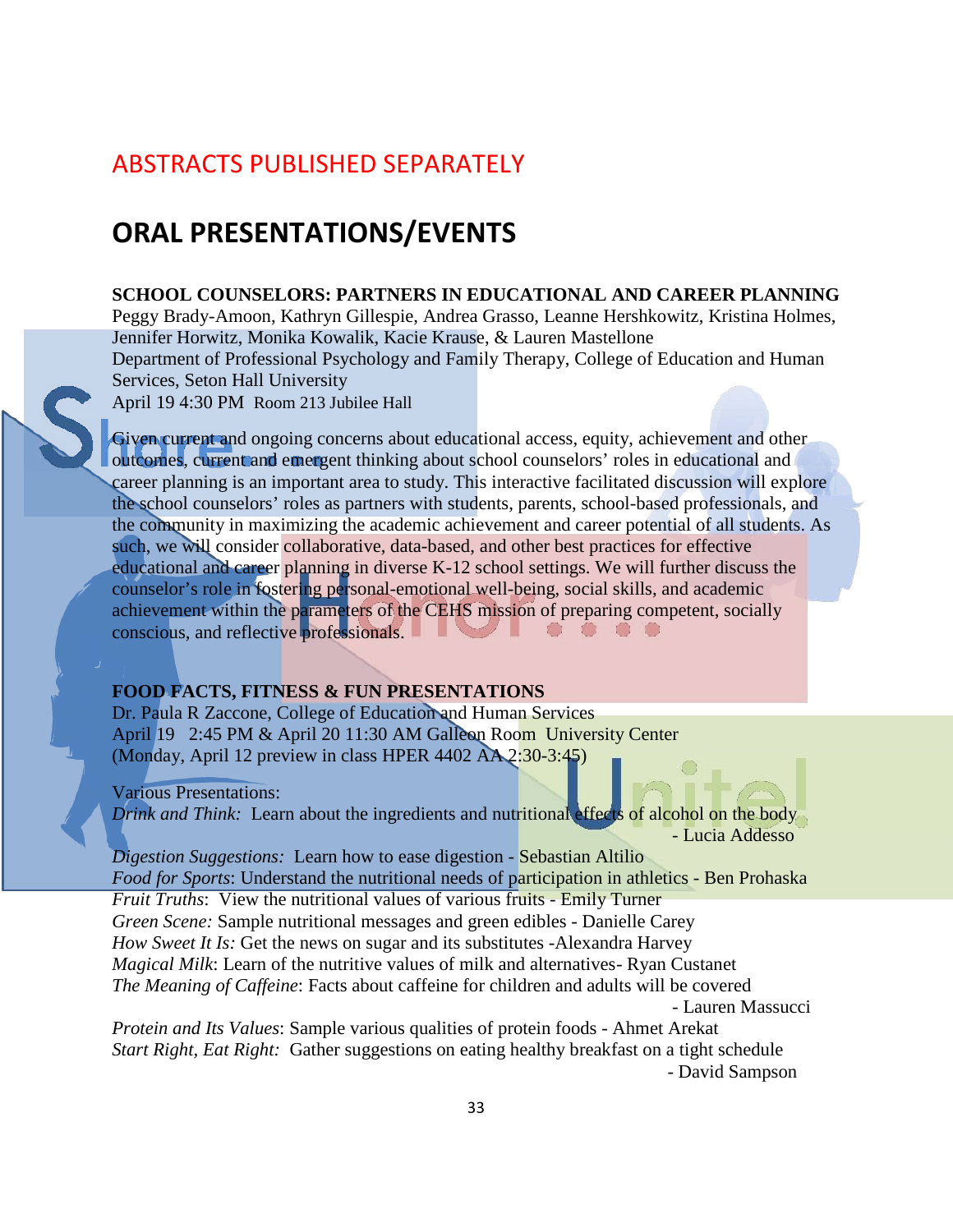## <span id="page-33-0"></span>**CHEMISTRY AND BIOCHEMISTRY PETERSHEIM SEMINAR: SYNTHESIS OF NOVEL GLYCOSYLIDENE-BASED QUINOLINES**

Peter H. Dobbelaar, Department of Chemistry and Biochemistry, Seton Hall University April 20 5:45 PM McNulty Amphitheatre

The biological prevalence and bioavailability of carbohydrates make stable sugar derivatives attractive scaffolds for drug design. Quinoline-based compounds are also significant from a therapeutic perspective. We desired to combine these structural components because the resulting compounds may have anticancer activity as DNA intercalating agents. We have demonstrated that C-glycosylated quinolines can be prepared from a one-pot, scandium triflatecatalyzed Povarov reaction followed by oxidation with manganese dioxide. The reaction proceeds through sugar-spiroanellated tetrahydroquinoline intermediates which subsequently oxidize and undergo sugar ring opening to form the aromatized dihydroquinolines. This facile method has been employed with several sugar *exo*-glycals and a series of *para*-substituted benzanilines. Deprotection chemistry utilizing boron trichloride successfully removes the benzyl ether groups. Novel C-glycosylated quinolines have been tested in the NCI60 human tumor cell line anticancer screen. Although several leukemia cell lines experienced modest growth inhibition, each compound's overall activity profile was insufficient to warrant dose titration experiments.

### <span id="page-33-2"></span>**LEARNING DISABILITY AWARENESS FOR FUTURE TEACHERS**

Tara M. Packard, Department of Educational Studies, Seton Hall University April 21 4:30 PM Beck Rooms Walsh Library

<span id="page-33-1"></span>The purpose of this presentation is to promote self-education regarding teaching learning disabled students. Since inclusion classrooms are growing in popularity, there is a need for all teachers, not just those in Special Education, to develop skills for teaching classified students, like the learning disabled. In particular, the presentation will provide insight for future teachers regarding the challenges learning disabled students face within school. For example, a video will be shown with a panel discussion of learning disabled college students, who were brave enough to share their experiences. By putting a face to the label of learning disabled, it is hoped that the soon to be teachers will enter their classrooms next year with a sense of responsibility to their classified students. Perhaps, through self-education, accommodations within inclusion classrooms will be seen as less of a burden for teachers; but, instead, a chance to shine as an educator.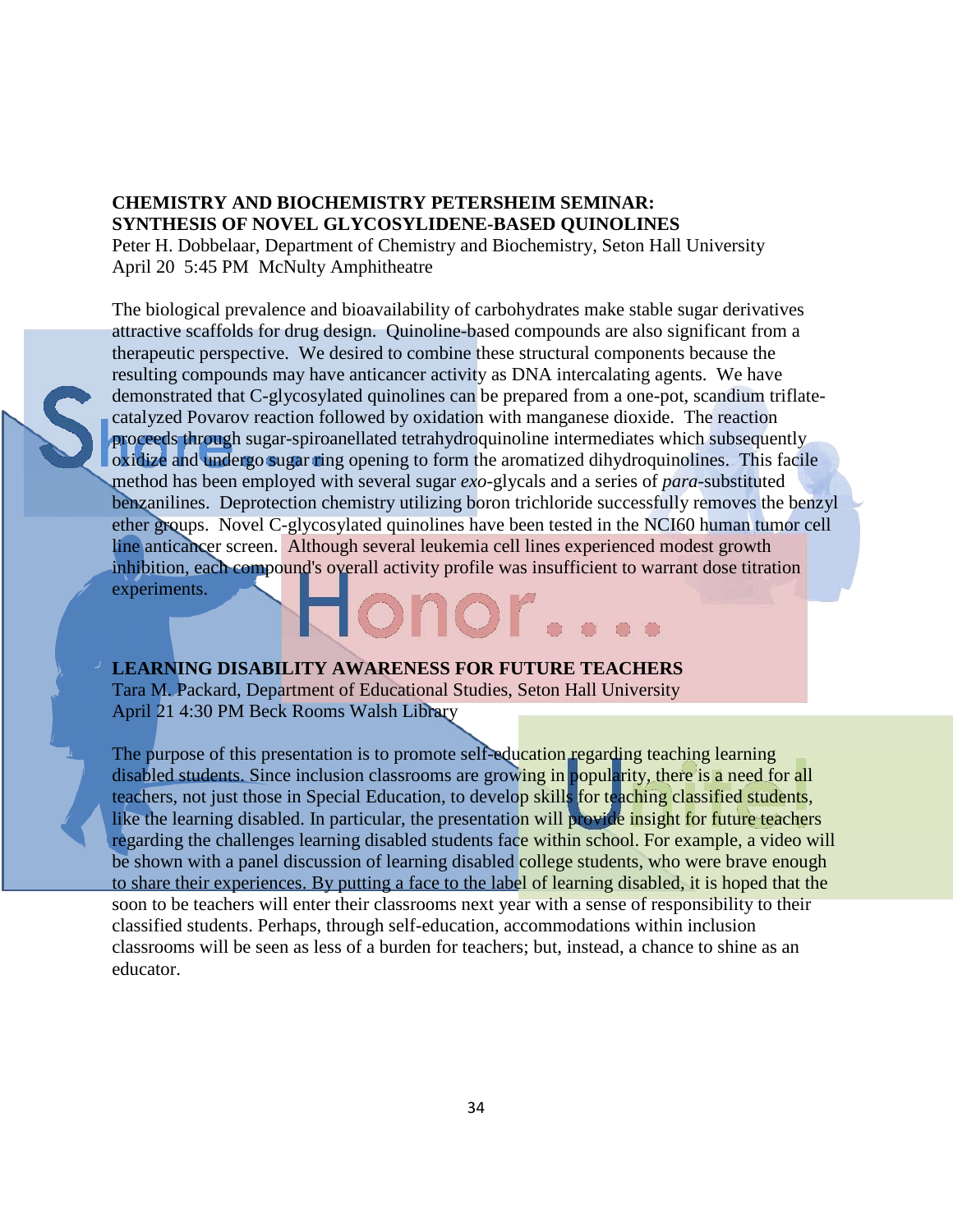#### **EVE OF EARTH DAY**

Marian Glenn The Ecology Club will show Yann Arthus-Bertrand's movie *Home*, and the University Sustainability Committee will launch "A Year for the Earth"

April 21 6:30 pm University Green (Rain site Beck Rooms, Walsh Library)

About Home: "We are living in exceptional times. Scientists tell us that we have 10 years to change the way we live, avert the depletion of natural resources and the catastrophic evolution of the Earth's climate. The stakes are high for us and our children. Everyone should take part in the effort, and HOME has been conceived to take a message of mobilization out to every human being."

# <span id="page-34-0"></span>**UNIVERSITY HONORS PROGRAM**

April 22 Various Presentations Morning session at 10:30 AM - Fahy 108, Fahy 101, Fahy 131 Afternoon session at 2:30 - Fahy 307 & 4:30 PM Room 213 Jubilee Hall

Fourth-year Honors students will provide an overview of their senior thesis projects for an audience of fellow Honors students (1st & 2nd year students) and the general public. Presentations will highlight:

- the various topics the students have been researching;
- their research methods;
- their findings.

Presenters will be encouraged to share their personal sense of the extent to which they succeeded in the original goals of their research and how the thesis process may have changed them or changed their thinking. Each student will present for approximately 5 minutes with 5 minutes for Q&A between presentations.

# ONLINE FORUM

April 22 5:45-8:30 pm

# **Participants will need to Download Software** [-http://secondlife.com/support/downloads.php](http://secondlife.com/support/downloads.php) and create an avatar

*Special Note:*

These directions are for creating a *free*, standard account on the *adult* (age 18 and older) Second Life ® Linden Lab grid using the NMC Second Life Account Website portal found at: [http://sl.nmc.org/join.](http://sl.nmc.org/join) Fill out the registration form. Upon creation, you will enter Second Life via NMC's Orientation Island, a welcome center specifically designed for the educational community. For tutorials in How to begin in Second Life use the link below. [http://tltc.shu.edu/virtualworlds/mediawiki/index.php/Virtual\\_Marsh#Implementation](http://tltc.shu.edu/virtualworlds/mediawiki/index.php/Virtual_Marsh#Implementation) Link to You Tube to preview videos posted in the Second Life Salt Marsh [http://www.youtube.com/view\\_play\\_list?p=F70072D3385F2F46](http://www.youtube.com/view_play_list?p=F70072D3385F2F46) **For additional Student and Visitor Instructional Materials:** *Creating Your Second Life*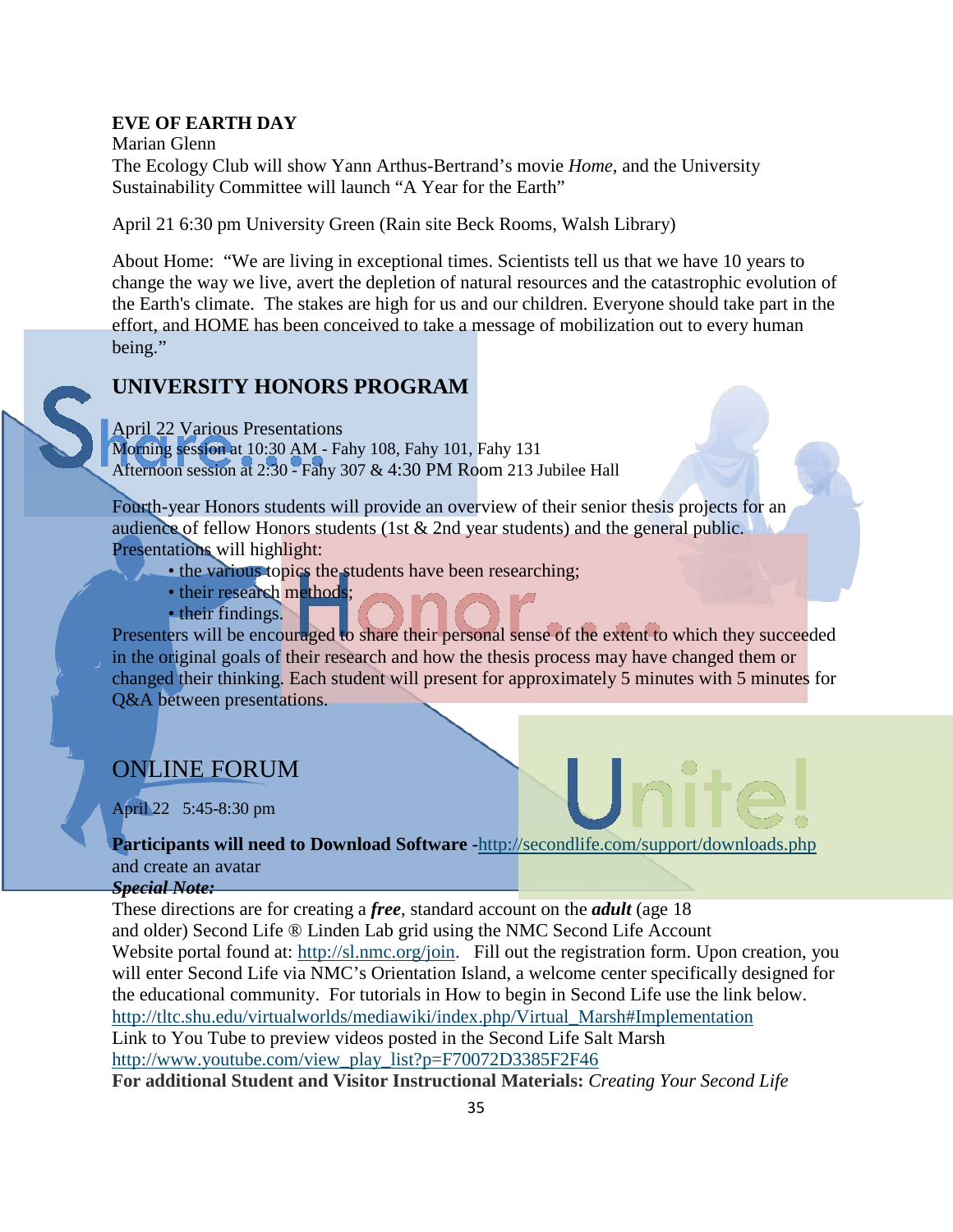*Account for Salt Marsh Dynamics* and *Finding the Virtual Marsh on Pirate Island* - [Instructions](http://www.heiditrotta.com/vm/how_to_begin_sl.pdf) (2) *Second Life Quick Start Guide* - [Second Life Skills](http://www.heiditrotta.com/vm/Second_Life_Quickstart_06_09.pdf)

#### **RIP CURRENTS: "BREAK THE GRIP OF THE RIP"**

Cynthia Sharon Chilaka Department of Environmental Science, Seton Hall University

The objective of this study was to understand the effects between beach erosion and rip currents starting from the causes of rip current formation, to safety hazards created by rip currents, due to beach erosion for swimmers. The cause of rip currents is beach erosion. The loss of sand in sand bars and beaches is due to waves and manmade structures for sand preservation. Rip currents form when channels form in off shore sandbars. Replenishing the beach is futile, because natural beach erosion creates offshore sandbars. Building structures to trap sand enhances the chances of rip currents while causing erosion in certain areas. Swimmers are not able to easily spot rip currents and are unfamiliar with protocol concerning rip currents. A solution that targets the underpinning of sand loss on beaches is what is needed. One possible solution may be what many scientists are suggesting to shift from building hard structures to trap sand and to limit building property in coastal areas that are prone to sand loss. Beach sediments should be left to take their natural course.

## **THE DYNAMIC SALT MARSH**

Martha Schoene, Marian Glenn & Heidi Trotta Department of Physics, Department of Biology & Department of Information Technology Seton Hall University

The Dynamic Salt Marsh is a simulated coastal environment designed for use in Earth Science, Ecology, Environmental Science and Geology courses for High School and undergraduates on any college campus, within Second Life, a multi-user virtual environment. This project was piloted (Fall, 2009) in BIOL2341AA - Ecology, an undergraduate face-2-face course taught by Professor Marian Glenn and in ENVL1019WB-Environmental Geology, a web based undergraduate class taught by Martha Schoene. This virtual environment is based on the saltwater marsh ecosystem, at Horseshoe Cove, Sandy Hook, NJ, a popular site for educational field trips. The simulated marsh presents a variety of real world challenges in coastal zone management that are best addressed using systems thinking and collaborative data-sharing. Student activities focus on collaborative inquiry-based exploration and synthesis. The Dynamic Salt Marsh activity demonstrates how to gather, interpret and analyze data to solve a real-world problem - - a mysterious fish kill. This presentation can take participants on a field trip within Second Life. No experience with Second Life is necessary, but participants who have Second Life avatars are invited to join the explorations "in person."

### <span id="page-35-0"></span>**PERFORMANCE OF LARRY SHUE'S WACKY COMEDY "THE FOREIGNER"**

performed by Seton Hall University students and directed by Professor Deirdre Yates. Performed at SOPAC at 8 PM on April 16-18, 23-25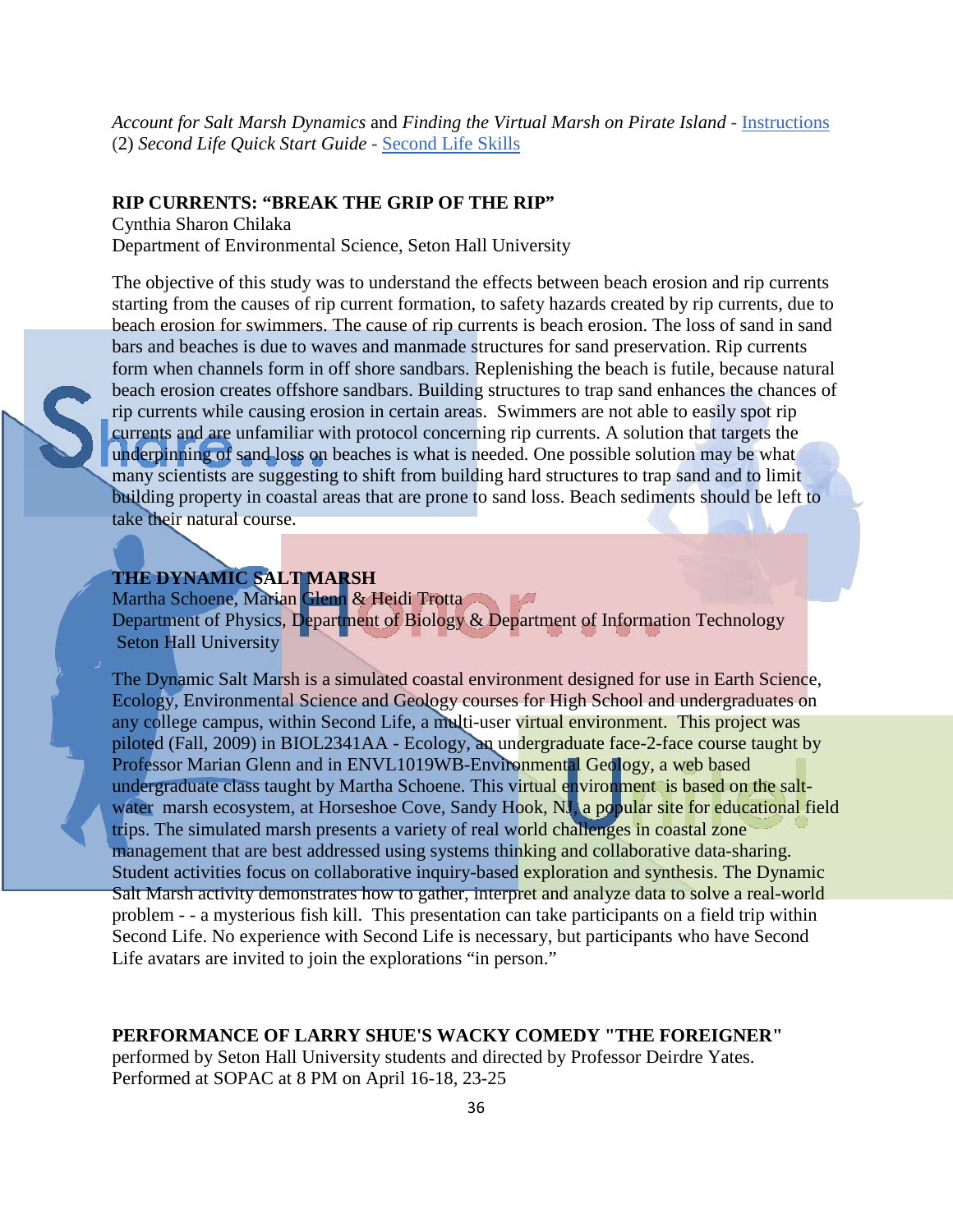When an incredibly shy Englishman arrives at a fishing lodge set deep in rural Georgia, the locals assume he can't understand English because—well—he's a foreigner! Comedy ensues as the Englishman maintains his mute presence while scandals, secrets, and intrigues are freely discussed around him. Winner of the Obie and Outer Critics Circle awards. For more information and additional show times visit:

<http://www.shu.edu/academics/artsci/seton-hall-theatre/index.cfm>

## <span id="page-36-0"></span>**FOSTERING UNITY OF EFFORT IN FULL SPECTRUM OPERATIONS**

Major Jon Martin, Department of Military Science, Seton Hall University April 22 2pm Room 132 Jubilee Hall

The United States Army conducts operations that exist along a continuum from stable peace to general war. The Humanitarian Assistance (HA) operation following the earthquake in Haiti and the current Counterinsurgency (COIN) operation in Afghanistan are excellent cases to highlight the challenges facing Army leaders at two different points along this spectrum. There are agencies and organizations other than the Army that exist to solve many of the problems associated with HA and COIN operations. These agencies and organizations include the Department of State, United States Agency for International Development (USAID), international organizations such as the United Nations Development Program (UNDP), and nongovernmental organizations (NGO). Army leaders today must work to coordinate the efforts of all these organizations under less than ideal circumstances. All of the players involved in HA and COIN operations will be more successful if the leadership of Army units and these organizations are able to foster unity of effort. The American Soldier today recognizes that a well placed handshake is often more effective than a well placed shot. This presentation will offer an Army Officer's view of this Unity of Effort challenge.

# **CHANGES IN HEALTHCARE: AN EXAMINATION OF CURRENT & FUTURE TRENDS IN HEALTHCARE PROVISION IN AMERICA**

George Nsiah, Graduate Healthcare Administration, Seton Hall University April 23 1pm Beck Rooms, Walsh Library

The American healthcare system is at a critical point in 2009; over 40 million people do not have health insurance, but when they fall sick they still require care, which the government and insured citizens of this country (directly and indirectly respectively) end up paying for. This has pushed the government into a large amount of national debt; America has the best healthcare available in the entire world, but at what price? The advancements in medical technology that America continuously keeps pace with result in increasingly expensive healthcare services for the people, the majority of whom would not be able to afford it if it wasn't for the subsidy of healthcare insurance.

 This research explores current trends in healthcare as far as the payment systems that exist, the quality of care for patients in need of medical treatment, and the efforts that have been made in the past to improve both aspects of American healthcare. It looks into the success and failures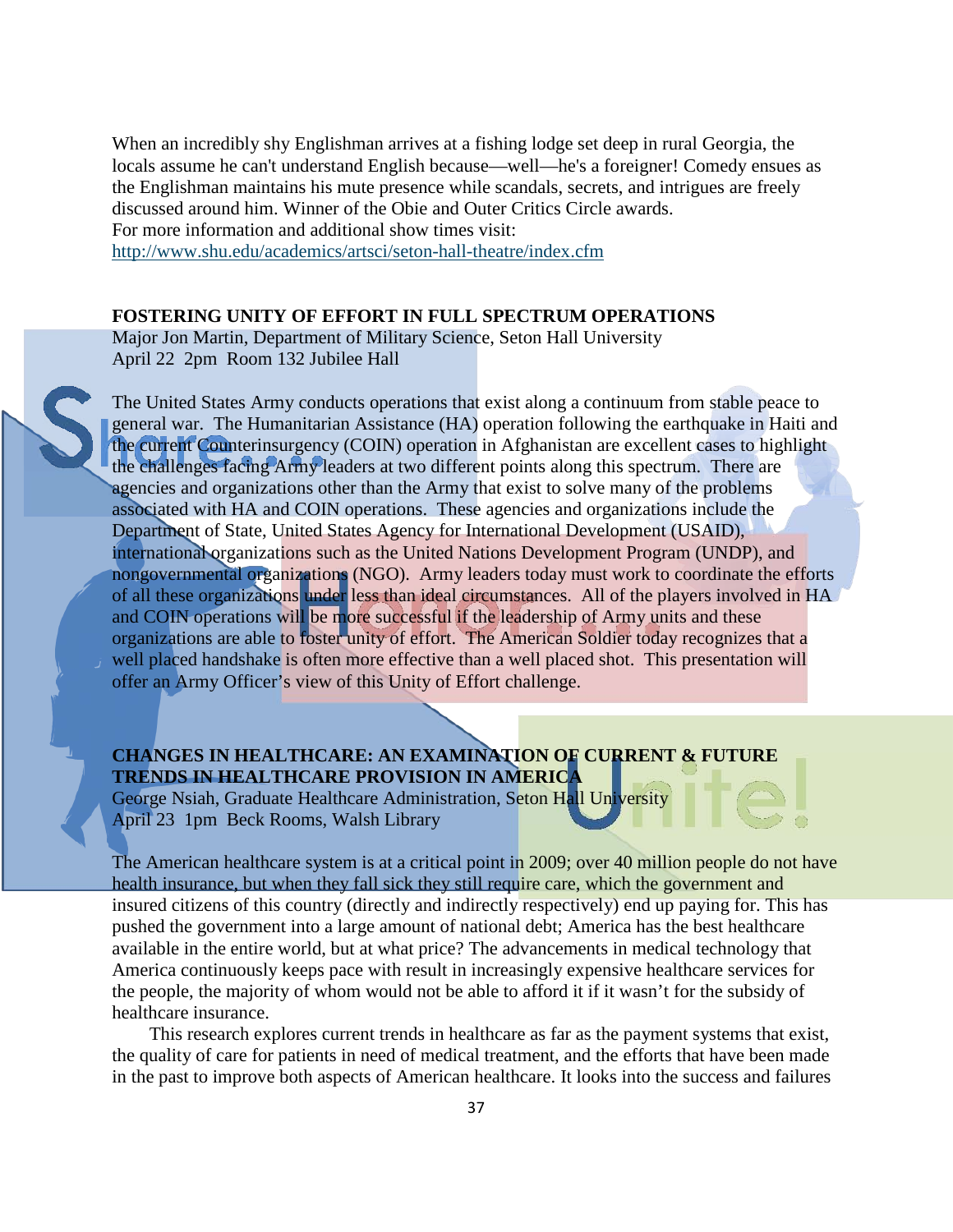that are associated with these said efforts, and also looks forward to future solutions that may help to improve healthcare in America, exploring options such as a shift away from fee-forservice practices and the implementation of the principles of large, integrated healthcare systems. Most importantly, this paper predicts that if coordinated care between hospitals and their extended hospital medical staff (which comprises mostly of independent physicians who are not employed by but have affiliations with hospitals) could be better organized and operate in a more efficient, fluid matter, the average American citizen would experience higher quality care.

# <span id="page-37-0"></span>**Psychology Research Symposium Psychology Research Symposium** April 24 12:00 - 2:45 PM Room 383, Jubilee Hall **NICOTINE AND ITS EFFECT ON SPATIAL LEARNING IN HIV-1 TRANSGENIC AND F344 CONTROL RATS** Kroner, D<sup>1</sup>. Vigorito, M.<sup>14</sup>, Cao, J.<sup>2</sup>, Kass, M.<sup>3</sup>, <sup>1</sup>, Li, M.D.<sup>2</sup> & Chang, S.L.<sup>3,4</sup><br><sup>1</sup>Department of Beychology, Saton Hell University, South Orange NJ 07070 <sup>1</sup>Department of Psychology, Seton Hall University, South Orange NJ 07079 <sup>2</sup> Department of Psychiatry and Neurobehavioral Sciences, University of Virginia, Charlottesville VA22908 <sup>3</sup>Department of Biological Sciences, <sup>4</sup>Institute of Neuroimmune Pharmacology, Seton Hall **University** Evidence from earlier research indicates that HIV-1 Transgenic (HIV-1Tg) rats suffer learning deficits when trying to locate a hidden platform in a multiple trial, non visual, Morris Water Maze (MWM) test compared to control rats (Vigorito et al, 2007). This deficit suggests that proteins produced by the HIV-1 genome disrupts brain functioning. Nicotine is known to have neurprotective effects and therefore the drug may be effective in reversing the observed learning deficit. In this study we examined the effectiveness of nicotine treatment on a single trial per day version of the MWM test. Further testing also examined the effects of nicotine pretreatment (7 days) as well as a dose response of 4 nicotine doses  $(0.125, 0.25, 0.5, 1.0 \text{ mg/kg})$ . The findings

indicated that the HIV-1 Tg rats also show a deficit in the single trial per day MWM test and that single daily trials did not require more days for learning the task. Further, a high dose of nicotine (1.0 mg/kg) had detrimental effects on performance in HIV-1Tg and F344 control groups. Preliminary testing with control rats indicates that the disruptive effects of high dose of nicotine can be reduced with a pretreatment of the drug and the lowest tested dose (0.125 mg/kg) can have a positive effect on learning (These studies were partially supported by PHS R01 DA026356-A1 to MDL and SLC and K02 DA016149)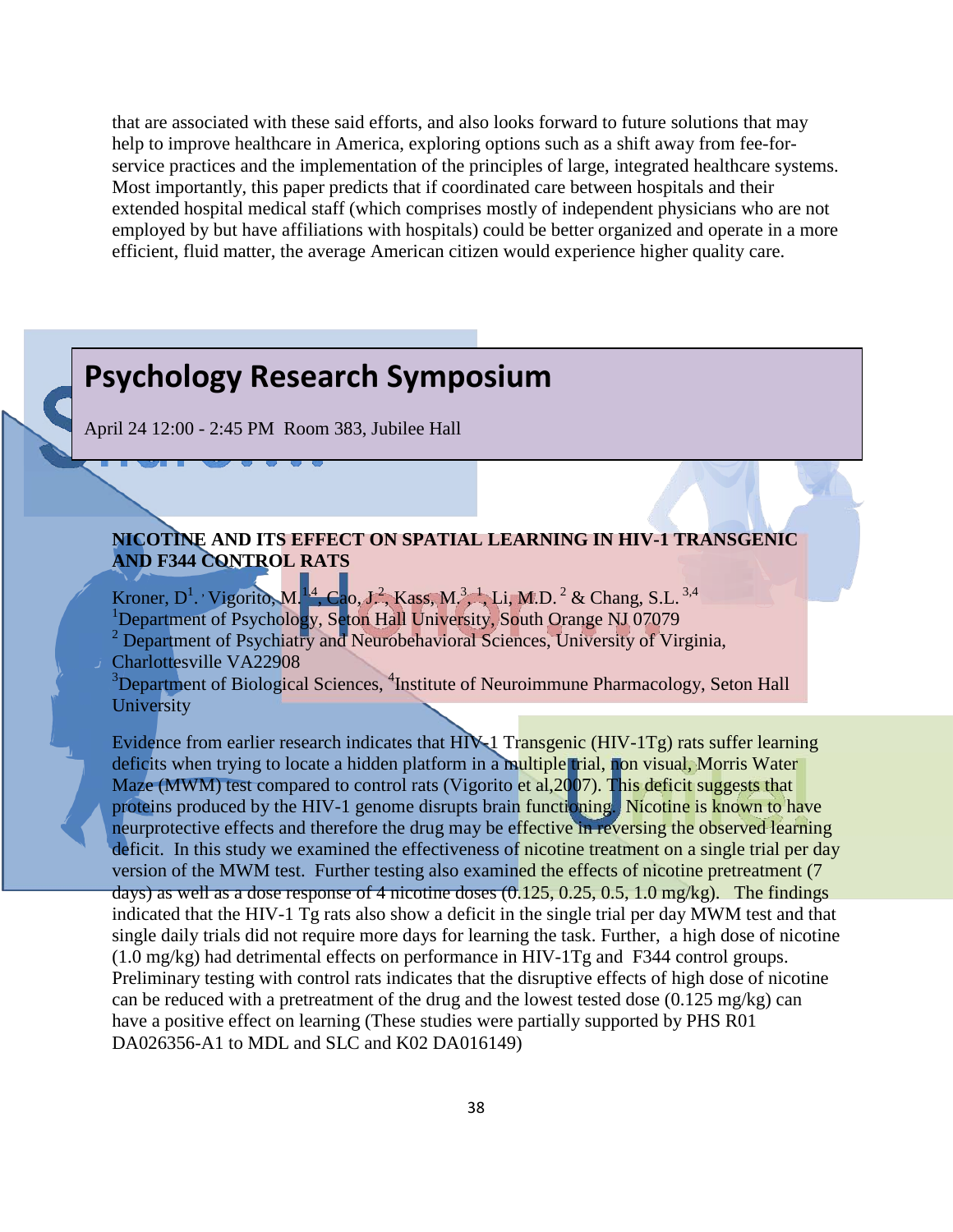### **THE IMPACT OF REGULATORY FIT ON WORKING MEMORY**

Justin T. Maxfield & Kelly Goedert, Department of Psychology, Seton Hall University

Traditionally, cognitive psychology has paid little heed to motivational factors that may influence performance on cognitive tasks. Recently, however, researchers have demonstrated that regulatory focus and the reward structure of a task interact to influence cognitive performance (Maddox, Baldwin, & Markman, 2006). Regulatory focus is a person's sensitivity to potential gains or losses in the environment. When participants' focus matches the task reward structure (known as a regulatory fit) they demonstrate cognitive flexibility and they demonstrate cognitive perseveration when it does not.. However, little is known about the cognitive mechanism, or mechanisms, that underlie this effect. One possible explanation for the increased cognitive flexibility under regulatory fit is that the fit enhances the executive attention function of working memory. This hypothesis is bolstered by evidence that regulatory fit improves performance on the Wisconsin Card Sort Task, a measure of executive function (Maddox, Filoteo, Glass, & Markman, 2010). In this talk, I will describe my proposal for a study designed to test the hypothesis that regulatory fit exerts its cognitive effects by selectively enhancing working memory "operations" – hence, executive function – as opposed to working memory capacity. This work will improve our understanding of the motivation-cognition interface and hopefully provide an explanation of the processes underlying regulatory fit.

# **WOMEN AND MATH PERFORMANCE: INFLUENCE OF STEREOTYPE THREAT, GENDER IDENTITY, AND MATH IDENTITY**

Felicia W. Chu and Janine P. Buckner, Ph.D, Department of Psychology, Seton Hall University

A common stereotype is that men are good at math, while women are bad at math. When presented with this negative stereotype, women underperform in comparison to women not presented with this stereotype, a phenomenon called stereotype threat; in addition, when the stereotype threat is nullified, women perform comparably to men (Lesko & Corpus, 2006; Martens, Johns, Greenberg, & Schimel, 2006; Spencer, Steele, & Quinn, 1999; Quinn & Spencer, 2001). Other work (Thoman, White, Yamawaki, & Koishi; 2008) has revealed differential effects of threat type (innate ability vs. effortful control of performance outcomes), as well as differences in attributions for poor performance, with women being more likely to ascribe poor performance to ability than men (Kiefer & Shih, 2006). To investigate women and math performance, women in the present study completed one math test under a randomly assigned stereotype condition. In addition, Smith and White's (2001) Domain Identification Measure (DIM) and Spence, Holahan, and Helmreich's (1979) Extended Personal Attributes Questionnaire were administered to assess the influence of gender identity and math identity on performance. This study suggests that the types of stereotype threat (effortful control, innate ability) encountered may interact with specific identity factors (gender, math identification) to influence women's math performance.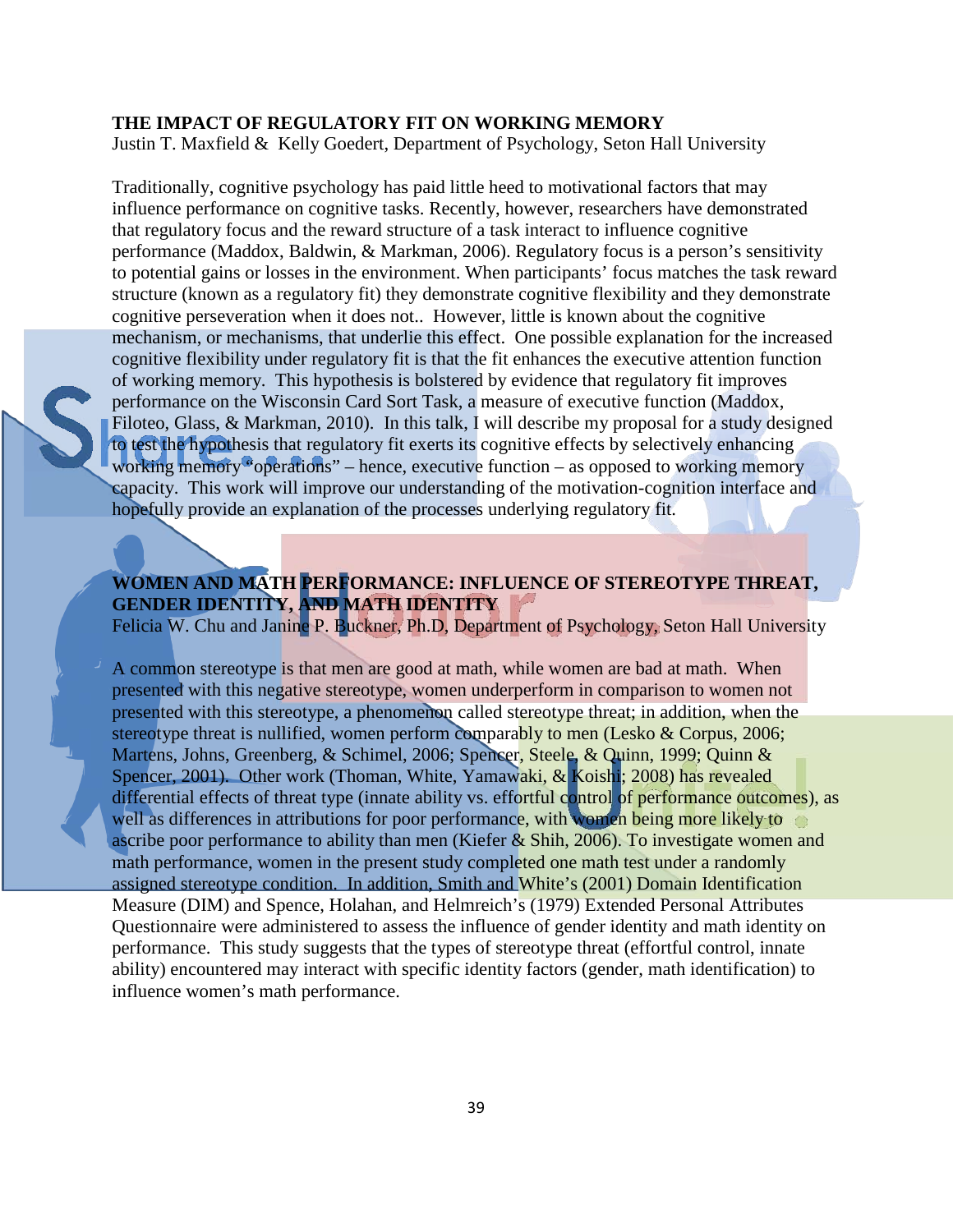#### **INTERNET USE AND SOCIAL ANXIETY**

Amanda Sakowski & Paige Fisher, Ph.D., Department of Psychology, Seton Hall University

The purpose of this study was to examine how internet use affects individuals' perceptions of social interactions, particularly those with elevated levels of social anxiety. Participants read a series of vignettes describing hypothetical social situations then responded to questions regarding expected social outcomes and anticipated levels of anxiety. 91 college students were randomly assigned to one of two conditions: a) vignettes describing initial face-to-face interactions or b) vignettes describing initial internet interactions. To assess for relationships between amount of internet use and social anxiety, all participants reported average number of weekly hours on the internet and completed a measure of social anxiety. Data analyses are in progress.

## **INVESTIGATION OF DIRECTION OF PRISM-SHIFT AND ADDITIONAL TRAINING ON LINE BISECTION BIASES**

Matthew Fleming & Kelly Goedert, Ph.D., Department of Psychology, Seton Hall University

We investigated the time-courses of changes in perceptual-attentional (PA) and motor-intentional (MI) biases after adaptation to left- and right-shifting prisms over five prism adaptation training sessions. During prism adaptation, participants wore either left or right prism shifting goggles and pointed to 60 black circles appearing one at a time at random locations on a touch-screen monitor. Before and after prism adaptation training, participants bisected 6 lines under normal viewing conditions and 6 lines under reversed viewing conditions, which allowed us to fractionate their bisection performance into its PA and MI components. We expected the MI bias of the left-shifting group to move rightward and that of the right-shifting group to move leftward. For the PA bias we expected an initial shift in the direction opposite the prism displacement, but we then expected participants to fatigue over the multiple adaptation sessions, and for their PA bias to move rightward regardless of the prism shift. Our results show that left and right-shifting prisms differentially affect PA and MI biases, with the primary effect of leftshifting prisms on the MI bias. On natural viewing line bisection our subjects did not show strong post-adaptation effects, and the effects they did show were in the direction opposite that typically observed.

#### **MEMORY FOR FACES**

Megan Mills *&* Marianne Lloyd, Ph.D., Department of Psychology, Seton Hall University

Past research has demonstrated that bilateral eye movements between study and test improve the hit rate for items that are recognized using recollection (Parker, Relph, & Dagnall, 2008). The present study extends this research into recognition of inverted and upright faces. It was expected that inverted faces would be more likely to be recognized using recollection and therefore would benefit from horizontal eye movement (Searcy & Bartlett, 1996). Results showed that bilateral eye movement decreased memory in the horizontal inverted level suggesting that there are differences in recognition between verbal and face recognition.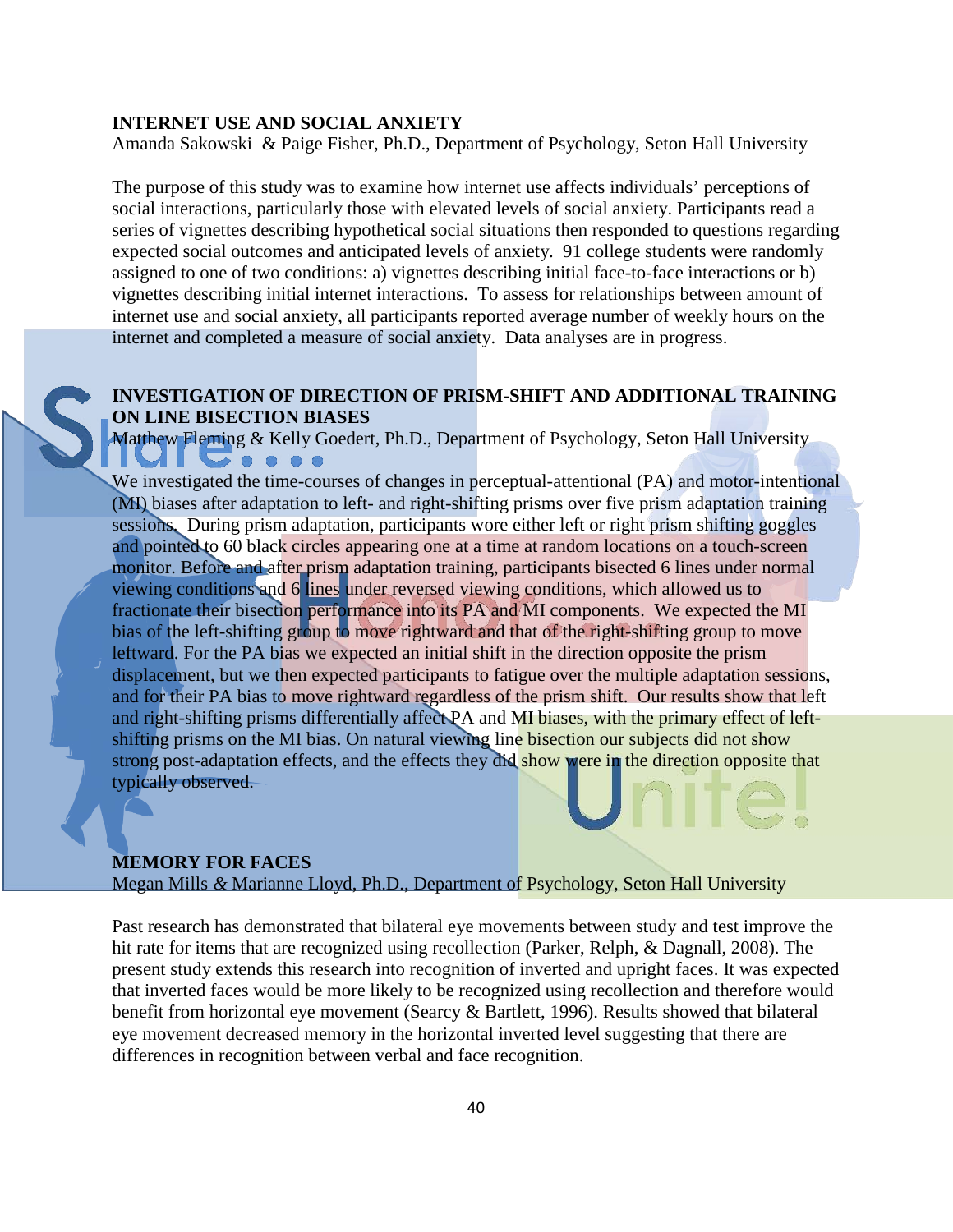#### **REPEATED CHECKING AND MEMORY CONFIDENCE**

Michelle Rittweger & Marianne Lloyd, Ph.D., Department of Psychology, Seton Hall University

The purpose of this study was to see if repeatedly performing the same behavior would lead to a decrease in memory confidence, but maintain memory accuracy. Previously, this has been observed in research performed by van den Hout and Kindt (2003). This study is a replication of the previous research, but also includes its own manipulation of providing feedback to the participants. The participants were assigned to one of two conditions, relevant checking and irrelevant checking. In the relevant checking group, the participants were asked to "turn on" and "turn off" light switches on the computer by pressing the correct corresponding button on the keyboard. They were asked questions right after training and after the experiment relating to memory accuracy, detail, vividness, and confidence. The irrelevant checking group was asked to perform a similar task except they were asked to primarily "turn on" and "turn off" different parts of a computer, but were also asked to "turn on" and "turn off" light switches in the beginning and end of the experiment. They were asked to answer the same questions as the experiment group about their last trial, which was a light switch trial. Currently, the data is being organized and analyzed to see if participants in the relevant checking group have a decrease in memory confidence, detail, and vividness, but maintain memory accuracy.

# *MOTIVATION ORIENTATIONS AND ACADEMIC SUCCESS*

Ashley Graham, Amy Hunter, PhD & Paige Fisher, Ph.D., Department of Psychology, Seton Hall University

This study examined the relationship between motivation orientations, stress and coping variables, and academic performance. Prior studies suggest that intrinsic motivation is related to lower levels of stress, while motivated behaviors are related to high levels of stress, distress and poor psychosocial adjustment. Prior studies also suggest that there is no relationship between motivation orientations and academic success. However these questions have not been examined with college freshmen. In the current study, 56 college freshman completed several self-report surveys assessing motivation, perceived stress, general health, academic adjustment, selfdetermination, and several demographic variables including college entry qualifications. Analyses will assess the following relationships: motivation orientations and self-determination, motivation orientation and academic success, and self-determination and other coping variables. Data analysis is in progress.

### *THE EFFECT OF YOGA ON MENTAL HEALTH*

Kristen Brunell & Paige Fisher, Ph.D., Department of Psychology, Seton Hall University

This study investigated yoga's impact on mental health. Two questions were tested: 1) whether a single yoga session could have an impact on an individual's sense of well-being, level of stress, and fitness orientation, and 2) the impact full length mirrors have on an individual's ability to be